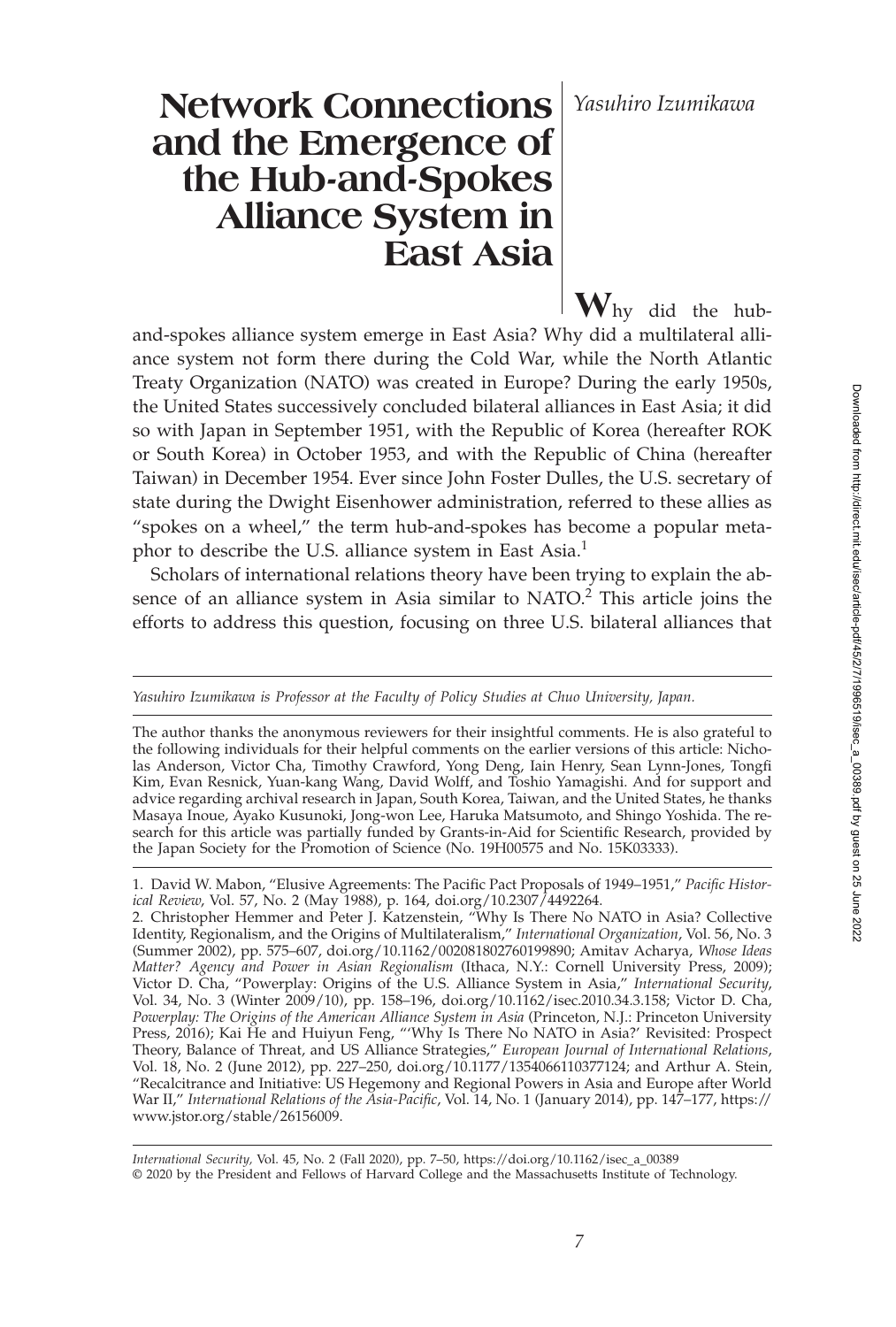constituted the core of the hub-and-spokes system: the U.S.-Japan alliance, the U.S.–South Korea alliance, and the U.S.-Taiwan alliance. Why did these alliances not evolve into a multilateral alliance despite the existence of common communist threats from the Soviet Union, the People's Republic of China (hereafter China), and North Korea?

Realists and constructivists offer explanations for the emergence of East Asia's hub-and-spokes alliance system. The most prominent explanations in both schools emphasize that the system emerged because it was what the dominant actor—the United States—wanted.<sup>3</sup> It is true that the hub-andspokes system served U.S. interests better than a multilateral alliance would have, given that the latter could have enabled relatively small U.S. allies to constrain U.S. behavior more effectively than the former.<sup>4</sup> These arguments are fundamentally flawed, however, because, as discussed below, the historical record reveals that the United States desired and sought a multilateral alliance in East Asia until the early 1960s. That is, East Asia's hub-and-spokes alliance system persisted despite the U.S. preference for a multilateral alliance. The other arguments, which emphasize the role of the U.S. allies, offer only partially accurate explanations as well.

This study shows that social exchange theory, rather than realism or constructivism, is the most promising approach to explain the puzzle of why a multilateral alliance did not emerge in East Asia.<sup>5</sup> More precisely, I argue that the interaction dynamics through which East Asia's hub-and-spokes alliance system emerged can be best captured by the social exchange network approach—a specific type of social network analysis (SNA) based on social exchange theory.<sup>6</sup> This approach emphasizes the role of both system-level and

<sup>3.</sup> Hemmer and Katzenstein, "Why Is There No NATO in Asia?"; Cha, "Powerplay"; Cha, Powerplay; Donald Crone, "Does Hegemony Matter? The Reorganization of the Pacific Political Economy," *World Politics*, Vol. 45, No. 4 (July 1993), pp. 501–525, doi.org/10.2307/2950707; and Galia Press-Barnathan, *Organizing the World: The United States and Regional Cooperation in Asia and Europe* (New York: Routledge, 2003).

<sup>4.</sup> Daniel H. Nexon and Thomas Wright, "What's At Stake in the American Empire Debate," *American Political Science Review*, Vol. 101, No. 2 (May 2007), pp. 253–271, doi.org/10.1017/ S0003055407070220; Steve Weber, "Shaping the Postwar Balance of Power: Multilateralism in NATO," *International Organization*, Vo. 46, No. 3 (Summer 1992), pp. 633–680, doi.org/10.1017/ S0020818300027855; and G. John Ikenberry, "Multilateralism and U.S. Grand Strategy," in Stewart Patrick and Shepard Forman, eds., *Multilateralism and U.S. Foreign Policy: Ambivalent Engagement* (Boulder, Colo.: Lynne Rienner, 2002), pp. 121–140.

<sup>5.</sup> For social exchange theory, see George C. Homans, *Social Behavior: Its Elementary Forms* (New York: Harcourt Brace and World, 1961); and Peter M. Blau, *Exchange and Power in Social Life* (New York: Wiley, 1964). David A. Baldwin noted more than four decades ago the applicability of social exchange theory to international relations. Baldwin, "Power and Social Exchange," *American Political Science Review*, Vol. 72, No. 4 (December 1978), pp. 1229–1242, doi.org/10.2307/1954536. 6. Stephen Borgatti and Virginie Lopez-Kidwell argue that the social exchange network approach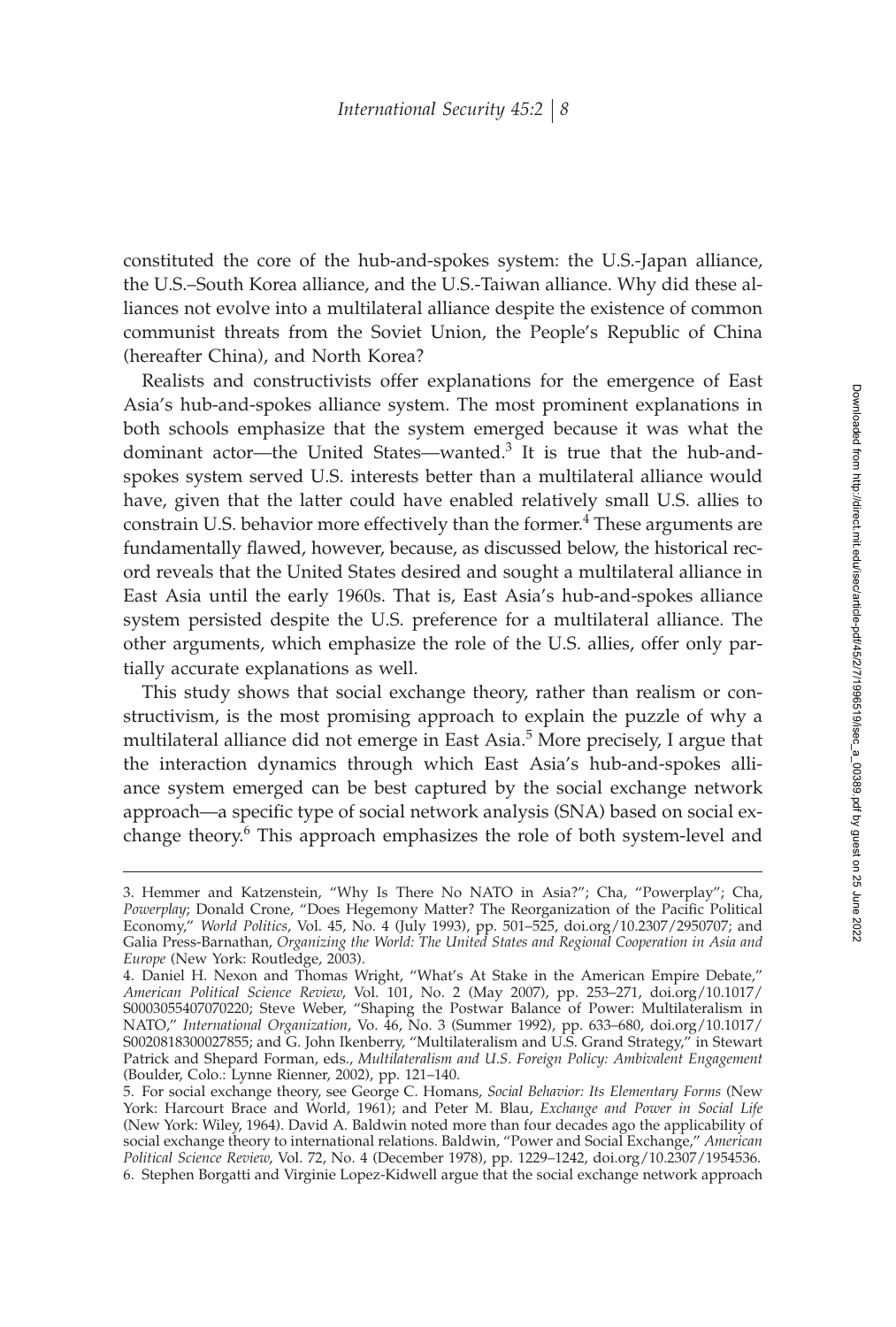agent-level factors in shaping a network structure, and posits that the form of a social network is shaped by the exchange patterns that develop among actors.<sup>7</sup> I derive from this approach a theoretical model that explains how a specific form of network may emerge among potential allies, and apply the model to explain the emergence of East Asia's hub-and-spokes alliance system.

The result of my analysis demonstrates that the preferences and behavior of U.S. allies in the region proved at least as consequential as those of the United States in shaping the hub-and-spokes alliance system, which emerged as an unintended consequence of interactions among them. It was the U.S. allies that actively, and aggressively when necessary, sought strong bilateral security ties with the United States because such ties could provide far more security than security ties formed among themselves. As a result, the degree to which the three U.S. allies felt the need to develop security ties among themselves—the very element that would have transformed the hub-andspokes system into a multilateral alliance—was inversely influenced by the strength of their respective ties with the United States. Such a linkage constitutes what social exchange theorists call "negative connections" between the United States' security ties with its allies and the security ties among its allies; the stronger the U.S. security ties with its ally developed and the more the ally's security needs were satisfied, the weaker the incentives the ally felt for strengthening security ties with the other U.S. allies.<sup>8</sup>

This study makes three contributions to the study of alliance politics and East Asian security. First, it adds to the hotly contested debate on the origin

is one distinct type of theoretical underpinning for SNA. Stephen P. Borgatti and Virginie Lopez-Kidwell, "Network Theory," in John Scott and Peter J. Carrington, eds., *The SAGE Handbook of Social Network Analysis* (London: Sage, 2011), pp. 46–47. For the works that introduce the basics of SNA and its applicability to international relations, see Emilie M. Hafner-Burton, Miles Kahler, and Alexander H. Montgomery, "Network Analysis for International Relations," *International Organization*, Vol. 63, No. 3 (Summer 2009), pp. 559–592, doi.org/10.1017/S0020818309090195; Miles Kahler, ed., *Networked Politics: Agency, Power, and Governance* (Ithaca, N.Y.: Cornell University Press, 2009); and Zeev Maoz, *Networks of Nations: The Evolution, Structure, and Impact of International Networks, 1816–2001* (New York: Cambridge University Press, 2011).

<sup>7.</sup> For the social exchange network approach, see Linda D. Molm, "Theories of Social Exchange and Exchange Networks," in George Ritzer and Barry Smart, eds., *Handbook of Social Theory* (London: Sage, 2001), pp. 260–272.

<sup>8.</sup> For the concept of network connection, see Karen S. Cook and Richard M. Emerson, "Power, Equity and Commitment in Exchange Networks," *American Sociological Review*, Vol. 43, No. 5 (October 1978), pp. 721–739, doi.org/10.2307/2094546; Karen S. Cook et al., "The Distribution of Power in Exchange Networks: Theory and Experimental Results," *American Journal of Sociology*, Vol. 89, No. 2 (September 1983), pp. 275–305, doi.org/10.1086/227866; and Toshio Yamagishi, Mary R. Gillmore, and Karen S. Cook, "Network Connections and the Distribution of Power in Exchange Networks," *American Journal of Sociology*, Vol. 93, No. 4 (January 1988), pp. 834–836, doi.org/10.1086/228826.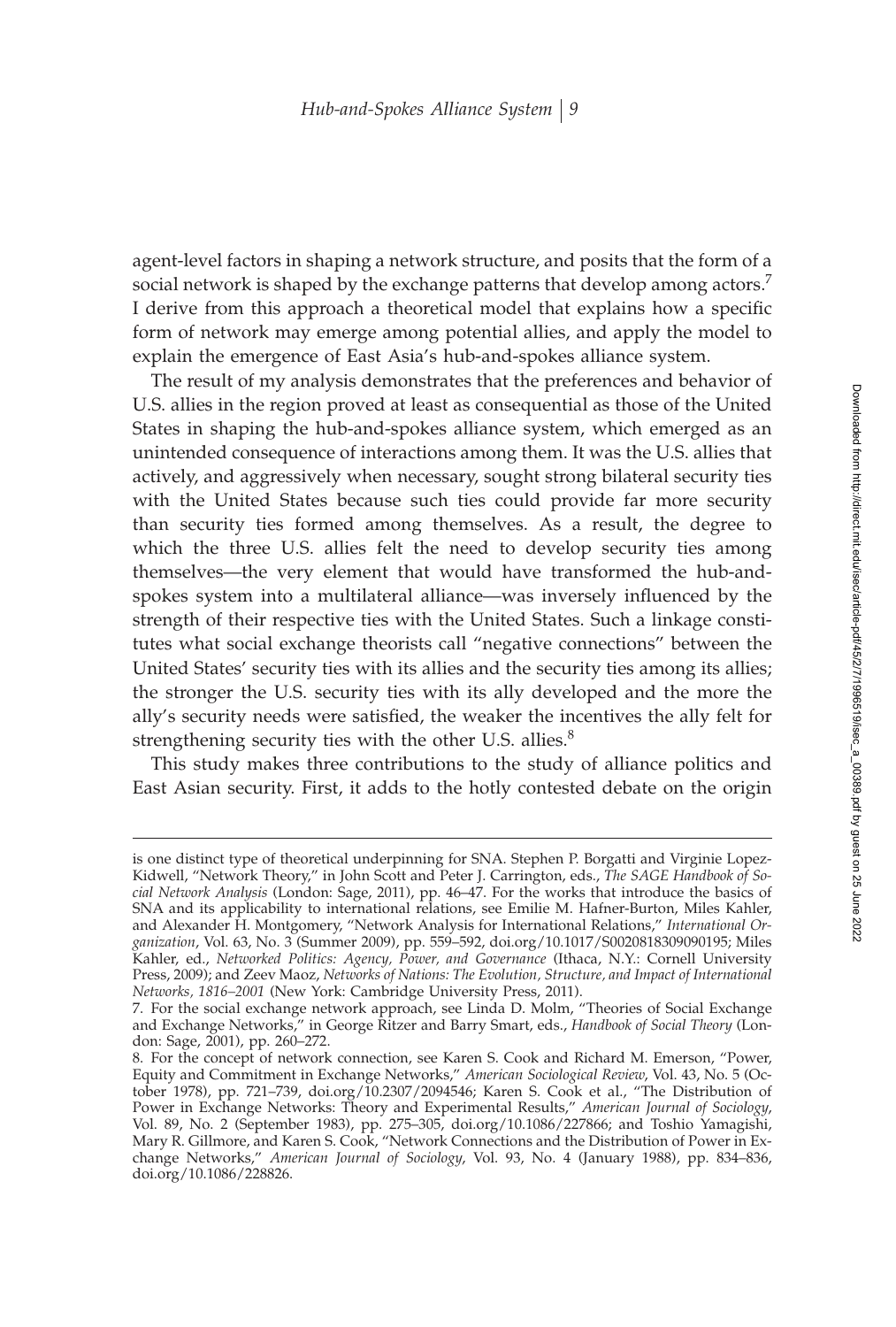of East Asia's hub-and-spokes system. It highlights the weaknesses of both realist and constructivist explanations, and provides a more historically accurate explanation.<sup>9</sup> Second, it demonstrates the utility of SNA—the social exchange network approach, in particular—to alliance politics. Regarding an alliance as an exchange of security goods and focusing on how alliance ties are connected, this study demonstrates that the social exchange network approach can highlight aspects of alliance politics that are overlooked by existing alliance theories. Third, from a practical policy perspective, understanding the origin of East Asia's hub-and-spokes system enables scholars and decisionmakers to identify how and why the U.S. alliance system in the region is changing and to devise appropriate policy responses. Properly understanding the dynamics of alliance politics in East Asia is all the more important now because how to conduct U.S. alliance policy will be an urgent task for the next administration, regardless of the outcome of the November 2020 presidential election. As elsewhere, the constant attacks against alliances by President Donald Trump have made the future of U.S. alliances in East Asia increasingly uncertain.<sup>10</sup>

In the following section, I examine the existing explanations for the absence of a multilateral alliance in East Asia and discuss their limitations. I then present a theoretical model based on the social exchange network approach and derive from it hypotheses on the preferences and behavior of the United States and its allies. Next, I test these hypotheses by analyzing the policies of the United States and its allies during the early Cold War period. In the subsequent section, I show how their interactions led to the emergence of East Asia's hub-and-spokes alliance system. I conclude by discussing this study's theoretical and policy implications.

## *Existing Explanations and Their Limitations*

There are generally two categories of explanations for East Asia's hub-andspokes alliance system. One is based on a constructivist approach, which emphasizes the role of ideational and normative factors.<sup>11</sup> Christopher Hemmer

<sup>9.</sup> For a discussion on the importance of explaining a historically important case, see Stephen Van Evera, *Guide to the Methods for Students of Political Science* (Ithaca, N.Y.: Cornell University Press, 1997), p. 74.

<sup>10.</sup> For a recent, systemic assessment of the virtues and vices of U.S. alliances, see Mira Rapp-Hooper, *Shields of the Republic: The Triumph and Peril of America's Alliances* (Cambridge, Mass.: Harvard University Press, 2020).

<sup>11.</sup> Peter J. Katzenstein, ed., *The Culture of National Security: Norms and Identity in World Politics* (New York: Columbia University Press, 1996); Alexander Wendt, "Anarchy Is What States Make of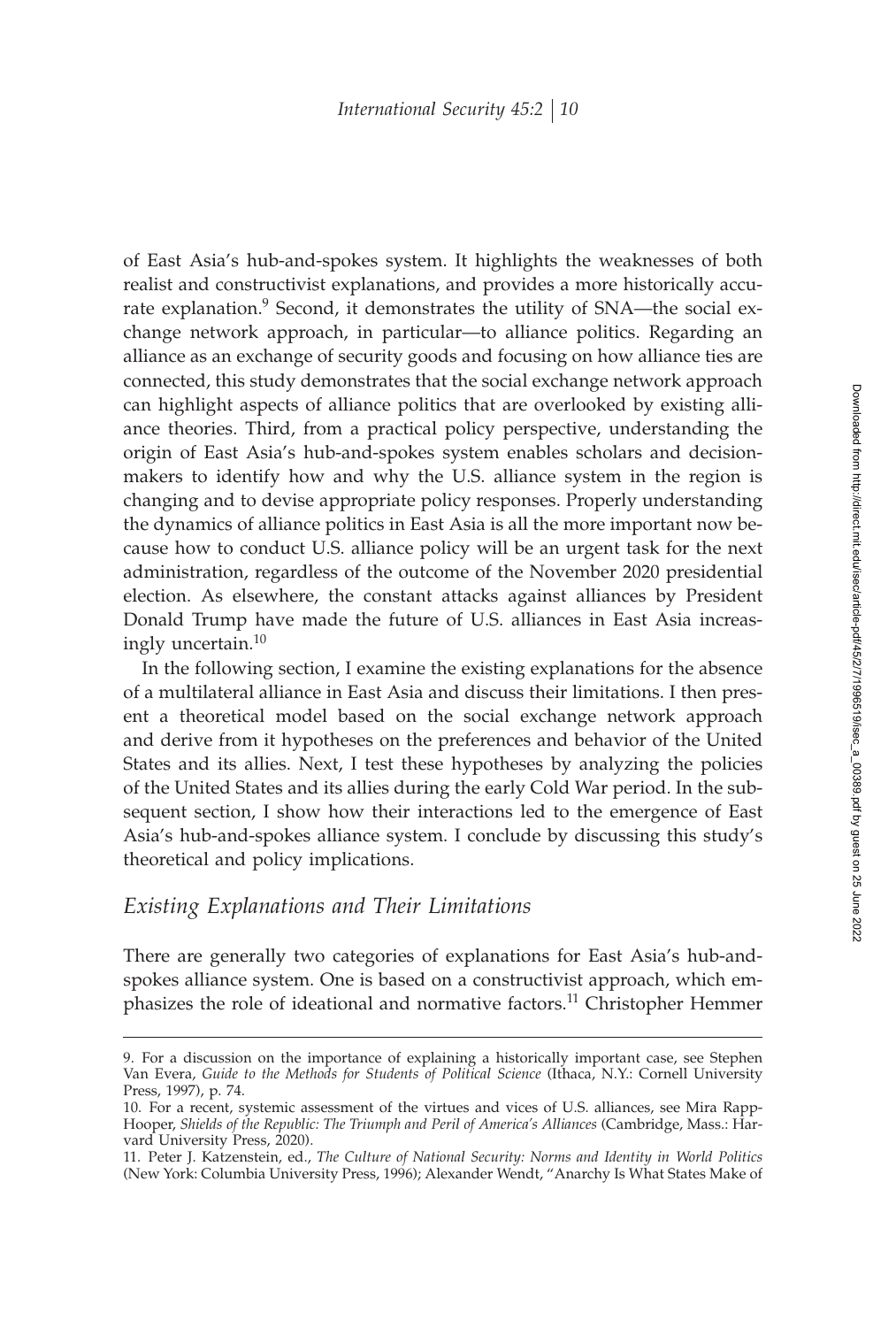and Peter Katzenstein argue that the lack of a collective identity between the United States and its Asian allies has been an important cause of the absence of a multilateral alliance.<sup>12</sup> Using social identity theory, Hemmer and Katzenstein claim that, while U.S. policymakers felt comfortable enough to develop a multilateral alliance with their European allies given their sense of shared collective identity, they were reluctant to do so with Asian allies because they regarded Asians as different or even inferior. Criticizing Hemmer and Katzenstein's view as U.S.-centric, Amitav Acharya argues that a region-specific, Asian norm that prioritizes the nonintervention aspect of state sovereignty has made Asian states reluctant to accept institutionalized collective security arrangements and, thus, has made a NATO-type multilateral alliance in Asia impossible.<sup>13</sup> He claims that Asian states were averse to great power intervention as a result of the experience of Western colonialism and that they viewed a collective security arrangement as a new form of control by the Western powers. This hypersensitivity to any sign of infringements by the West on their newly attained sovereignty doomed the Southeast Asian Treaty Organization (SEATO), a multilateral alliance that never functioned properly from its inception in 1954.<sup>14</sup> The other constructivist explanation emphasizes the role of historical memory.<sup>15</sup> John Duffield, for example, argues that the historical memories of Japan's atrocities before and during World War II made other states in the Asia-Pacific reluctant to endorse the creation of a multilateral alliance that would include Japan.<sup>16</sup>

In contrast to constructivists, realists offer explanations that focus on the material capabilities and intentions of the United States. The most influential realist explanation posits that the United States preferred the hub-and-spokes

It: The Social Construction of Power Politics," *International Organization*, Vol. 46, No. 2 (Spring 1992), pp. 391–425, https://www.jstor.org/stable/2706858; and Alexander Wendt, *Social Theory of International Politics* (Cambridge: Cambridge University Press, 1999).

<sup>12.</sup> Hemmer and Katzenstein, "Why Is There No NATO in Asia?"

<sup>13.</sup> Acharya, *Whose Ideas Matter?*

<sup>14.</sup> Ibid. For the failure of the SEATO, see Leszek Buszynski, *SEATO: The Failure of an Alliance Strategy* (Singapore: Singapore University Press, 1983); and Ji-Young Lee, "Contested American Hegemony and Regional Order in Postwar Asia: The Case of Southeast Asia Treaty Organization," *International Relations of the Asia-Pacific, Vol. 19. No. 2 (May 2019), pp. 237-267, doi.org/10.1093/* irap/lcx016.

<sup>15.</sup> Tsuyoshi Hasegawa and Kazuhiko Togo, eds., *East Asia's Haunted Present: Historical Memories and the Resurgence of Nationalism* (Westport, Conn.: Praeger, 2008); and Gi-Wook Shin and Daniel Sneider, *Divergent Memories: Opinion Leaders and the Asia-Pacific War (Stanford, Calif.: Stanford Uni*versity Press, 2016).

<sup>16.</sup> John S. Duffield, "Why Is There No APTO? Why Is There No OSCAP? Asia-Pacific Security Institutions in Comparative Perspective," *Contemporary Security Policy*, Vol. 22, No. 2 (August 2001), pp. 69–95, doi.org/10.1080/13523260512331391148; and Mabon, "Elusive Agreements," pp. 163– 164, 169–170.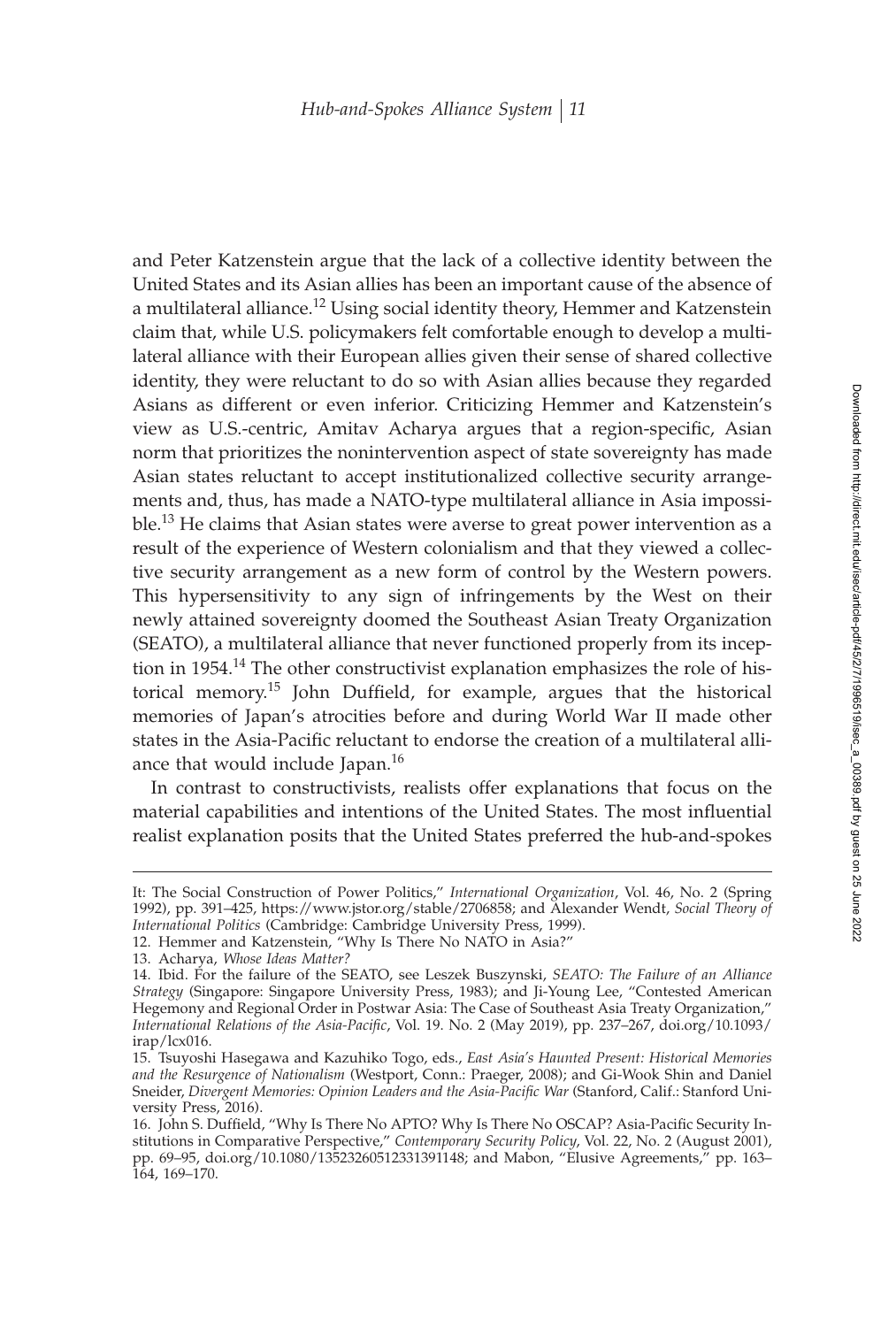system because it, rather than a multilateral alliance, maximized U.S. influence over its allies.<sup>17</sup> This argument is articulated theoretically by Victor Cha, who puts forward the "powerplay" thesis.<sup>18</sup> In line with the argument that great powers use alliances to constrain small powers, $19$  this thesis posits that the United States created the bilateral alliances to restrain South Korea and Taiwan from initiating actions that might entrap the United States in an undesired war with the communist bloc. Cha is careful to point out that the United States did seek to create a multilateral alliance in 1950–51—the Pacific Ocean pact, which would have included Australia, Japan, New Zealand, and the Philippines but portrays the United States as primarily interested in "winning Japan" as an ally and claims that "the Pacific Ocean pact was window dressing." $^{20}$ 

While various constructivist and realist perspectives offer plausible explanations, they have serious limitations. First, Hemmer and Katzenstein's argument does not stand up to empirical tests, because U.S. archival records clearly show that the United States did pursue the creation of a multilateral alliance even after the hub-and-spokes system had emerged. As elaborated below, the Eisenhower administration seriously considered creating a multilateral system, dubbed the Western Pacific Collective Security initiative, during the 1950s.<sup>21</sup> The administration's National Security Council (NSC) documents frequently referred to the goal of realizing the initiative, indicating the significance of this aspiration. This fact suggests that the lack of common identity between the United States and its allies was insufficient to stop Washington from seriously seeking to create a multilateral alliance in Asia.

<sup>17.</sup> Crone, "Does Hegemony Matter?" p. 504; and Press-Barnathan, *Organizing the World*.

<sup>18.</sup> Cha, "Powerplay"; and Cha, *Powerplay*.

<sup>19.</sup> Paul W. Schroeder, "Alliances, 1815–1945: Weapons of Power and Tools of Management," in Klaus Knorr, ed., *Historical Dimensions of National Security Problems* (Lawrence: University Press of Kansas, 1976), pp. 227–262; James D. Morrow, "Alliances and Asymmetry: An Alternative to the Capability Aggregation Model of Alliances," *American Journal of Political Science*, Vol. 35, No. 4 (November 1991), pp. 904–933, doi.org/10.2307/2111499; Glenn H. Snyder, "The Security Dilemma in Alliance Politics," *World Politics*, Vol. 36, No. 4 (July 1984), pp. 461–495, doi.org/10.2307/ 2010183; Glenn H. Snyder, *Alliance Politics* (Ithaca, N.Y.: Cornell University Press, 1999), pp. 180– 186; and Thomas J. Christensen and Jack Snyder, "Chain Gangs and Passed Bucks: Predicting Alliance Patterns in Multipolarity," *International Organization*, Vol. 44. No. 2 (Spring 1990), pp. 137–168, https://www.jstor.org/stable/2706792.

<sup>20.</sup> Cha, "Powerplay," pp. 189–193, at p. 189.

<sup>21.</sup> Jong-won Lee, *Higashiajia Reisen to Kanbeinichi Kankei* [The Cold War in East Asia and South Korean-U.S.-Japanese relations] (Tokyo: Tokyo Daigaku Shuppan, 1996), pp. 24–29; and Yasuyo Sakata, "The Western Pacific Collective Security Concept and Korea in the Eisenhower Years: The U.S.-ROK Alliance as an Asia-Pacific Alliance," *Kanda Gaigo Daigaku Kiyo* [The Journal of Kanda University of International Studies], No. 20 (Spring 2008), https://kuis.repo.nii.ac.jp/?action -pages\_view\_main&active\_action-repository\_view\_main\_item\_detail&item\_id-1264&item\_no -1&page\_id-13&block\_id-17.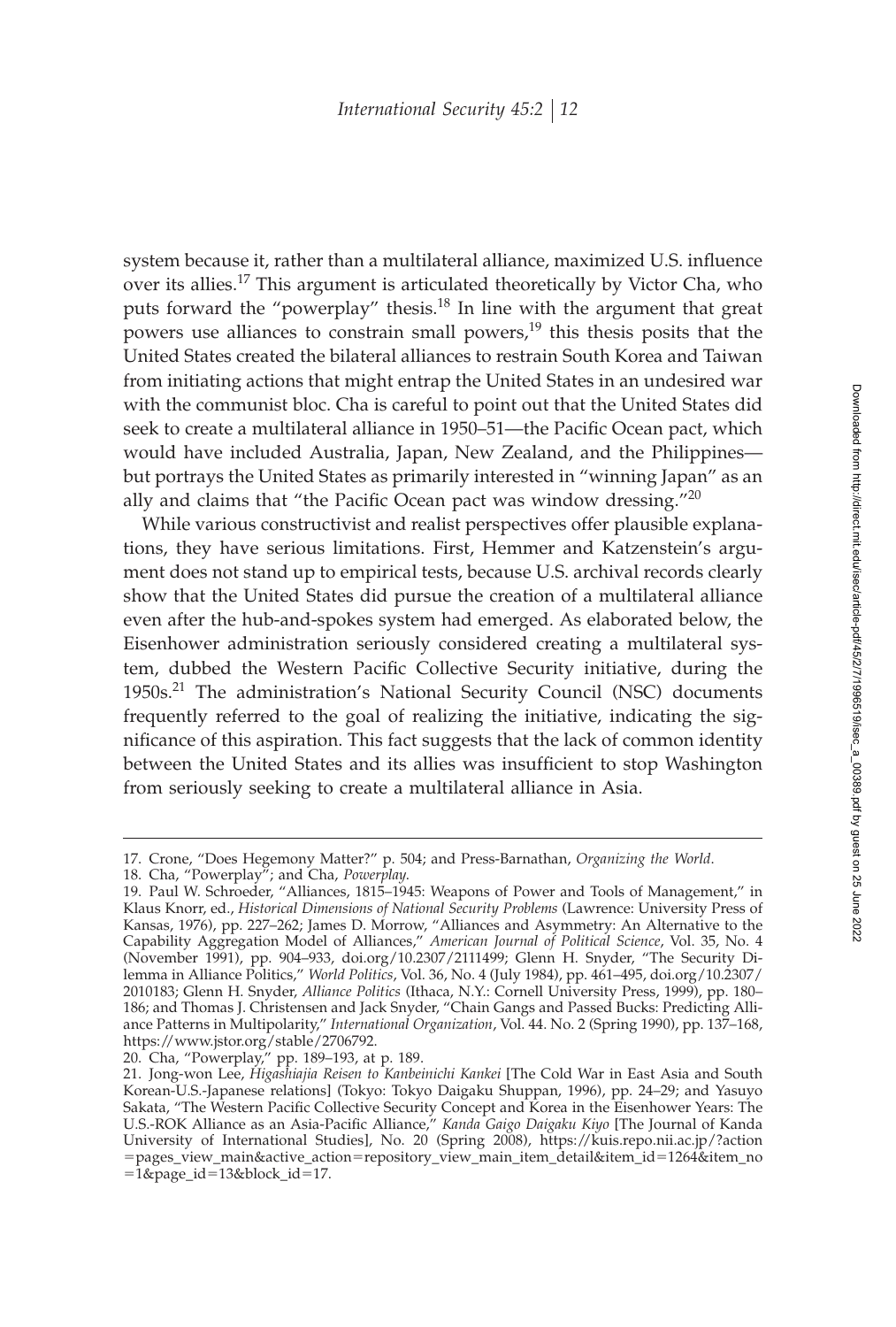Acharya's argument also contradicts historical evidence, which suggests that some East Asian states were, and are still, willing to accept serious limitations on their sovereign rights in return for U.S. security guarantees. South Korea agreed to allow the United States to retain command authority over its military after the cease-fire that halted the Korean War, and Japan remains willing to host a number of U.S. bases. As for the historical memory explanation, although it explains why some states, such as Australia and South Korea, opposed including Japan in a multilateral alliance, it does not explain why others supported Japan's inclusion despite their experiences of Japan's imperialism before and during World War II. Arguably, Nationalist China suffered Japan's atrocities as severely as any because it had been fighting a war of survival on its own soil since the 1930s. The United States also suffered severely from the war with Japan. Nonetheless, they remained highly tolerant toward Japan and desired its inclusion in an Asian multilateral alliance.

The realist argument proves as empirically problematic as the constructivist explanations. First, Cha's powerplay argument, just as Hemmer and Katzenstein's, overlooks the Eisenhower administration's continued efforts to create a multilateral alliance even after the three bilateral alliances were established. The powerplay argument underappreciates this aspect of U.S. policy because it pays attention only to the U.S. archival documents before the completion of the hub-and-spokes system in 1953, but not to those after that. Second, the powerplay argument downplays the significant role that U.S. allies played in creating the hub-and-spokes system in East Asia. David Mabon shows that Australia's and Britain's objections were serious obstacles to the Pacific Ocean pact proposal in 1950–51.<sup>22</sup> Hideki Kan and Tatsuya Nishida emphasized that the failure of the proposal resulted less from the U.S. rational calculation of its interests than from Japan's reluctance. $^{23}$ 

## *The Social Exchange Network Approach to Alliance Politics*

Instead of constructivist or realist explanations, I propose a social exchange network approach to explain the emergence of East Asia's hub-and-spokes al-

<sup>22.</sup> Mabon, "Elusive Agreements."

<sup>23.</sup> Hideki Kan, "America no Ajia niokeru Shudananzenhosho Koso to Nihon Saigunbi Mondai, 1948–51 (2)" [The idea of U.S. collective security arrangement in the Asia-Pacific region, 1948–51, no. 2], *Kitakyushu Daigaku Gaikokugogakubu Kiyo* [Bulletin of Kitakyushu University Faculty of Foreign Studies], No. 62 (March 1988), pp. 19–21; and Tatsuya Nishida, "Ajiataiheiyo Chiiki niokeru Anzenhosho Shisutemu no Hitotsu no Opushon" [An option to build an international security system in the Asia-Pacific], *Kokusaiseiji* [International Politics], No. 158 (January 2010), pp. 25-40, https://www.jstage.jst.go.jp/article/kokusaiseiji/2009/158/2009\_158\_158\_25/\_article/-char/ja.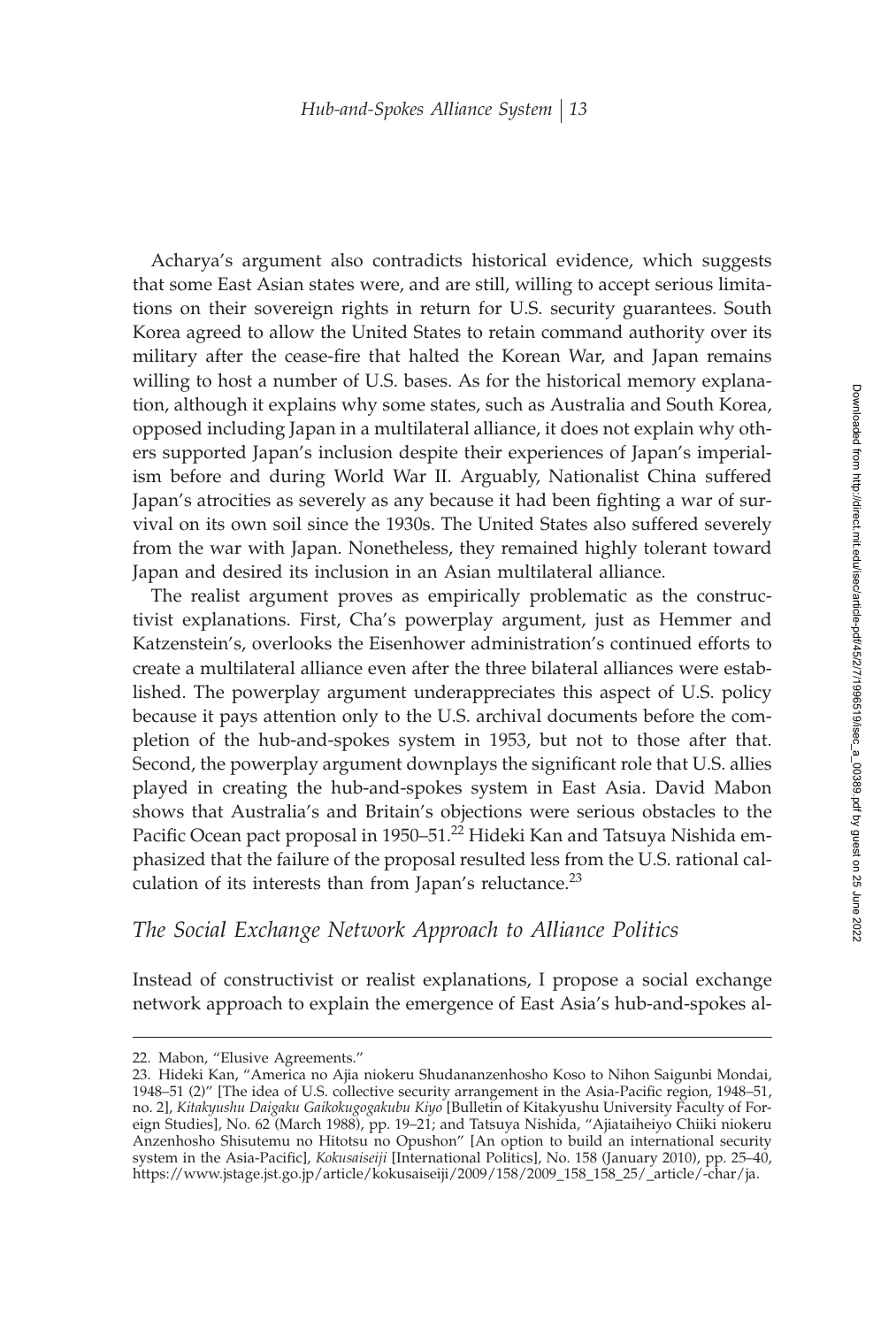liance system. Below, I briefly discuss the characteristics of SNA and introduce a specific type of network analysis, the social exchange network approach. Then, I derive from the approach the hypotheses on the preferences and behavior of states.

#### the characteristics of the social exchange network approach

Over the last decade, SNA has become a popular tool in the field of international relations.<sup>24</sup> A network is a set of interconnected actors or nodes, which can be individuals, firms, states, or any other actor. They are linked through various types of relations or ties, such as cultural links, international trade flows, or alliance ties. SNA regards the shape of networked relations among actors as a social structure, analyzing how actors' behavior is influenced by the structure and, in turn, how their behavior may shape the structure.

Although an alliance system can be easily conceived of as a network, the application of SNA to alliance politics began only recently. Most of the relevant works focus on testing such concepts as balance, the idea that if state X has alliance ties with state Y and state Z, Y and Z are likely to become allies with each other.<sup>25</sup> Other international relations scholars utilize SNA's insights to analyze power relations in hub-and-spokes networks. For example, Daniel Nexon shows how a hub-and-spokes network allowed its hub state, Austria, to maintain the Hapsburg Empire consisting of its subordinate states (spokes), and how the development of ties among the spokes enabled them to revolt against the hub.<sup>26</sup> Nexon and his coauthors also point out that the existing U.S. alliance system resembles a typical empire system, as they both exhibit the characteristics of a hub-and-spokes network between the hub state and its allies.<sup>27</sup> The existing studies remain silent, however, on how such networks emerge in the first place.

<sup>24.</sup> Hafner-Burton, Kahler, and Montgomery, "Network Analysis for International Relations"; Miles Kahler, "Networked Politics: Agency, Power, and Governance," in Kahler, ed., *Networked Politics*, pp. 1–20; and Maoz, *Networks of Nations*.

<sup>25.</sup> Robert Jervis, *System Effects: Complexity in Political and Social Life* (Princeton, N.J.: Princeton University Press, 1997), pp. 210-232; and Zeev Maoz et al., "What Is the Enemy of My Enemy? Causes and Consequences of Imbalanced International Relations, 1816–2001," *Journal of Politics*, Vol. 69, No. 1 (February 2007), pp. 100–115, doi.org/10.1111/j.1468-2508.2007.00497.x; and Skyler J. Cranmer, Bruce A. Desmarais, and Justin H. Kirkland, "Toward a Network Theory of Alliance Formation," *International Interactions*, Vol. 38, No. 3 (July 2012), pp. 295–324, doi.org/10.1080/ 03050629.2012.677741.

<sup>26.</sup> Daniel H. Nexon, The Struggle for Power in Early Modern Europe: Religious Conflict, Dynastic Em*pires, and International Change* (Princeton, N.J.: Princeton University Press, 2009).

<sup>27.</sup> Nexon and Wright, "What's At Stake in the American Empire Debate"; and Alexander Cooley and Daniel H. Nexon, "'The Empire Will Compensate You': The Structural Dynamics of the U.S. Overseas Basing Network," *Perspectives on Politics*, Vol. 11, No. 4 (December 2013), pp. 1034–1050, doi.org/10.1017/S1537592713002818.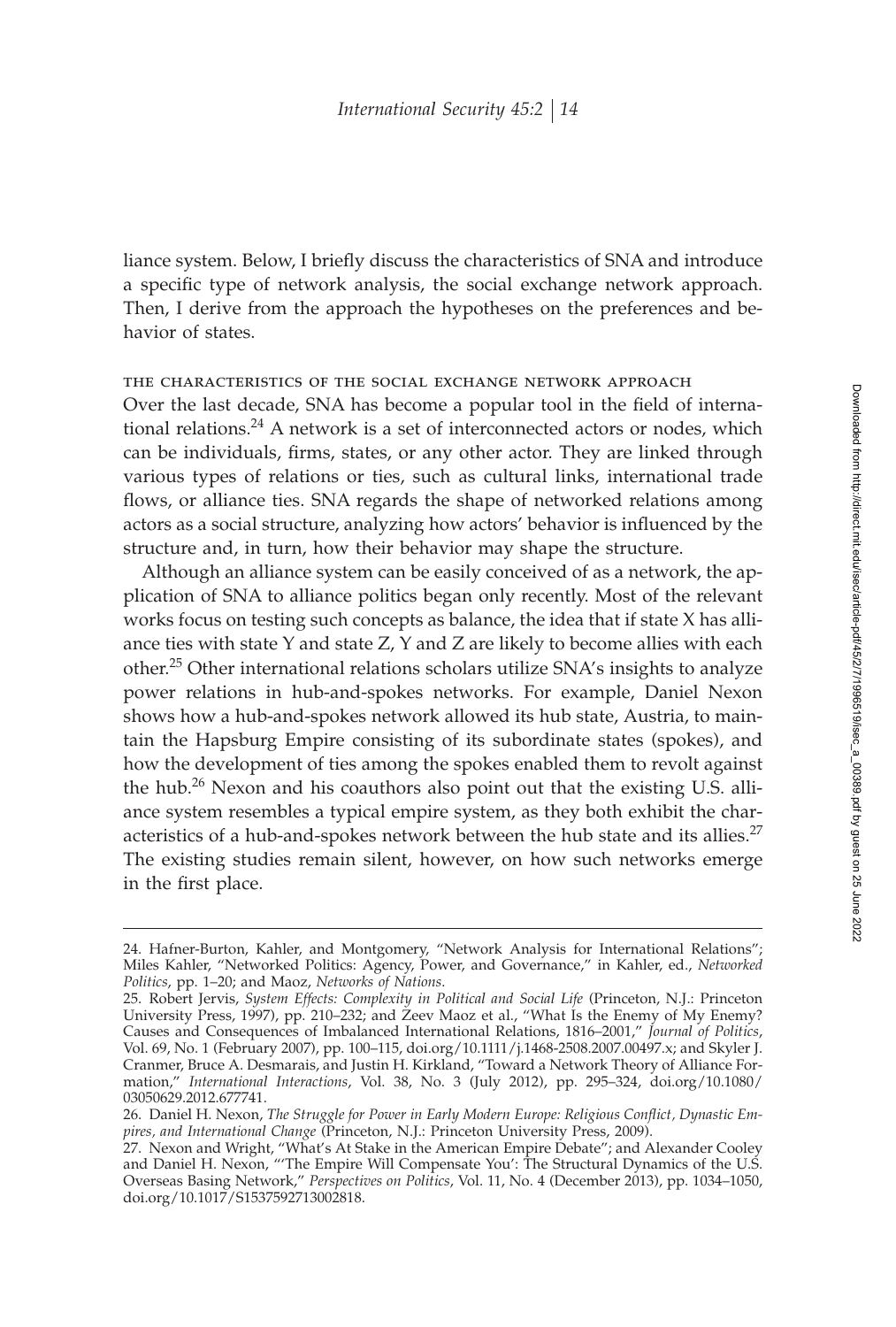The social exchange network approach may fill this gap.<sup>28</sup> Social exchange theory posits that actors are not self-sufficient, and that relations among them develop as they exchange the resources they need from one another.<sup>29</sup> In general, the theory assumes that any exchange entails an opportunity cost, and that actors rationally seek to optimize the net benefits through exchanges. $30$ This assumption suggests that an actor must carefully choose an exchange partner who can offer the largest net benefits—the sum of benefits gained from the partner minus the resources that it may offer in return—while forgoing less rewarding exchange opportunities with other partners. The theory also assumes that the law of decreasing marginal utility applies to any exchangeable resources, indicating that actors are highly motivated to obtain the resources that they lack, whereas they are less motivated to do so when sufficient in such resources. Applying these building-block notions to network analysis, the social exchange network approach points to two factors that shape an emergent network among actors. One is the distribution of reward resources among actors. Because actors seek to maximize their net gains through exchanges, this factor tends to induce denser exchanges among resource-rich actors and to diminish those among others.<sup>31</sup> The other factor is an actor's attempt to shape the network structure surrounding it. Not all actors may be satisfied with the network structure likely to emerge as a result of the distribution of reward resources, and they may take actions, using carrots or sticks, to shape the network structure in their own favor.<sup>32</sup> Richard Emerson and his students extend these logics to analyze relations among three or more actors and demon-

<sup>28.</sup> Social exchange theory and network analysis, although originating from different backgrounds, share some important characteristics, and exchange theorists have increasingly paid attention to the analysis of networked relations rather than that of simple dyadic relations. Karen S. Cook and J.M. Whitmeyer, "Two Approaches to Social Structure: Exchange Theory and Network Analysis," *Annual Review of Sociology*, Vol. 18 (August 1992), pp. 109–127, doi.org/10.1146/ annurev.so.18.080192.000545.

<sup>29.</sup> Homans, *Social Behavior*; and Blau, *Exchange and Power*. The resources exchanged can be either tangible or intangible, depending on the contexts or frameworks in question. This study focuses on the exchange of tangible resources.

<sup>30.</sup> For a detailed discussion on optimization and its difference from maximization, see David A. Baldwin, "The Concept of Security," *Review of International Studies*, Vol. 23, No. 1 (January 1997), pp. 18–22, https://www.jstor.org/stable/20097464.

<sup>31.</sup> Richard M. Emerson, "Exchange Theory, Part I: A Psychological Basis for Social Exchange," and Richard M. Emerson, "Exchange Theory, Part II: Exchange Relations and Network Structures," in Joseph Berger, Morris Zelditch Jr., and Bo Anderson, eds., *Sociological Theories in Progress*, Vol. 2 (Boston: Houghton Mifflin, 1972), pp. 38–57, 58–87, respectively.

<sup>32.</sup> Cook et al., "The Distribution of Power in Exchange Networks"; Yamagishi, Gillmore, and Cook, "Network Connections"; Linda D. Molm, "Risk and Power Use: Constraints on the Use of Coercion in Exchange," *American Sociological Review*, Vol. 62, No. 1 (February 1997), pp. 113–133, https://www.jstor.org/stable/2657455?seq-5#metadata\_info\_tab\_contents; and Linda D. Molm, *Coercive Power in Social Exchange* (New York: Cambridge University Press, 1997).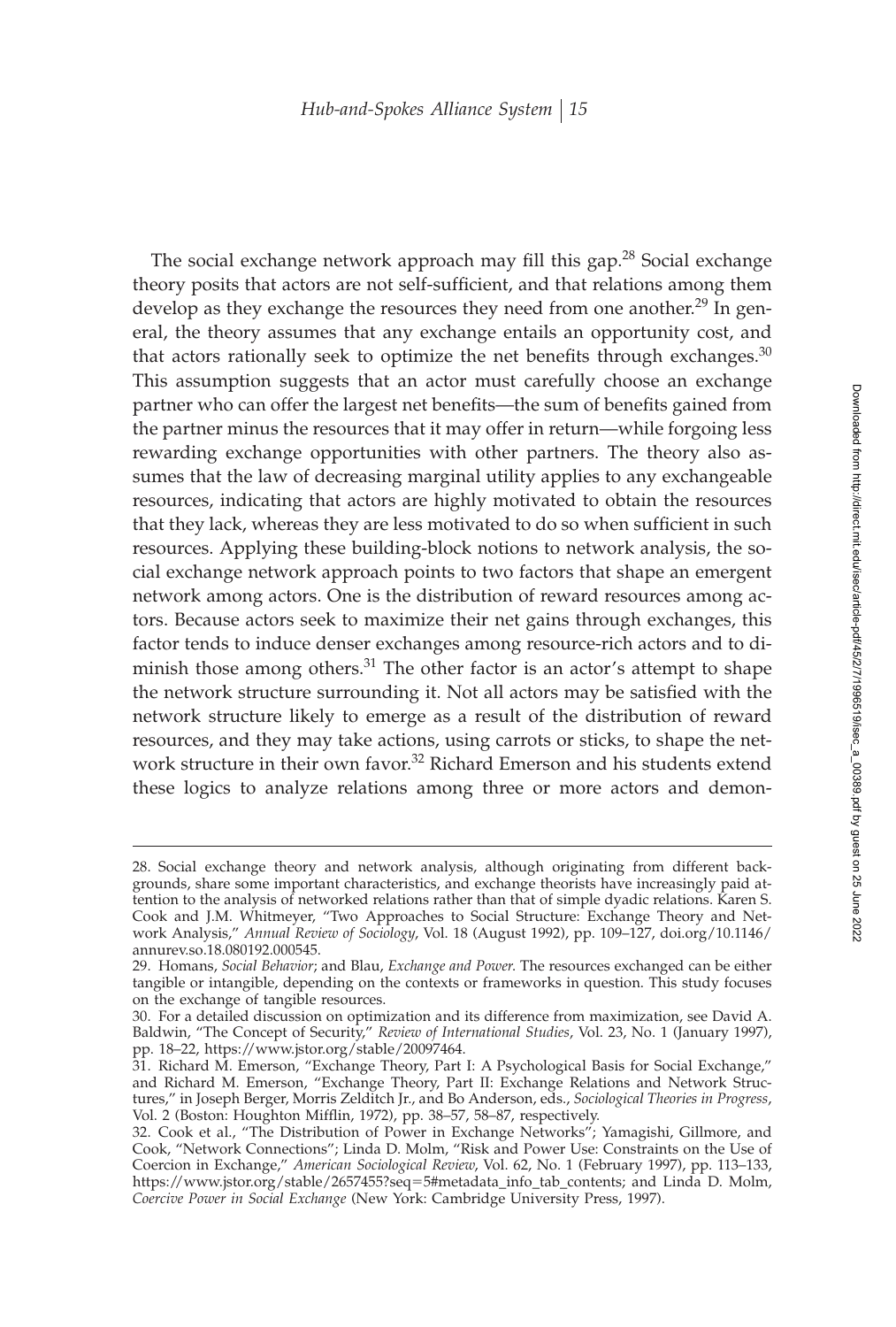strate that the approach can explain the development of a complex network of relations.<sup>33</sup>

As Glenn Snyder explicitly states that "an alliance is an exchange," relations among allies can be conceptualized as exchanges of various security-related resources.<sup>34</sup> Such resources include defense commitments, military aid, arms transfers, basing rights, access to geostrategically significant locations, and control over allies, all of which constitute a state's capability to provide security for other states. $35$  Thus, the social exchange network approach is highly applicable to explaining the formation of a network among allies.

#### hypotheses and research design

Assume that there exist four potential allies—A, B, C, and D—that face common external threats, although to different degrees. Among them, A possesses by far the dominant military and economic resources that enable it to provide security for the others. Assume also that B possesses the second highest amount of resources, whereas C and D are endowed with fewer resources than B. These assumptions are adopted to make the model similar to the situation in East Asia. All four states try to meet their security needs by exchanging various kinds of security-related resources. The more security exchanges they conduct, the stronger are the security ties that develop among them.

Given the distribution of capabilities to provide security among the four, B, C, and D prioritize developing security ties with A rather than among themselves, and they all desire to establish security ties with A more strongly than A would desire to do so with any one of the three (spoke's preference hypothesis). This is because  $B$ ,  $C$ , and  $D$  could benefit much more from security ties with A than A could with any of the three. On the other hand, A prioritizes developing security ties with B, which can provide the largest security benefits among the three (hub's preference hypothesis). As a result, it is highly likely that the strongest bilateral security ties are likely to emerge between A and B. Once security ties emerge between A and B, the strength of A's security ties with C and D is inversely related to, or negatively connected with, to borrow the term from social exchange theory,<sup>36</sup> the strength of its security ties with B

<sup>33.</sup> Emerson, "Exchange Theory, Part II"; and Cook et al., "The Distribution of Power in Exchange Networks."

<sup>34.</sup> Snyder, *Alliance Politics*, p. 166.

<sup>35.</sup> Tongfi Kim also focuses on a state's ability to provide security as an important variable in alliance politics. Kim, *The Supply Side of Security: A Market Theory of Military Alliances* (Stanford, Calif.: Stanford University Press, 2016).

<sup>36.</sup> Emerson, "Exchange Theory, Part II," pp. 70–71; and Karen S. Cook, "Emerson's Contributions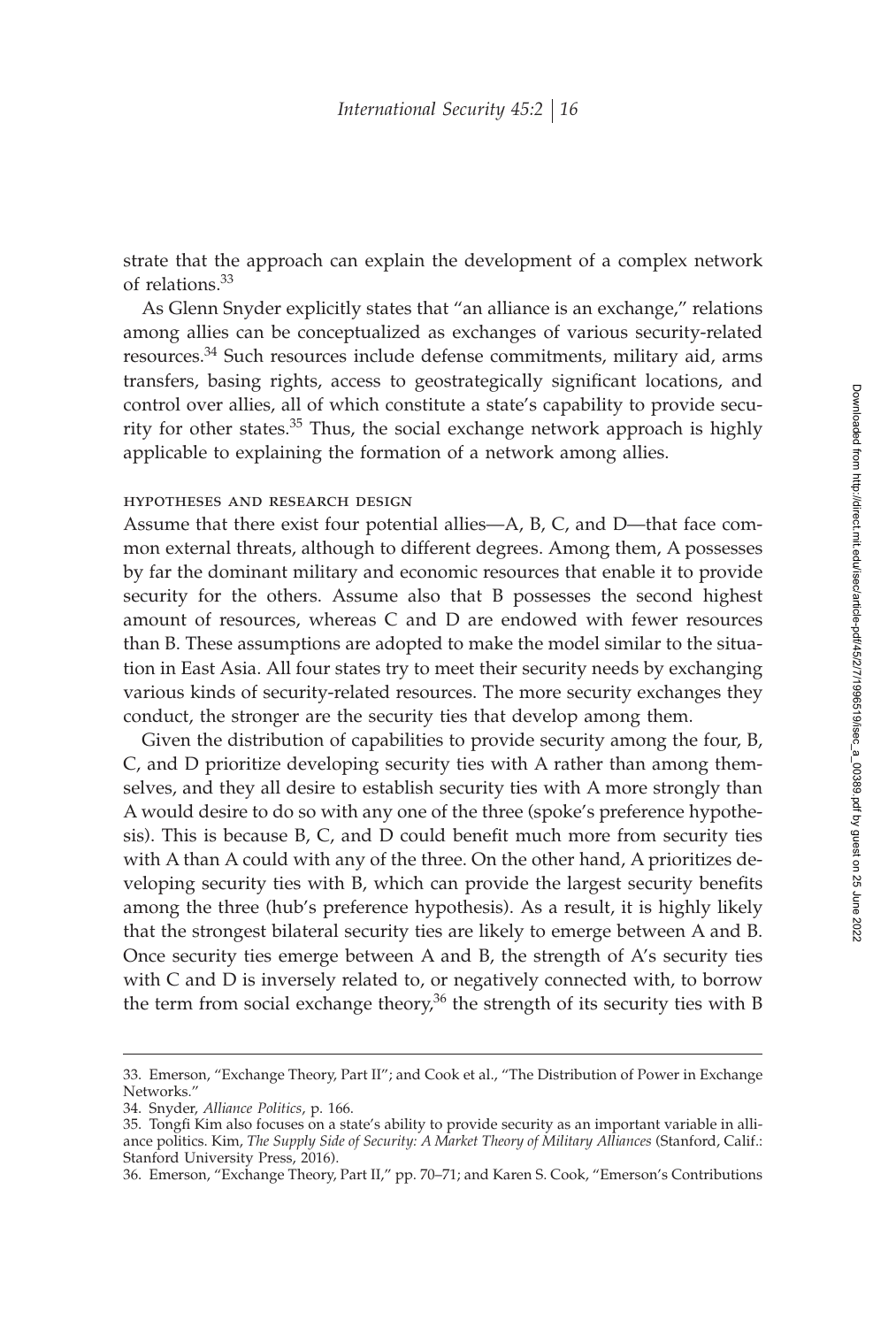(hub-spoke negative connection hypothesis). This is because A becomes less willing to strengthen security ties with C and D when it obtains sufficient security benefits from B, but becomes more willing to do so when it cannot obtain sufficient security benefits from  $B^{37}$ 

Even when A remains unwilling to strengthen security ties with C and D, the latter two will not simply give up. Instead, obtaining A's security commitments is so important for C and D that they are likely to initiate actions, or what international relations scholars call "binding strategies," to do so.<sup>38</sup> Although a state usually uses "carrots" (reward binding) to obtain stronger defense commitments from its potential ally, C and D may have no choice but to use "sticks" (coercive binding) despite the risk of infuriating and further alienating A (coercive binding hypothesis).<sup>39</sup> According to social exchange theorists, an actor highly dependent upon another but lacking the resources that may induce the latter's cooperation—just like C and D in this situation becomes willing to use coercive means to obtain the latter's cooperation because the success of coercion can greatly improve the existing situation, while its failure may worsen the prevailing situation only marginally. $40$ 

As for security ties among B, C, and D, their willingness to strengthen such ties among themselves is negatively connected with the strength of their respective security ties with A; the more security commitments B, C, or D obtains from A, the less willing each of them becomes to strengthen security ties with the other two, and vice versa (inter-spoke negative connection hypothesis). A simple cost-benefit calculus explains this logic. When each of the three obtains sufficient security commitments from A, the value of the additional security that each of them obtains from the other two is marginal, while the cost of providing security for the other two tends to be substantial for each of the three, given its limited capabilities to provide security. When B, C, or D cannot obtain sufficient security commitments from A, in contrast, its incentives to

to Social Exchange Theory," in Cook, ed., *Social Exchange Theory* (Beverly Hills, Calif.: Sage, 1987), pp. 216–217.

<sup>37.</sup> The concept of network connection is different from what Robert Jervis calls interconnection, which merely refers to connections among variables that comprise a complex system. Jervis, *System Effects*, pp. 17–28.

<sup>38.</sup> Daniel H. Nexon, "The Balance of Power in the Balance," *World Politics*, Vol. 61, No. 2 (April 2009), p. 346, doi.org/10.1017/S0043887109000124; and Yasuhiro Izumikawa, "Binding Strategies in Alliance Politics: The Soviet-Japanese-US Diplomatic Tug of War in the Mid-1950s," *International Studies Quarterly*, Vol. 62, No. 1 (March 2018), pp. 108–120, doi.org/10.1093/isq/sqx070. 39. Izumikawa, "Binding Strategies in Alliance Politics," p. 110.

<sup>40.</sup> Hubert M. Blalock Jr., "A Power Analysis of Conflict Process," in Edward J. Lawler and Barry Markovsky, eds., *Advance in Group Process: A Research Annual*, Vol. 4 (Greenwich, Conn.: JAI Press, 1987), pp. 12–13; Molm, "Risk and Power Use"; and Molm, *Coercive Power in Social Exchange*.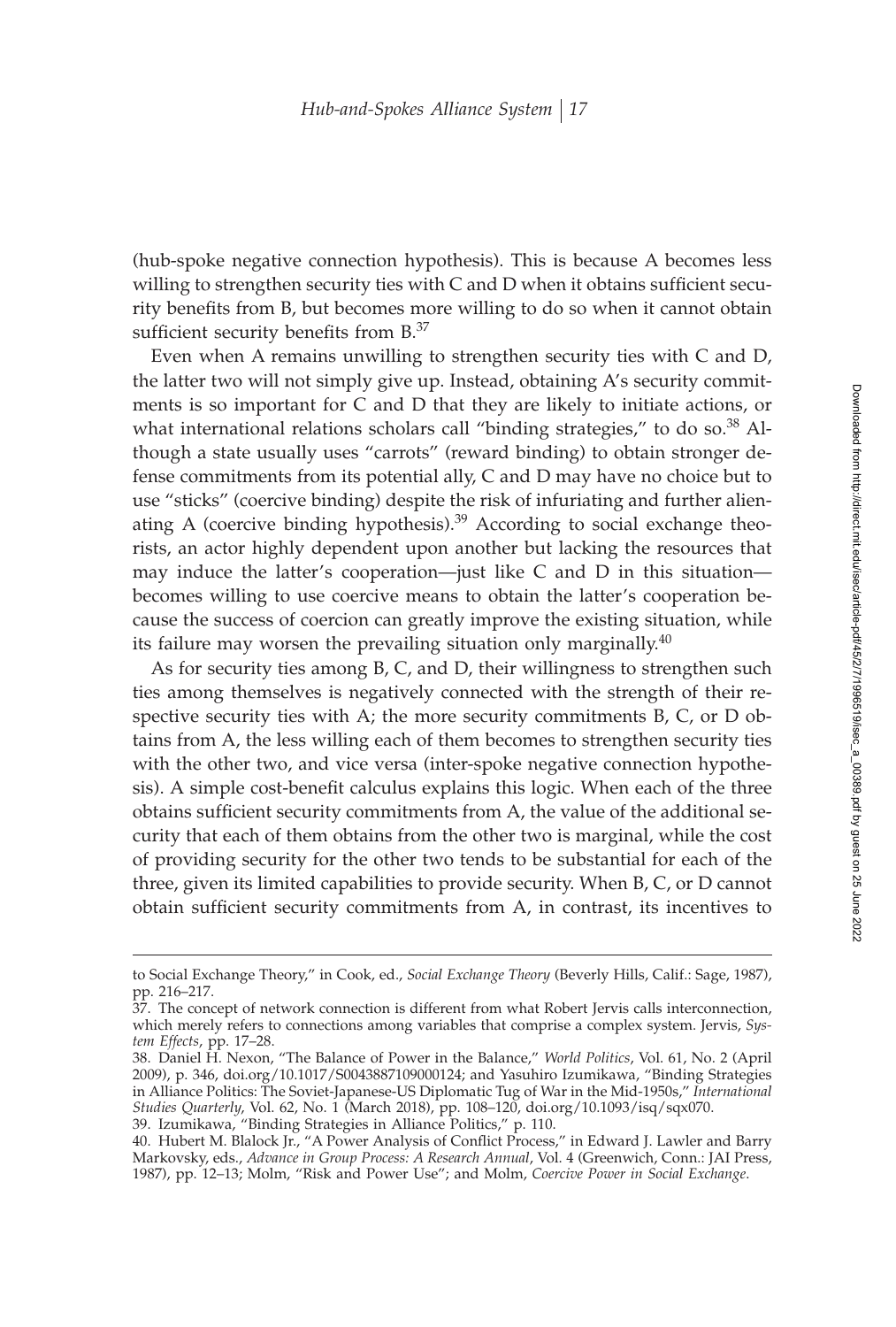strengthen security ties with the other two increase. This is partly because its insecurity makes the additional security benefits that it obtains from the other two highly valuable, and partly because strengthening ties with the other two enhances its relative bargaining position vis-à-vis A in persuading the latter to provide more security for itself.<sup>41</sup> That is, B, C, and D will become willing to develop a collective security mechanism when their security is not assured by  $A<sup>42</sup>$ 

It is important to note that this theoretical model does not predict that A will oppose the strengthening of security ties among B, C, and D. A's attitude toward security ties among the other three is determined by the likelihood that such ties will generate security benefits for A. That is, A supports stronger ties among B, C, and D if such ties create positive security externalities for A, whereas A opposes such ties if they reduce the overall security benefit for itself.

Below, I analyze the process through which East Asia's hub-and-spokes alliance system emerged and stabilized during the 1950s and the early 1960s to show how the observations obtained from the case studies fit the hypotheses stated above. $43$  By doing so, this study also serves as a plausibility probe for the social exchange network approach as a potential tool to explain alliance politics.<sup>44</sup> In conducting case studies, I use both process tracing and congruence methods. Process tracing is an ideal method to examine the underlying causes of state behavior, and I make the most of it to reveal the preferences and intentions of the four states.<sup>45</sup> The method may not generate sufficient evidence, however, because available sources may be limited. In such cases, I use the congruence method and examine the degree of fitness between the values

<sup>41.</sup> Small powers are expected to gain disproportionate influence in them. Robert O. Keohane, Af*ter Hegemony: Cooperation and Discord in the World Political Economy* (Princeton, N.J.: Princeton University Press, 1984); John Gerard Ruggie, ed., *Multilateralism Matters: The Theory and Praxis of an Institutional Form* (New York: Columbia University Press, 1993); and Cha, "Powerplay."

<sup>42.</sup> This logic is similar to that of the so-called quasi-alliance theory, which posits that quasi allies—states that are not in alliance but share a common ally—enhance their security cooperation when they both fear abandonment by their common ally. Victor D. Cha, *Alignment Despite Antagonism: The US-Korea-Japan Security Triangle* (Stanford, Calif.: Stanford University Press, 1999). This theory can be subsumed into the logic of social exchange network.

<sup>43.</sup> The Kennedy administration did not abandon the goal of multilateralizing the alliance system in East Asia and emphasized the creation of "the New Pacific Community." It was the Lyndon Johnson administration that admitted the impracticality of transforming the existing alliance system in East Asia. Yang-hyeon Jo, *Ajia Chiikishugi to Amerika: Betonamu Sensoki no Ajiataiheiyo* Kokusaikankei [Asian regionalism and the United States: international relations in the Asia-Pacific during the Vietnam War era] (Tokyo: Tokyo Daigaku Shuppankai, 2009), p. 47.

<sup>44.</sup> Alexander L. George and Andrew Bennett, *Case Studies and Theory Development in the Social Sciences* (Cambridge, Mass.: MIT Press, 2005), p. 75.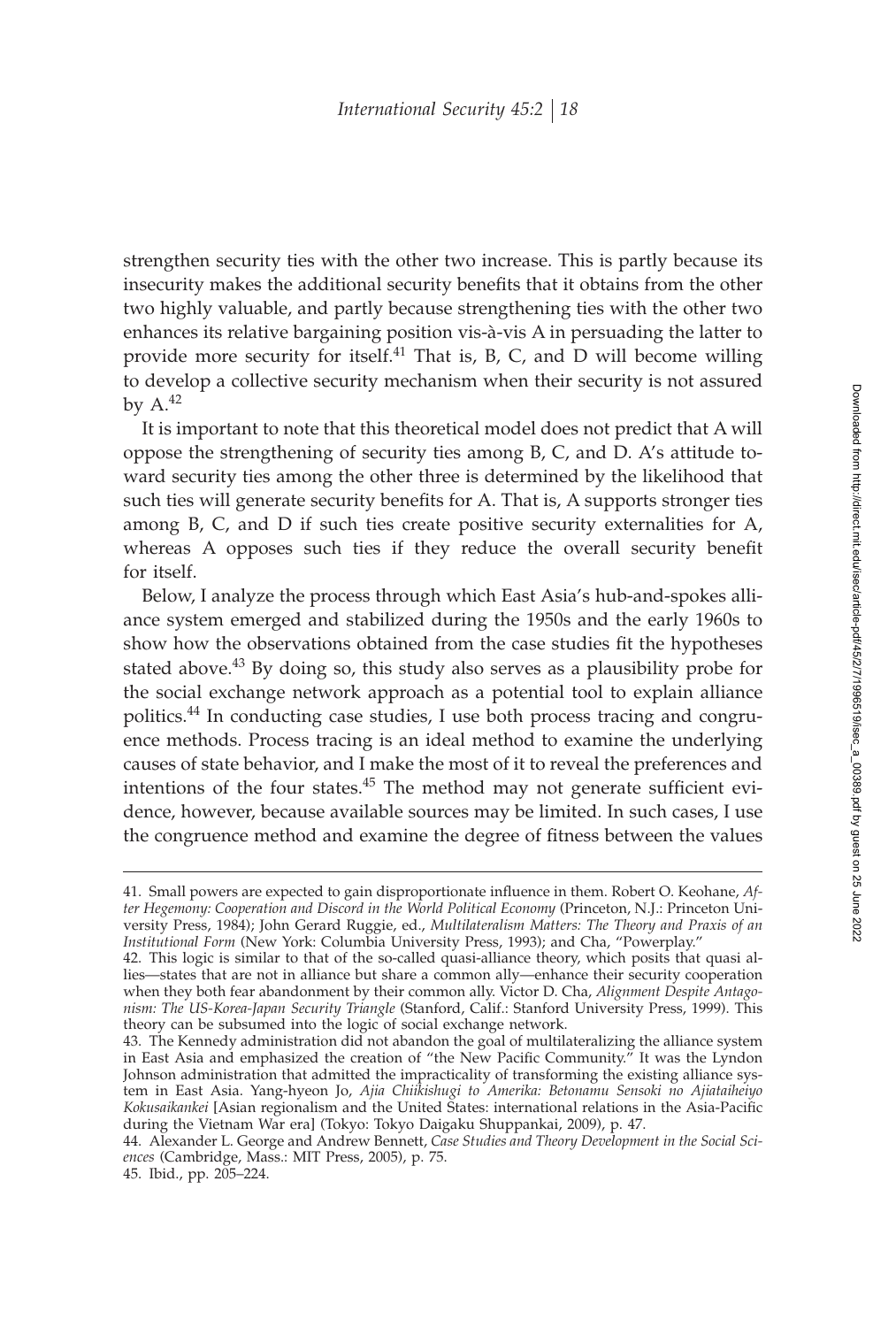of causes and effects expected by the hypotheses.<sup>46</sup> More precisely, I first assess whether and why the United States preferred the hub-and-spokes alliance system or a multilateral alliance in East Asia. I also analyze U.S. behavior toward its allies, and whether or how U.S.-Japan bilateral relations influenced Washington's policies toward South Korea and Taiwan. I then analyze the behavior of the three U.S. allies toward the United States and one another. In doing so, I utilize archival materials collected in the United States, Japan, and Taiwan, as well as Korean archival materials available online, while making use of recent secondary sources that employ non-U.S. archival materials.

## *The United States: Seeking a Defensive Multilateral Alliance*

Both major realist and constructivist explanations posit that the United States preferred a hub-and-spokes alliance system to a multilateral system. This view is fundamentally flawed, as U.S. archival documents show that Washington preferred a multilateral alliance to the hub-and-spokes system in East Asia even after the latter emerged.

## the hub's initial attitudes toward the spokes

When the Cold War required the United States to revise its East Asian security strategy, U.S. policymakers' main focus was Japan. By the summer of 1947, George Kennan, the director of the Department of State Policy Planning Staff, keenly recognized Japan's geostrategic significance and opposed what he viewed as an outdated policy of Japan's complete disarmament. He argued that Japan should be defended by the United States to deny it to the Soviet bloc.<sup>47</sup> The leaders of the U.S. military shared this opinion and went even further than Kennan's assessment. According to NSC 49, which was prepared by the U.S. Joint Chiefs of Staff (JCS) in June 1949, Japan was "of high strategic importance to United States security interests in the Far East... because of [its] geographic location" and its "manpower and... industrial potentials."<sup>48</sup> The document further stated that "Japan [could] be expected, with planned initial U.S. assistance, at least to protect herself and . . . to contribute importantly to

<sup>46.</sup> Ibid., pp. 181–192.

<sup>47.</sup> George F. Kennan, *Memoirs, 1925–1950* (Boston: Atlantic-Little, Brown, 1967), pp. 375–381; and Ayako Kusunoki, *Yoshida Shigeru to Anzenhosho Seisaku no Keisei* [Shigeru Yoshida and the formation of security policy] (Kyoto: Minerva, 2009), pp. 60–65.

<sup>48.</sup> NSC 49, June 15, 1949, *Foreign Relations of the United States* (hereafter *FRUS*), *1949*, Vol. 7: *The Far East and Australasia*, Part 2 (Washington, D.C.: U.S. Government Printing Office [GPO], 1976), pp. 774–775.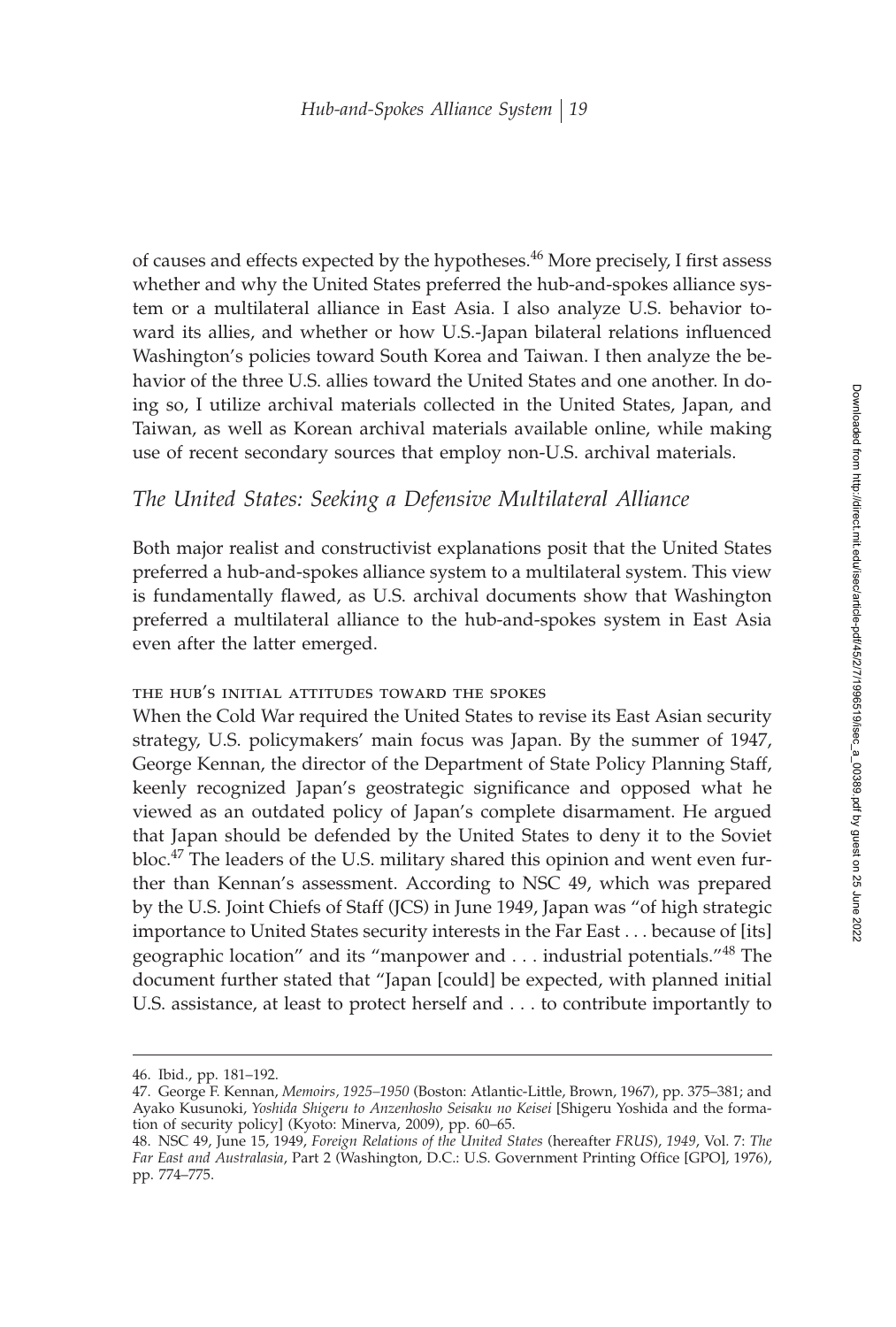military operations against the Soviets in Asia."<sup>49</sup> Accordingly, the United States contemplated making some form of security arrangement with Japan even before the outbreak of the Korean War.<sup>50</sup>

In contrast, the U.S. government originally recognized only limited strategic value in South Korea and Taiwan. In September 1947, the JCS confirmed its earlier assessment that "the United States ha[d] little strategic interest in maintaining the present troops and bases in Korea" and that "the withdrawal of these forces would not impair the military position of the Far East Command."<sup>51</sup> Accordingly, the U.S. government pursued the establishment of a neutral and unified Korea through the United Nations (UN), and completed the withdrawal of its troops there by July 1949. The U.S. government also assessed that the strategic value of Taiwan was not sufficient to make U.S. defense commitments there. NSC 48/2 stated that "the strategic importance of Formosa [i.e., Taiwan] does not justify overt military action" and that "the United States should make every effort to strengthen the over-all U.S. position with respect to the Philippines, the Ryukyus, and Japan."<sup>52</sup> These assessments were behind the famous speech by Secretary of State Dean Acheson in January 1950, in which he excluded both Korea and Taiwan from the U.S. defense perimeter in the Pacific. $53$ 

## U.S. PURSUIT OF A "WESTERN PACIFIC COLLECTIVE DEFENSE"

It is important to note, however, that U.S. policymakers did not regard bilateral security cooperation with Japan as an end in itself. NSC 125/2, approved in August 1952 under Harry Truman's administration, stated that a "strong, stable, and independent Japan restored to an influential position in Asia could be the most effective ally of the United States in Asia." This assessment was accepted because "Japan's military strength," when developed, "can contribute to the security of the free nations of the Pacific area and of the northern portion

<sup>49.</sup> Ibid., p. 774; and Kusunoki, *Yoshida Shigeru*, pp. 61–62.

<sup>50.</sup> Meticulously analyzing U.S. archival documents, Ayako Kusunoki argues that both the Pentagon and the Department of State considered the necessity of security arrangements with Japan, but could not agree on how to secure the U.S. bases after Japan restored its sovereignty. Kusunoki, *Yoshida Shigeru*, pp. 92–96, 99–102. Also see Futoshi Shibayama, *Nihon no Saigunbi* [Rearming Japan] (Kyoto: Minerva, 2010), pp. 254–255.

<sup>51.</sup> Memo by the Secretary of Defense to the Secretary of State, September 26, 1947, *FRUS, 1947*, Vol. 6: *The Far East* (Washington, D.C.: GPO, 1972), pp. 817–818.

<sup>52.</sup> NSC 48/2, December 30, 1949, *FRUS, 1949*, Vol. 7, Part 2, pp. 1219–1220.

<sup>53.</sup> Warren I. Cohen, "Acheson, His Advisors, and China, 1949–1950," and John Lewis Gaddis, "The Strategic Perspective: The Rise and Fall of the 'Defensive Perimeter' Concept, 1947–1951," in Dorothy Borg and Waldo Heinrichs, eds., *Uncertain Years: Chinese-American Relations, 1947–1950* (New York: Columbia University Press, 1980), pp. 13–52 and 61–118, respectively.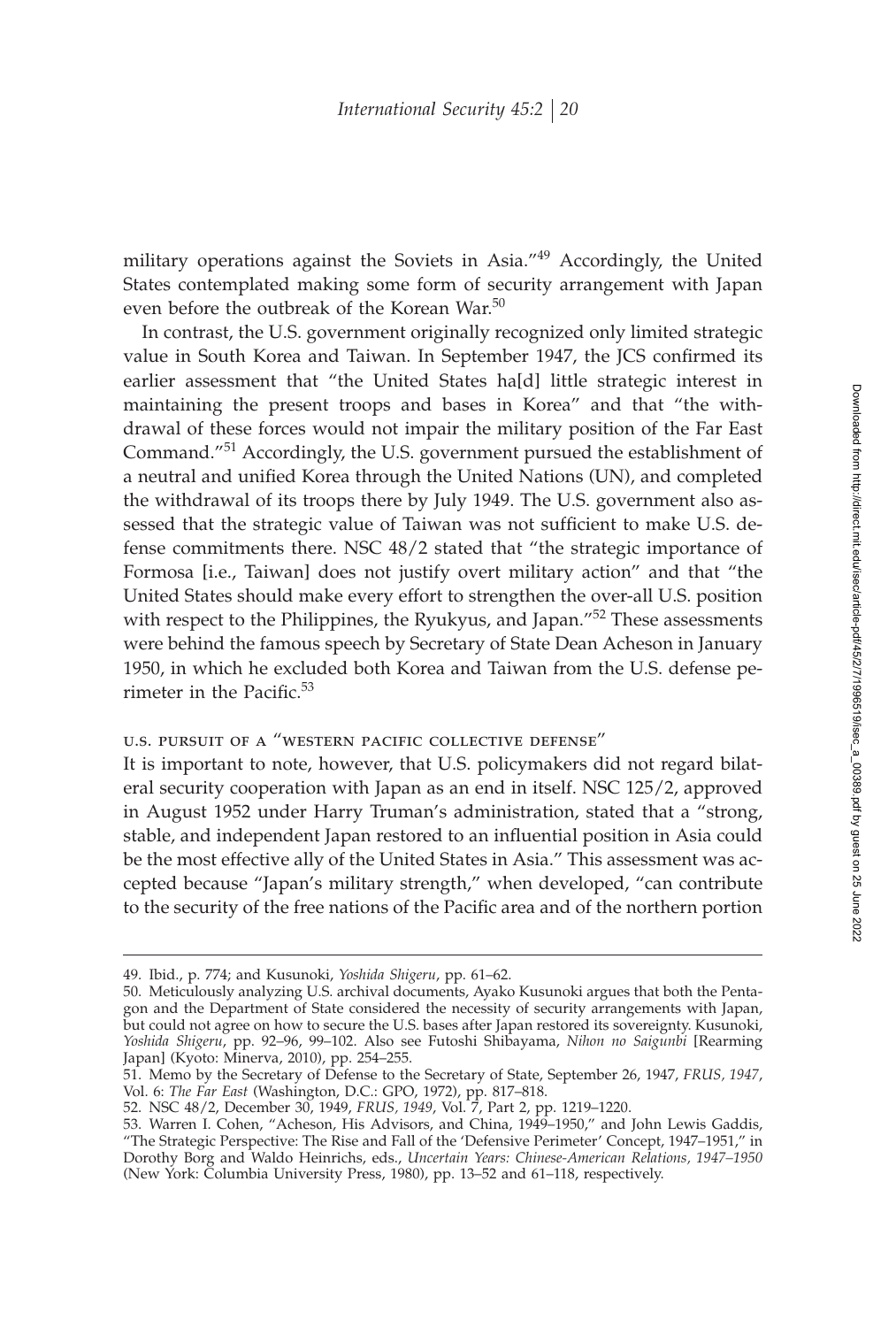of the off-shore island chain," thereby reducing U.S. security burdens in the region.<sup>54</sup> Furthermore, NSC 125/2 states that "the United States should encourage and where desirable participate in collective security arrangements in the Pacific area which would include Japan as an important member. Such arrangements would facilitate Japan's contribution to the security and economy of the free nations of the area."<sup>55</sup> These statements reveal the U.S. desire for developing a multilateral security system in East Asia, and that Japan's significance for the United States lay in its ability to contribute to regional security in East Asia.

The U.S. desire for a multilateral alliance in East Asia became more evident under the Eisenhower administration. NSC 5416, prepared by the JCS in April 1954, lamented that "too little [effort was made] upon the development of the collective military capabilities of the Asiatic non-Communist countries" and expressed that "the emergence of a regional security pact" was required to accomplish U.S. security objectives "without ever-increasing demands upon United States resources."<sup>56</sup> The document stipulated that the critical piece of the regional security pact was "the healthy development of the Japanese military," which would enable Japan to "become capable of providing for her own security and of becoming a contributor to collective security in the Western Pacific."<sup>57</sup> This view was accepted by the NSC and reflected in NSC 5429/5, the administration's comprehensive Asia policy approved in December 1954. It stipulated that the United States should "encourage the conditions necessary to form as soon as possible and then participate in a Western Pacific collective defense arrangement including the Philippines, Japan, the Republic of China, and the Republic of Korea, eventually linked with the Manila Pact and ANZUS."<sup>58</sup>

What the United States envisioned was a defensive multilateral system that was expected to reduce its security burdens in the region. In accordance with the "New Look" policy, the Eisenhower administration aimed to limit military spending to an acceptable level, and it planned to allow its local allies to assume more costs and defense obligations, the provision of land troops in par-

<sup>54.</sup> NSC 125/2, August 7, 1952, *FRUS, 1952–54*, Vol. 14: *China and Japan*, Part 2 (Washington, D.C.: GPO, 1985), pp. 1303–1304.

<sup>55.</sup> Ibid., p. 1305.

<sup>56.</sup> NSC 5416, April 10, 1954, *FRUS, 1952–54*, Vol. 12: *East Asia and the Pacific*, Part 1 (Washington, D.C.: GPO, 1984), pp. 415–416.

<sup>57.</sup> Ibid., p. 418.

<sup>58.</sup> NSC 5429/5, December 22, 1954, *FRUS, 1952–54*, Vol. 12, Part 1, p. 1066. The Manila Pact is the treaty that formed SEATO. ANZUS is the alliance among Australia, New Zealand, and the United States.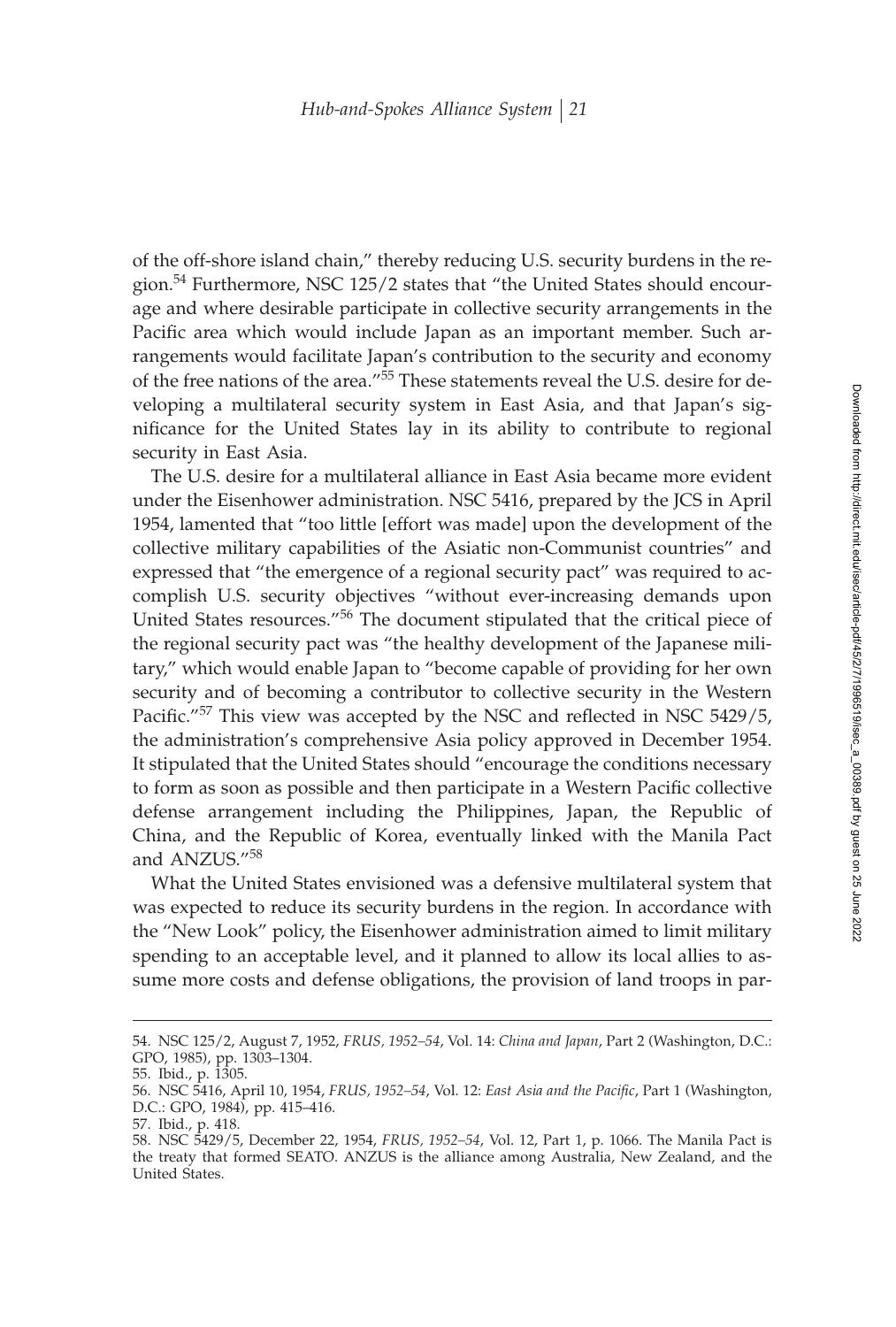ticular.<sup>59</sup> A multilateral security framework, in which U.S. allies contributed to each other's security, was thus considered more desirable than a hub-andspokes system.<sup>60</sup> On the other hand, the U.S. government recognized that the negative effects of promoting such an alliance were the heightened risk of entrapment into undesired wars triggered by anti-communist states such as South Korea and Taiwan, and the resulting divergence between those anticommunist states and neutral states.<sup>61</sup> How to manage these potential problems would complicate the U.S. pursuit of a multilateral alliance in East Asia, as discussed below.

To achieve the goal of forming a multilateral alliance, the Eisenhower administration undertook concrete initiatives. One was the Mutual Security Assistance Agreement with Japan signed in March 1954. By concluding the agreement, the United States aimed to encourage Japan to accelerate its military buildup. Another initiative was the U.S. attempt to promote a Seoul-Tokyo rapprochement. The Eisenhower administration regarded the rapprochement between the two countries as the first step for enhancing multilateral security cooperation in East Asia, and actively encouraged them to normalize relations. Its efforts did not bear fruit, however, as U.S. diplomacy met strong resistance from both states. For instance, when President Eisenhower invited South Korean President Syngman Rhee to the White House in July 1954 and asked him to normalize relations with Japan, Rhee adamantly refused, making Eisenhower angry.<sup>62</sup> The John F. Kennedy administration invigorated the efforts to bridge the gap between Seoul and Tokyo, but it was only in 1965 that the U.S. government finally succeeded in getting its two allies to normalize relations.<sup>63</sup>

<sup>59.</sup> Marc S. Gallicchio, "The Best Defense Is a Good Offense: The Evolution of American Strategy in East Asia, 1953–1960," in Warren I. Cohen and Akira Iriye, eds., *The Great Powers in East Asia, 1953–1960* (New York: Columbia University Press, 1990), pp. 68–70; and John Lewis Gaddis, *Strategies of Containment: A Critical Appraisal of Postwar American National Security Policy* (New York: Oxford University Press, 1982), pp. 147–153.

<sup>60.</sup> Lee, *Higashiajia*, pp. 16–20, 24–29; Nishida, "Ajiataiheiyo," pp. 30–31; and John Welfield, An *Empire in Eclipse: Japan in the Postwar American Alliance System: A Study in the Interaction of Domestic Politics and Foreign Policy* (London: Athlone, 1988), pp. 50–51.

<sup>61.</sup> Yasuyo Sakata, "Aizenhawa Seiken no Nishitaiheiyo Shudananzenhosho Koso to Beikankankei" [The Eisenhower administration's Western Pacific collective security concept and U.S.-Korea relations], *Hogaku Kenkyu* [Journal of Law, Politics, and Sociology], Vol. 83, No. 12 (December 2010), p. 452, http://koara.lib.keio.ac.jp/xoonips/modules/xoonips/detail.php?koara\_id -AN00224504-20101228-0445.

<sup>62.</sup> Pyo-wook Han, "Li Shoban to Kanbei Gaiko (5)" [Syngman Rhee and South Korean–U.S. diplomacy no. 5], translated by Sun-won Soh and Yasuyo Sakata, in *Kantogakuin Hogaku* [Kantogakuin Legal Studies], Vol. 13, No. 1 (July 2003), pp. 92–93.

<sup>63.</sup> Jong-wong Lee, "Nikkan Kaidan no Seiji Ketchaku to Beikoku: 'Ohira-Kim Memo' heno Michinori" [Political settlement of South Korean–Japanese negotiations and the United States: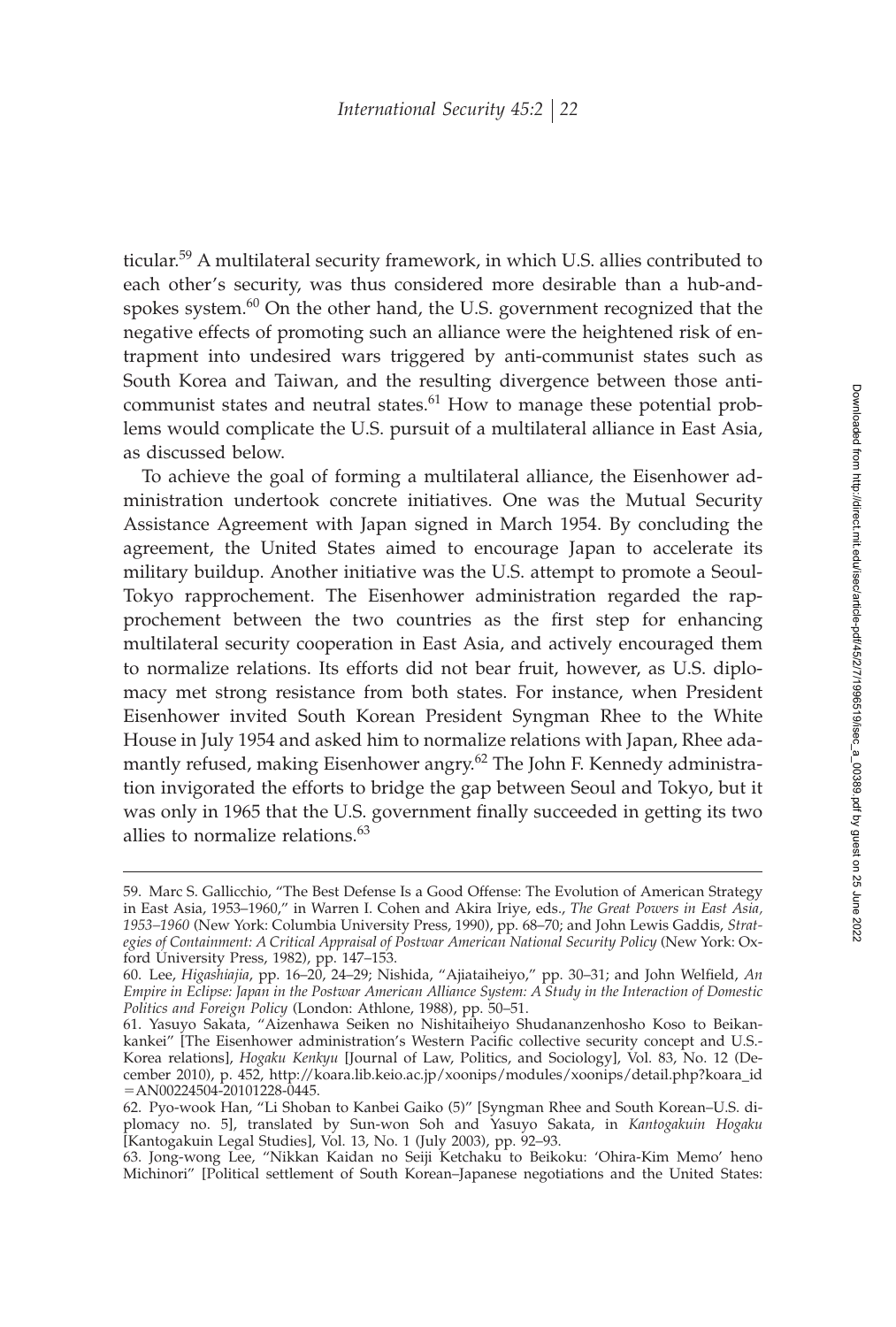## *Japan: Advocating Security Bilateralism*

Victor Cha argues that controlling Japan bilaterally was a persistent goal for the United States after World War II.<sup>64</sup> It was not the United States but Japan, however, that revealed a strong preference for security bilateralism, and it strongly resisted U.S. efforts to multilateralize East Asia's alliance system. Ironically, what enabled Japan to free-ride on U.S. security efforts was the strong U.S. alliance commitments to Japan and U.S. alignments with South Korea and Taiwan.

## toward the hub: searching for a bilateral alliance

Japan first indicated its desire for a U.S.-Japan bilateral alliance as early as September 1947, when Foreign Minister Hitoshi Ashida handed to the U.S. side the so-called Ashida Memorandum, which signaled Tokyo's willingness to conclude a bilateral security treaty.<sup>65</sup> While the Japanese government had believed that it would have to accept a restrictive and punitive security arrangement at the beginning of the U.S. occupation, the steadily intensifying Cold War encouraged Japan to explore various options for its post-occupation security. Although Ashida's message did not solicit a meaningful U.S. response, Japan's Ministry of Foreign Affairs concluded by December 1949 that some form of security arrangement with the United States would best serve its needs, according to studies based on Japanese archives.<sup>66</sup>

An important impetus for a U.S.-Japan alliance came from Tokyo in May 1950, when Japan's prime minister, Shigeru Yoshida, instructed his protégé, Finance Minister Hayato Ikeda, to secretly inform the U.S. government that Japan was prepared to conclude a security treaty.<sup>67</sup> Significantly, Yoshida indicated his willingness to keep U.S. bases in Japan after the end of the U.S. occupation, even offering "to ask the United States to retain its bases in Japan from

path to the Kim-Ohira Memorandum], in John-wong Lee, Tadasi Kimiya, and Toyomi Asano, eds., *Rekishi toshiteno Nikkan Kokkoseijoka* [History of South Korean–Japanese Diplomatic Normalization] (Tokyo: Hosei Daigaku Shuppankai, 2011), pp. 83–114.

<sup>64.</sup> Cha, *Powerplay*, pp. 122–160.

<sup>65.</sup> Kusunoki, *Yoshida Shigeru*, pp. 149–154.

<sup>66.</sup> Ibid., pp. 136–142, 164–166; and Hiroshi Nakanishi, "Kowa nimuketa Yoshida Shigeru no Anzenhosho Koso" [Shigeru Yoshida's security policy vision for the peace treaty], in Yukio Ito and Minoru Kawada, eds., *Kantaiheiyo no Kokusaichitsujo no Mosaku to Nihon* [Quest for international order in the Pacific Rim and Japan] (Tokyo: Yamakawa Shuppansha, 1999), p. 286.

<sup>67.</sup> Kusunoki, *Yoshida Shigeru*, pp. 116–118; and John Swenson-Wright, *Unequal Allies? United States Security and Alliance Policy toward Japan, 1945–1960* (Stanford, Calif.: Stanford University Press, 2005), p. 56.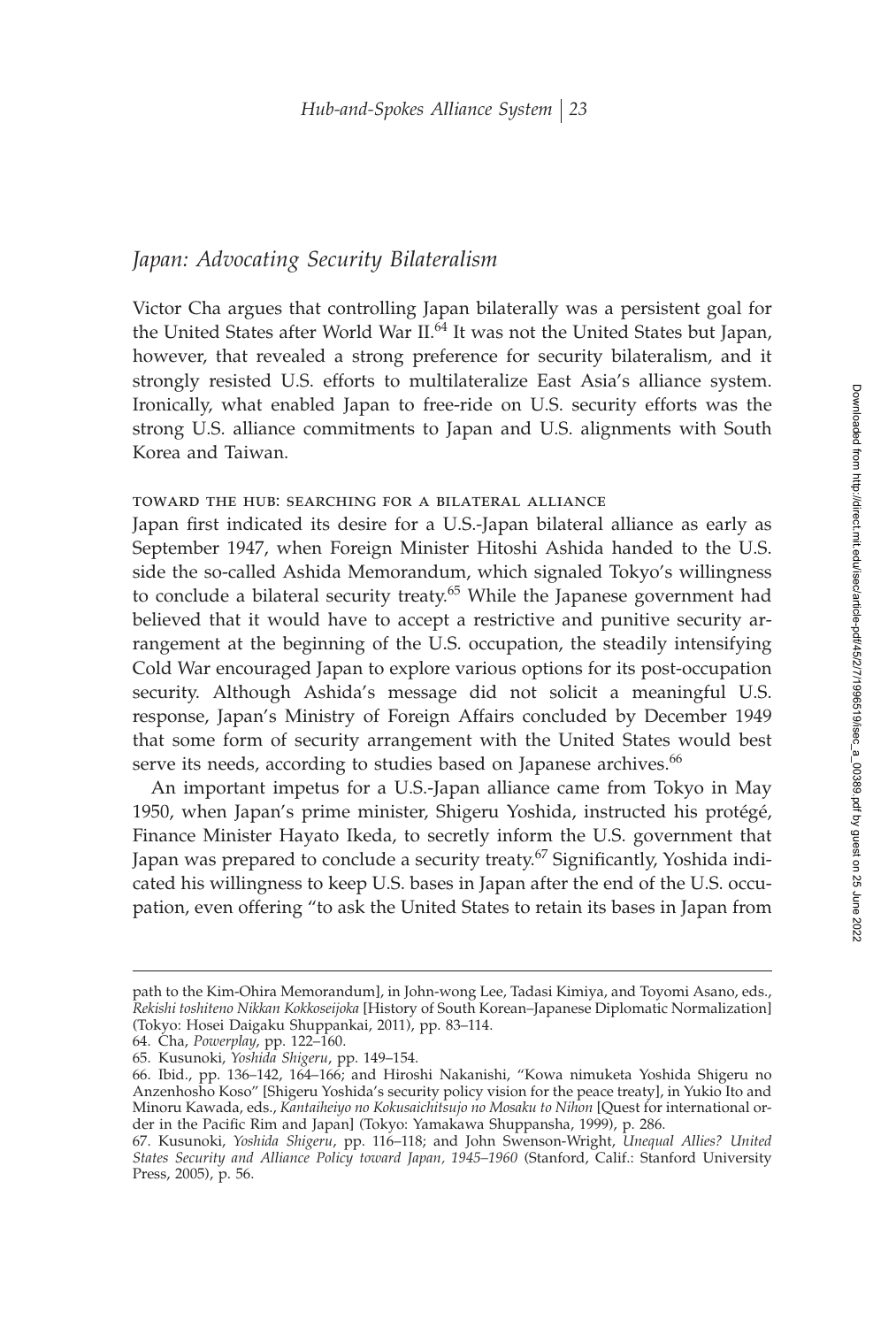the Japanese side if the U.S. side find it difficult to make such a request." $68$ Yoshida knew that the status of U.S. bases in Japan had been the stumbling block that plagued U.S. policymakers. Although a consensus had already emerged within the U.S. government that some kind of security arrangement with an independent Japan was necessary, U.S. policymakers disagreed on how to proceed because they believed that once sovereignty was restored, leaders in Tokyo would oppose the retention of U.S. bases on Japanese territory.<sup>69</sup> Yoshida's offer thus served as the ice breaker, enabling the Department of State to persuade the Department of Defense to sign the memorandum supporting Japan's independence on June 23.<sup>70</sup>

From October 1950 to January 1951, senior diplomats, Yoshida's security policy advisers, and Yoshida himself held a series of meetings to decide how Japan should present its post-independence security policy to the U.S. delegation scheduled to arrive in late January 1951. During the process, the group's focus was on how to secure the strongest possible U.S. security commitments to Japan. Early on, Yoshida expressed skepticism of the United Nations and instructed diplomats to create "a framework that would completely satisfy Japan's security," meaning a U.S.-Japan bilateral security framework.<sup>71</sup> Yoshida's advisers frequently expressed the fear that the United States might abruptly withdraw its troops from Japan. Thus, they argued that Japan should "bind the United States [to defending Japan] via a treaty in order to prevent U.S. unilateral disengagement,"<sup>72</sup> and that "the treaty should be designed to provide as many benefits as possible to the United States."<sup>73</sup> Ministry of Foreign Affairs officials took this advice and wrote up a draft U.S.-Japan treaty.

When the U.S. delegation led by John Foster Dulles, the consultant to the secretary of state on the peace treaty with Japan, came to Tokyo, the Japanese negotiating team presented the aforementioned draft on February 1, 1951. The U.S. side responded favorably, and they decided to pursue a bilateral security arrangement based on this proposal. When a U.S. delegation member "inquired as to whether Japan was willing to contribute to such a regional collective defense pact," the Japanese side immediately dismissed it, maintaining

<sup>68.</sup> Kiichi Miyazawa, *Tokyo to Washington no Mitsudan* [Secret communication between Tokyo and Washington] (Tokyo: Chuo Koronsha, 1999), p. 55.

<sup>69.</sup> Kusunoki, *Yoshida Shigeru*, pp. 115–116.

<sup>70.</sup> Ibid, p. 118.

<sup>71.</sup> Gaimusho Joyakukyoku Hokika, "Heiwajoyaku no Teiketsu nikansuru Chosho III" [The record on the conclusion of the peace treaty no. 3], in Gaimusho, *Nihon Gaiko Bunsho: Heiwajoyaku no Teiketsu nikansuru Chosho* [Japan's diplomatic documents: the record on the conclusion of the peace treaty] (henceforth *Choso*], Vol. 1 (Tokyo: Gaimusho, 2002), pp. 570–572, 574. Hereafter, the original Japanese texts were translated by this author.

<sup>72.</sup> This phrase was used by two of Yoshida's advisers. Ibid., p. 579.

<sup>73.</sup> Ibid., pp. 578–579.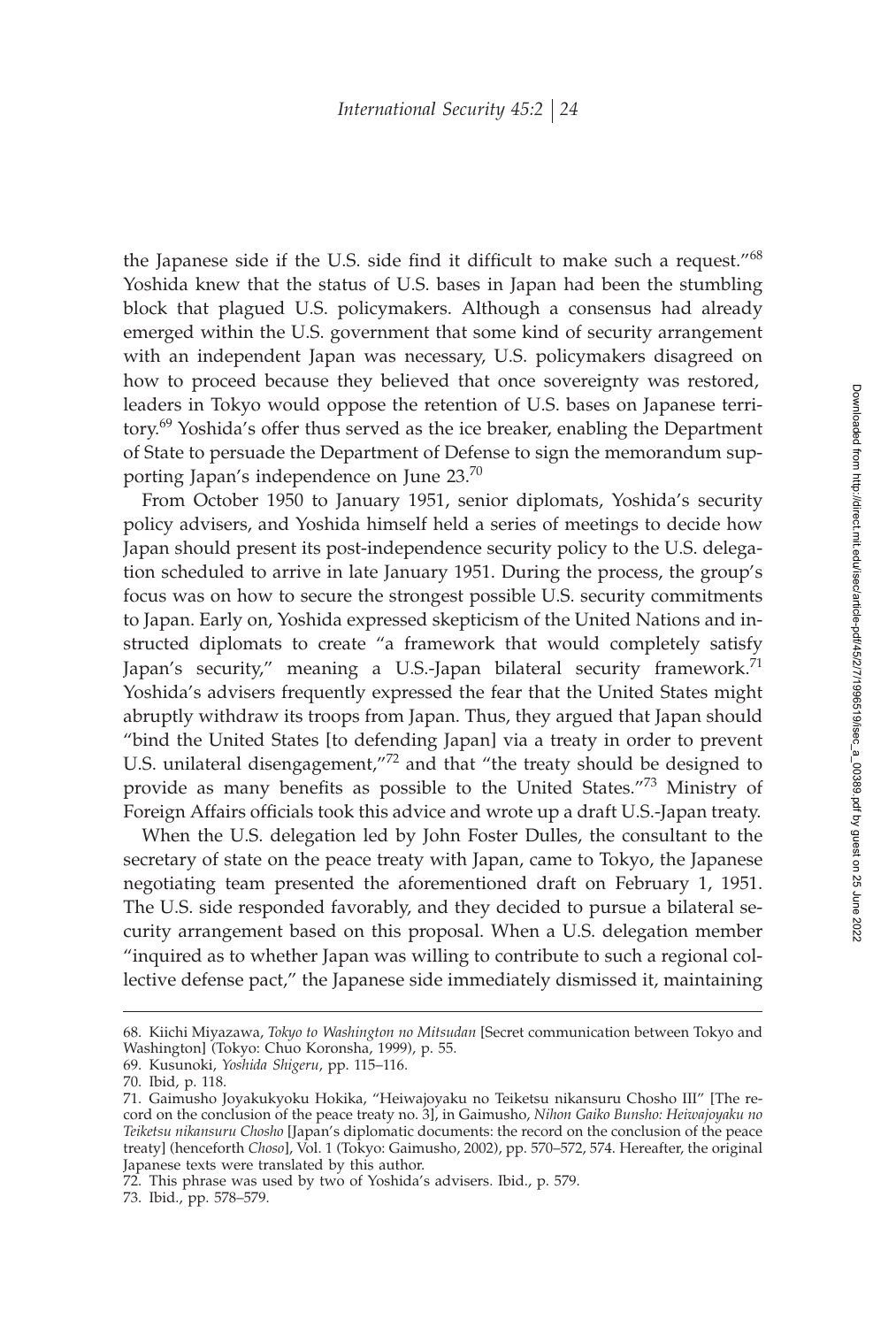that Japan "[could] not go beyond what it would do under the U.S.-Japan cooperative accord that had been discussed."<sup>74</sup> Reflecting on the entire negotiations for the peace treaty and the security treaty, Kumao Nishimura, Japan's senior diplomat involved in every aspect of the preparations and negotiations for the peace and security treaties, claimed that the bilateral security treaty was Japan's initiative.<sup>75</sup>

### tokyo's relative satisfaction with u.s. security commitments

While the U.S.-Japan security treaty, signed in September 1951, had some problems from Japan's perspective, the Japanese government was generally content with the level of U.S. security commitments. The treaty guaranteed the United States the right to intervene to quell domestic disturbances within Japan, on the one hand, but did not clearly stipulate a U.S. obligation to defend Japan.<sup>76</sup> The opposition parties criticized Yoshida for these shortfalls, calling the treaty "unequal." While the Japanese officials who had negotiated the treaty with the United States recognized these problems, neither they nor Yoshida considered these problems as reflecting the weakness of U.S. commitments. They were fully aware that the U.S. government evaluated Japan's geopolitical value as significant. Indeed, NSC 125/2, as well as many other documents, states that Japan was so significant for U.S. security that "the United States would fight to prevent hostile forces from gaining control of any part of the Japanese territory," and Japanese officials were well aware of the U.S. policy.<sup>77</sup> Thus, for Japanese officials, it was unthinkable that the United States would not respond militarily if Japan, where U.S. forces were stationed, were attacked.<sup>78</sup> After all, these shortfalls were resolved when the security treaty was replaced in 1960 by a new treaty, which stipulated the U.S. defense obligation toward Japan while omitting the U.S. right to intervene domestically.

#### resisting multilateralism

In contrast to its willingness to develop bilateral security ties with the United States, Japan consistently opposed joining any regional security system. Prime Minister Yoshida's well-known reluctance to develop Japan's military capabili-

<sup>74.</sup> Gaimusho, *Chosho*, Vol. 4, p. 42.

<sup>75.</sup> Kumao Nishimura, *Anzenhosho Joyakuron* [Analyzing the Security Treaty] (Tokyo: Jiji Tsushinsha,1959), p. 27.

<sup>76.</sup> Ibid., pp. 31–32, 41–49; and Kusunoki, *Yoshida Shigeru*, pp. 239–240.

<sup>77.</sup> NSC 125/2, *FRUS, 1952–54*, Vol. 14, Part 2, p. 1302.

<sup>78.</sup> Shigeru Yoshida, *Kaiso Junen* [Recollecting ten years], Vol. 3 (Tokyo: Shinchosha, 1957), pp. 117–118.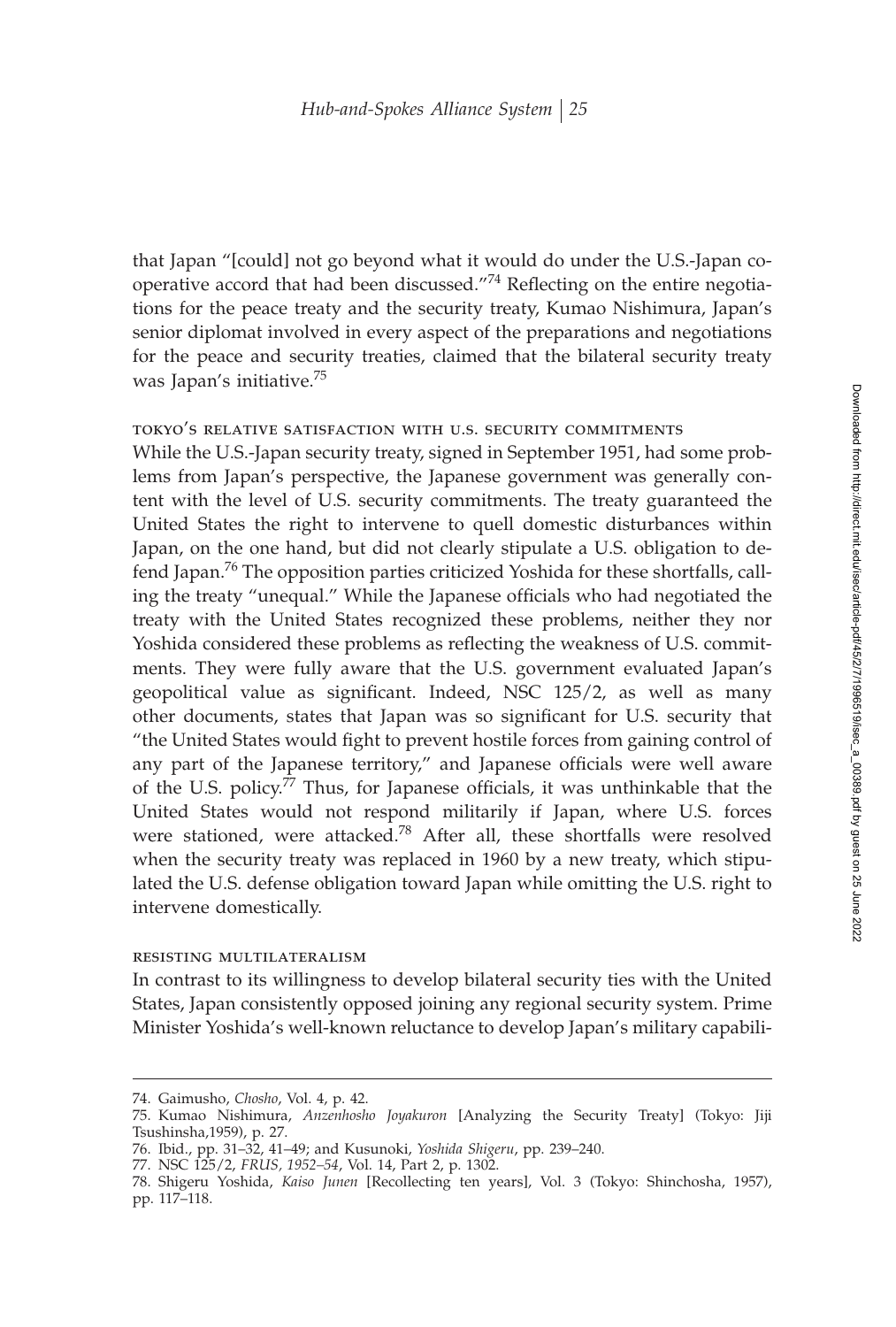ties was one reflection of such attitudes. During the negotiation process of the 1954 U.S.-Japan Mutual Security Assistance Agreement, for instance, the Japanese government repeatedly demanded the elimination of the term "collective defense" from the agreement, thereby irritating the U.S. side, whose primary goal for the agreement was precisely to encourage Japan to develop its military capabilities for regional collective defense.<sup>79</sup> When U.S. officials inquired about the possibility of Japan's joining a northeast Asian collective alliance in July 1954, a senior Japanese diplomat stated that "Japan would not be able to participate in a collective defense organization since Article 9 of the Japanese Constitution [was] generally interpreted to prohibit the sending of Japanese forces abroad."<sup>80</sup> U.S. Ambassador to Japan John Allison assessed that "there [was] practically no possibility that Japan at present would consider joining any collective security organization."<sup>81</sup>

Japan's reluctance to contribute to regional security was most vividly revealed in its attempt to revise the U.S.-Japan security treaty in 1955. In July 1955, Foreign Minister Mamoru Shigemitsu handed a draft of a revised U.S.- Japan security treaty to Ambassador Allison and proposed to discuss it during his coming visit to Washington.<sup>82</sup> The draft was remarkable in that it stipulated that Japan would "act to meet the common danger" in the case of an armed attack against areas such as Guam while requiring the eventual U.S. military withdrawal from Japan. $83$  The Japanese side subsequently clarified that this treaty "would obligate Japan to send its troops overseas" when conditions were met.<sup>84</sup> The U.S. government welcomed Japan's initiative as the first sign that Tokyo had become willing to contribute to regional collective defense.<sup>85</sup> In fact, this was the only occasion during the entire Cold War period that the

<sup>79.</sup> Shintaro Ikeda, *Nichibeidomei no Seijishi: Allison Taishi to "1955nen Taisei" no Seiritsu* [Political history of the U.S.-Japan alliance: U.S. Ambassador Allison and the establishment of the 1955 system] (Tokyo: Kokusai Shoin, 2004), p. 62.

<sup>80.</sup> Memo from Walter Drew, July 21, 1954, *FRUS, 1952–54*, Vol. 12, Part 1, p. 649 n. 1.

<sup>81.</sup> Allison to the Department of State, August 4, 1954, *FRUS, 1952–54*, Vol. 12, Part 1, p. 695.

<sup>82.</sup> Kazuya Sakamoto, *Nichibeidomei no Kizuna* [The U.S.-Japan alliance ties] (Tokyo: Yuhikaku, 2000), pp. 142–151; and Shingo Yoshida, *Nichibei Domei no Seidoka* [Institutionalization of the U.S.- Japan alliance] (Nagoya: Nagoya Daigaku Shuppankai, 2012), pp. 38–41.

<sup>83. &</sup>quot;Tentative Draft of Mutual Defense Treaty between Japan and the United States of America," July 20, 1955, in File Code 0611-2010-0791-08, Nichibei Anzenhosho Joyakuka, "Nichibei Anpojoyaku no Kaisei niitaru Keii No. 8" [The sequence of events concerning the revision of the U.S.-Japan Security Treaty no. 8], CD Vol. H22-003, Diplomatic Archives of the Ministry of Foreign Affairs (hereafter DA), Tokyo, Japan.

<sup>84. &</sup>quot;Shimoda-Parsons Kaidan, First Meeting," ibid.

<sup>85.</sup> Telegram from Allison to Dulles, July 25, 1955, 794-5/8-1055, Central File, RG59, National Archives at College Park, Maryland (hereafter NA).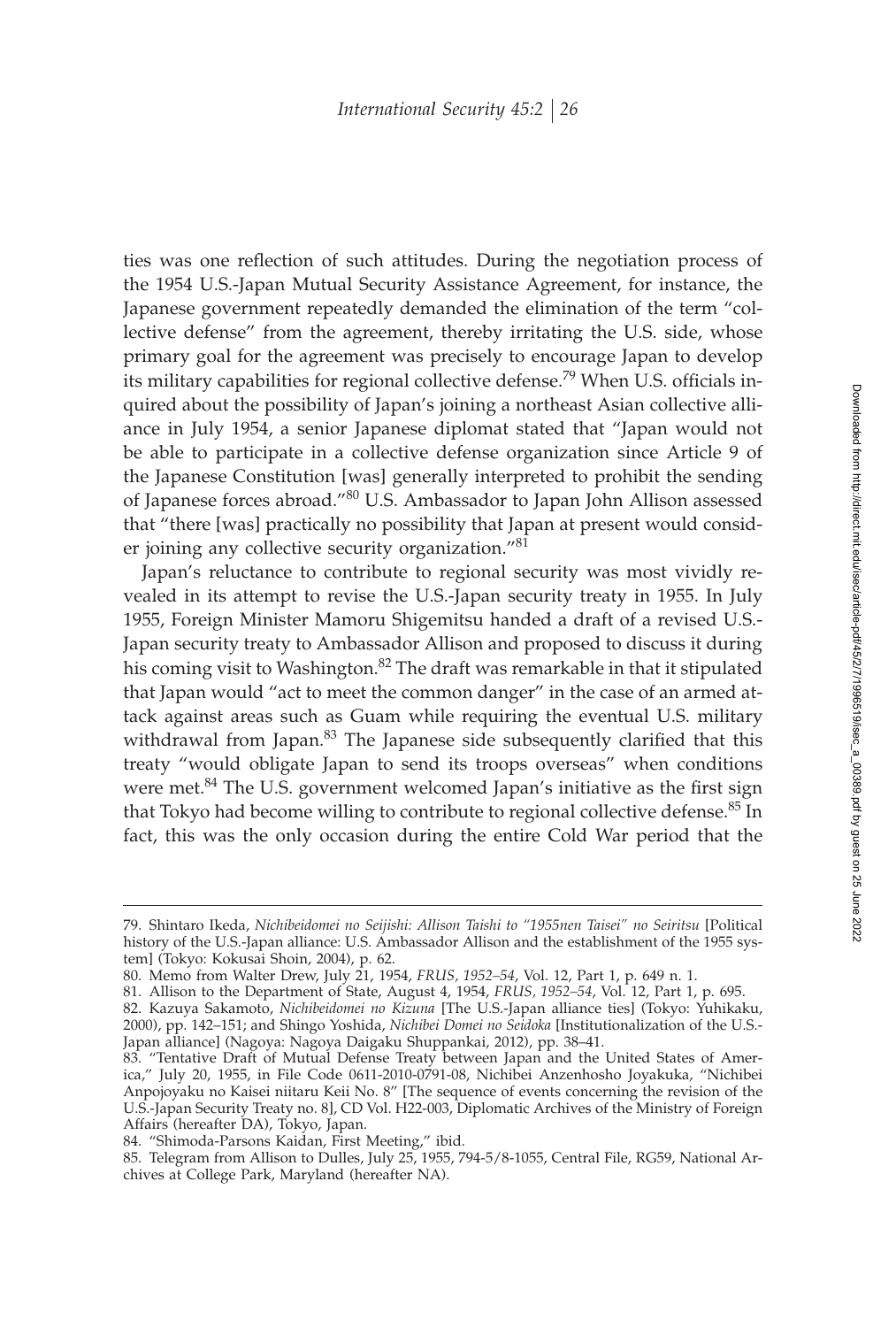Japanese government expressed its intention to join its ally in collective military actions abroad.

It soon turned out that the Japanese proposal fell far short of U.S. expectations, however. When the U.S. side asked if the revised treaty would cover areas surrounding the Korean Peninsula or Taiwan, the Japanese side replied negatively. The Japanese side even stated that it would not defend U.S. military vessels or aircraft in these areas, expressing its desire to avoid the risk of entrapment in crisis situations similar to the Taiwan Strait crisis from September 1954 to April 1955. When the U.S. side inquired as to whether Japan would consider joining a multilateral defense pact in the area, the Japanese side expressed its ambivalence.<sup>86</sup> The U.S. government concluded that Japan's true intention was to expedite the withdrawal of U.S. forces in Japan rather than to enhance Japan's contribution to regional security and thus decided not to respond favorably to the proposal.<sup>87</sup> Japan's negative attitude toward a multilateral alliance persisted even after the revision of the U.S.-Japan security treaty in 1960. The Ministry of Foreign Affairs' internal document prepared in April 1960 stated that Japan could contribute to regional security only through the provision of base facilities for the United States, and that "it was impossible for Japan to join a collective security organization such as a northeast Asian treaty organization."<sup>88</sup>

Japan also took negative positions toward strengthening security ties with South Korea and Taiwan. During the peace settlement negotiations with Taiwan in early 1952, the Japanese negotiators had been explicitly instructed not to agree to any kind of security arrangement.<sup>89</sup> When the Taiwanese ambassador to Japan, Dong Xian-guang, met Prime Minister Yoshida and re-

<sup>86. &</sup>quot;Shimoda-Parsons Kaidan, First Meeting"; and Telegram from Allison to Secretary Dulles, August 10, 1955, 794.5/8-1055, Central File, RG59, NA.

<sup>87.</sup> Telegram from Allison to Secretary Dulles, August 10, 1955; and Yoshida, *Nichibei Domei*, pp. 41–42.

<sup>88. &</sup>quot;Ikeda Sori Hobei Kaidangidai (An)" [Draft meeting agendas for Prime Minister Ikeda during his visit to the United States], April 14, 1961, in *Ikeda Sori Beika Homon Kankei Ikken Kaidan Kankei* [Documents concerning meetings during Prime Minister Ikeda's U.S. and Canada visits], A'1.5.2.10-1, DA; and Shingo Nakajima, *Sengonihon no Boeiseisaku: "Yoshida Rosen" womeguru Seiji, Gaiko, Gunji* [Japan's postwar defense policy: politics of "Yoshida's policy direction"] (Tokyo: Keiogijuku Daigaku Shuppankai, 2006), p. 178.

<sup>89.</sup> Ryuji Hattori, "Ushiroku Torao Ajiakyoku Dai2 Kacho Kenshusho Koen Sokki 'Nikka Heiwajoyaku Kosho Keii'" [A lecture on the treaty of peace between Japan and the Republic of China by Torao Ushiroku], *Chuo Daigaku Ronshu* [Chuo University Bulletin], No. 34 (February 2013), p. 4, https://chuo-u.repo.nii.ac.jp/?action-pages\_view\_main&active\_action-repository \_view\_main\_item\_detail&item\_id-5695&item\_no-1&page\_id-13&block\_id-21. Ushiroku was the head of the Japanese delegation negotiating the peace treaty with Taiwan. See also Masaya Inoue, *Nichu Kokoseijoka no Seijishi* [Political history of China-Japan diplomatic normalization] (Nagoya: Nagoya Daigaku Shuppankai, 2010), p. 42.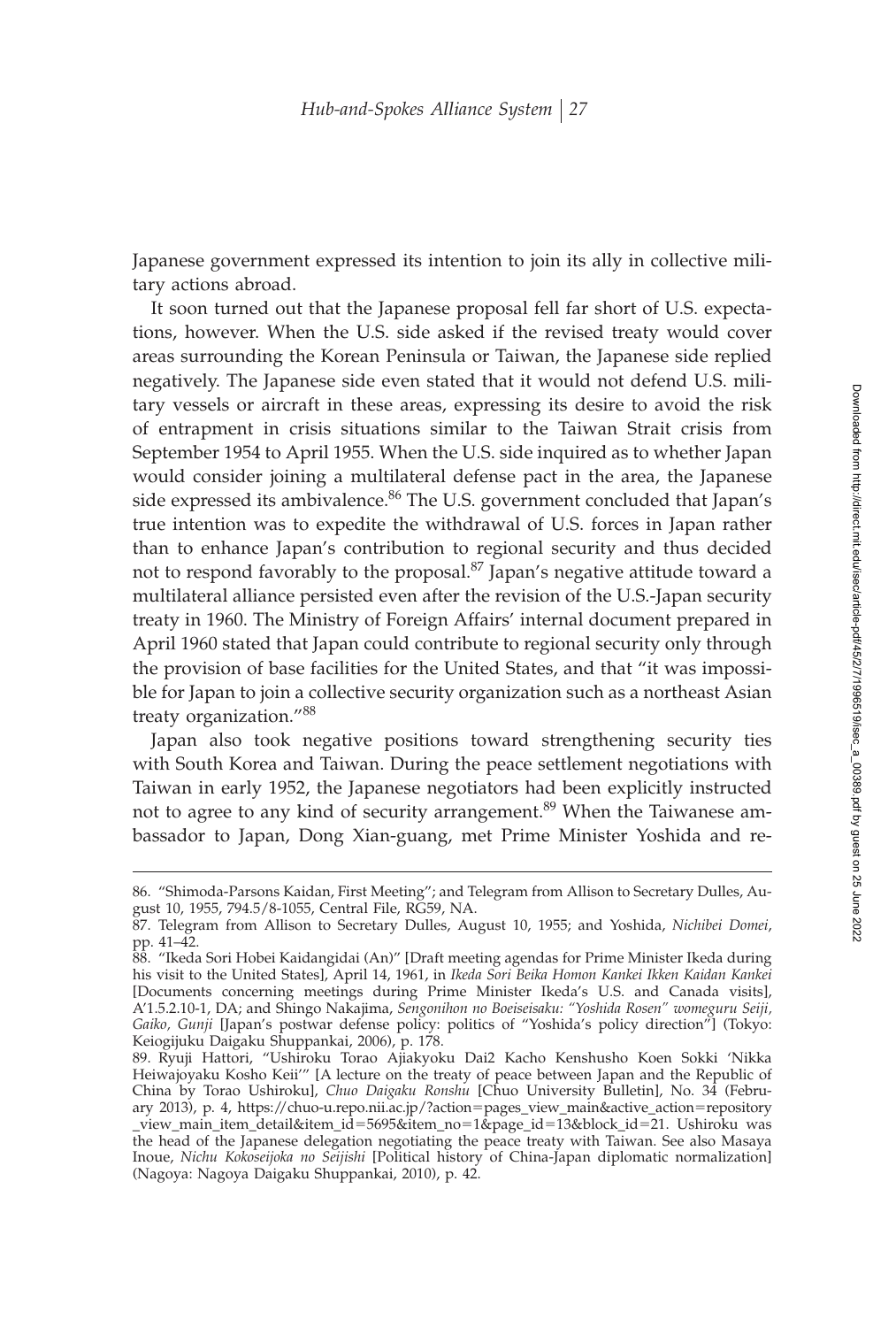quested that Japan participate in joint anti-communist campaigns in October 1953, Yoshida dismissed the request immediately.<sup>90</sup> Japan's attitude toward Taiwan did not change even under the leadership of Prime Minister Nobusuke Kishi, arguably the most pro-Taiwanese Japanese prime minister during the Cold War period.<sup>91</sup> During the Second Taiwan Strait Crisis in 1958, for instance, the Kishi administration repeatedly indicated to the U.S. government its wish to avoid the use of U.S. forces deployed in Japan. Foreign Minister Aiichirō Fujiyama even testified in a Diet session that the Japanese government would restrain U.S. military actions toward the offshore islands in the Taiwan Strait to avoid the risk of entrapment.<sup>92</sup>

Japan was even less sympathetic toward South Korea. The negotiations to normalize relations between the two states faltered soon after they began in October 1951 and would not resume until 1958. Although the United States regarded the normalization of Japanese–South Korean relations as a vital prerequisite for creating a regional multilateral alliance, it was unable to bridge the gap between Tokyo and Seoul.<sup>93</sup> Even when the South Korean government became willing to normalize relations with Japan after the change of governments in Seoul in 1960, the Japanese government under Prime Minister Hayato Ikeda remained wary about pursuing a diplomatic breakthrough. $94$ 

It is noteworthy that Japan took this stance toward Taiwan and South Korea despite its recognition of their geopolitical significance. For instance, in March 1946, the Ministry of Foreign Affairs viewed that an international security arrangement for the Korean Peninsula was an important element for Japan's post-occupation security policy.<sup>95</sup> During the process of formulating Japan's security policy plan that Tokyo would later present to Dulles, Yoshida also expressed his view that the Korean Peninsula was strategically significant.<sup>96</sup> As for Taiwan, around the mid-1950s, the Japanese government

- 94. Lee, "Nikkan Kaidan no Seiji Ketchaku," pp. 94–100.
- 95. Kusunoki, *Yoshida Shigeru*, p. 141.

<sup>90.</sup> Susumu Sato, "Taiwan Kaikyo womeguru Joho to Seisaku, 1952–1964" [Japan's intelligence activities during the Taiwan Strait 'Crisis,' 1952–1964], *Higashiajia Gakujutsusogo Kenkyusho Shukan* [The Institute for East Asian Studies Bulletin], Vol. 42 (March 2012), p. 83. Yoshida later indicated that by taking a cautious stance on security cooperation with Taiwan, he was trying to avoid getting involved in the conflict between Taiwan and China. Shigeru Yoshida, *Sekai to Nihon* [The world and Japan] (Tokyo: Bancho Shobo, 1963), p. 146.

<sup>91.</sup> Chen Zhao-bin, *Sengo Nihon no Chugokuseisaku* [Postwar Japan's China policy] (Tokyo: University of Tokyo Press, 2000), pp. 201–298; Inoue, *Nichu*, pp. 165–167; and Sato, "Taiwan Kaikyo," p. 89.

<sup>92.</sup> Sato, "Taiwan Kaikyo," p. 93.

<sup>93.</sup> NSC 5514, February 25, 1955, *FRUS, 1955–57*, Vol. 23: *Korea*, Part 2 (Washington, D.C.: GPO, 1993), p. 47.

<sup>96.</sup> Gaimusho, *Chosho*, Vol. 3, pp. 571, 680; and Kusunoki, *Yoshida Shigeru*, pp. 141, 198, 203.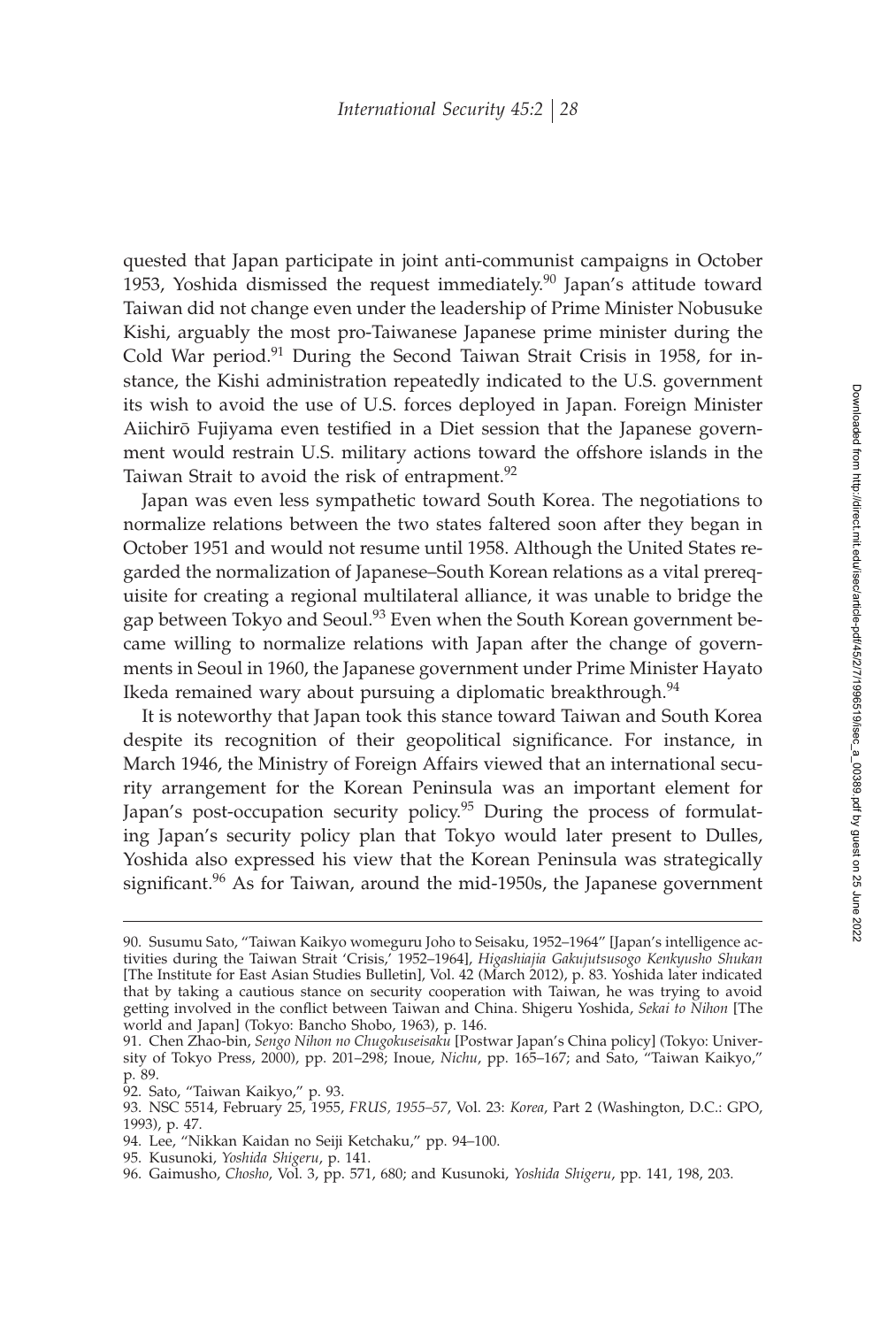reached a policy consensus that the separation of Taiwan from China was vital for Japan's security.<sup>97</sup> One archival document expressing Japan's position on Taiwan states that "the acquisition of Taiwan by the Chinese Communists must be absolutely prevented to ensure the security of Japan and the Free world."<sup>98</sup> Foreign Minister Shigemitsu re-emphasized what was written in this document to Ambassador Allison when they discussed policy toward China in November 1955.<sup>99</sup> Ironically, it was U.S. security commitments to South Korea and Taiwan that made it unnecessary for Japan to contribute to the security of the two anti-communist states. Shigeru Yoshida explained that despite the absence of a Korean-Japanese rapprochement, Japan remained secure because of the UN forces' presence in South Korea.<sup>100</sup>

#### the lowering of u.s. expectations for japan

Facing Japan's reluctance to contribute to regional security and fearing that pressuring Japan to do so would strengthen Japan's rising nationalism and neutralism, the United States lowered its expectations for Japan. NSC 5913/1, adopted in September 1959, downplayed the possibility of creating a West Pacific collective security body and merely called for the development of "wider understandings of common purposes among all" U.S. allies in the region.<sup>101</sup> Although neither the Eisenhower nor the Kennedy administration completely gave up the hope of making Japan assume more security responsibilities for regional defense, the U.S. government began to readjust its security strategy for East Asia.<sup>102</sup>

## *South Korea: Ambivalent Quest for a Multilateral Alliance?*

Conventional wisdom posits that the United States signed an alliance treaty with South Korea to constrain the latter from taking risky actions that could

<sup>97.</sup> Wu Rui-yun, "Sengo Chukaminkoku no Hankyorengo Seisaku: Tainichikan Hankyo Kyoryoku no Jitsuzo" [Postwar anti-communist coalition policy by the Republic of China: reality of Taiwanese-Japanese-South Korean cooperation against communism], *Academia Sinica Northeast Area Studies Paper Series*, No. 1 (Taipei: 2001), pp. 29–35; Inoue, *Nichu*, pp. 156–163; and Sato, "Taiwan Kaikyo," pp. 78–79.

<sup>98.</sup> Asiakyoku, "Chugoku Mondai Taishohoshin noken" [Guidelines for dealing with problems concerning China], April 20, 1956, *Nihon-Chukyo Kankei Zakken* [Miscellaneous materials on Japan– Communist China relations], Vol. 2, A.' 1.2.1.8, DA.

<sup>99.</sup> Chen, *Sengo Nihon no Chugokuseisaku*, pp. 158–160.

<sup>100.</sup> Yoshida, *Sekai to Nihon*, pp. 148–149.

<sup>101.</sup> NSC 5913/1, September 25, 1959, *FRUS, 1958–1960, Vol. 16: East Asia-Pacific Region* (Washington, D.C.: GPO, 1992), p. 139.

<sup>102.</sup> As for an analysis of the Kennedy administration's policy toward Japan, see Nakajima, *Sengonihon no Boeiseisaku*, pp. 171–222.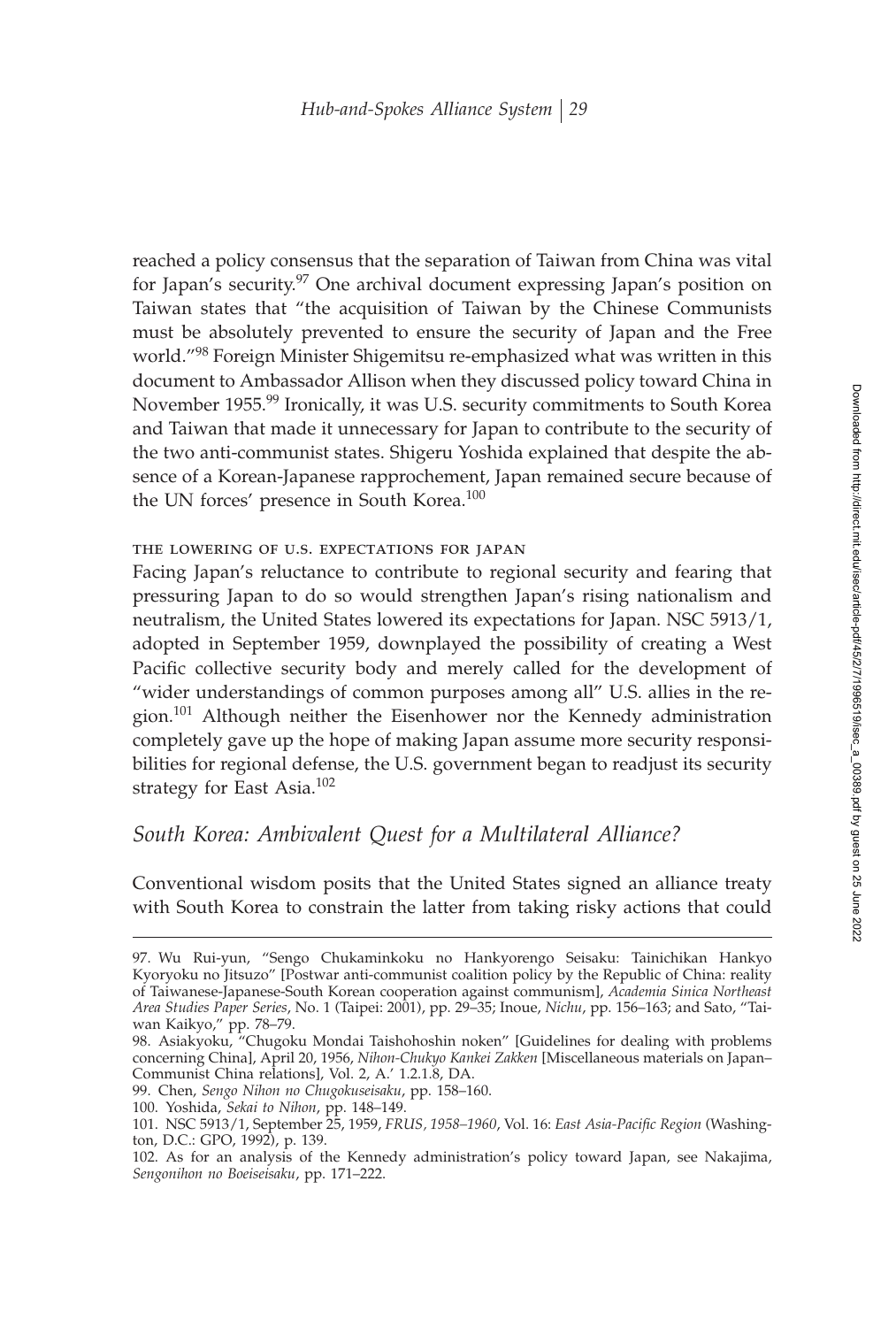trigger a conflict on the Korean Peninsula.<sup>103</sup> This view, while partially true, misses the important fact that it was South Korea that created the situation in which the United States only reluctantly offered a bilateral alliance with Seoul. At the same time, Seoul's willingness to accept the U.S. retention of command over the South Korean armed forces contradicts the regional norm argument emphasizing East Asian states' sensitivity to sovereignty. South Korea's objection to including Japan in a regional alliance appears to support the historical memory hypothesis. A close examination of the case, however, reveals that other factors, which the social exchange network approach highlights, were also in play.

coercive binding and the making of the u.s.–south korean alliance When the Korean War armistice negotiations came close to a conclusion in the spring of 1953, the South Korean government reinvigorated its efforts to obtain a bilateral security treaty with the United States. On April 3, 1953, South Korean Foreign Minister Y.T. Pyun, while expressing Seoul's opposition to the armistice, indicated that a security pact "would be the price of ROK cooperation with armistice efforts."<sup>104</sup> President Syngman Rhee more explicitly requested, in his April 14 letter to President Eisenhower and in the April 30 letter to UN Cmdr. Mark Clark, that a bilateral defense pact should be concluded as a precondition for Seoul's cooperation with the armistice.<sup>105</sup> Han Pyo-wook, a South Korean diplomat deeply involved in U.S.-South Korean relations, recollected that Rhee had considered the armistice to be inevitable and that he desired that an alliance treaty be concluded before the signing of the armistice agreement.<sup>106</sup>

South Korea found the U.S. responses utterly disappointing, as the U.S. government still considered South Korea to be geopolitically insignificant even at the end of the Korean War. NSC 157/1, adopted in July 1953, is revealing in this regard.<sup>107</sup> The document shows that the U.S. government compared the desirability of two alternatives: "Korea divided... with the Republic of Korea

<sup>103.</sup> Cha, *Powerplay*, pp. 104–120.

<sup>104.</sup> Quoted in John Kotch, "The Origins of the American Security Commitment to Korea," in Bruce Cumings, ed., *Child of Conflict: The Korean-American Relationship*, 1943–1953 (Seattle: University of Washington Press, 1983), pp. 241–242.

<sup>105.</sup> Ibid., p. 242; and Rhee to Clark, April 30, 1953, *FRUS*, *1952–54*, Vol. 15: *Korea*, Part 1 (Washington, D.C.: GPO, 1984), pp. 955–956.

<sup>106.</sup> Pyo-wook Han, "Li Shoban to Kanbei Gaiko (3)" [Syngman Rhee and South Korean–U.S. diplomacy no. 3], translated by Soh Sun-won and Yasuyo Sakata, in *Kantogakuin Hogaku*, Vol. 12, No. 4 (March 2003), pp. 383, 387.

<sup>107.</sup> NSC 157/1, July 7, 1953, *FRUS, 1952–54*, Vol. 15: *Korea*, Part 2 (Washington, D.C.: GPO, 1984), pp. 1344–1346; and Lee, *Higashiajia*, pp. 42–44, 47.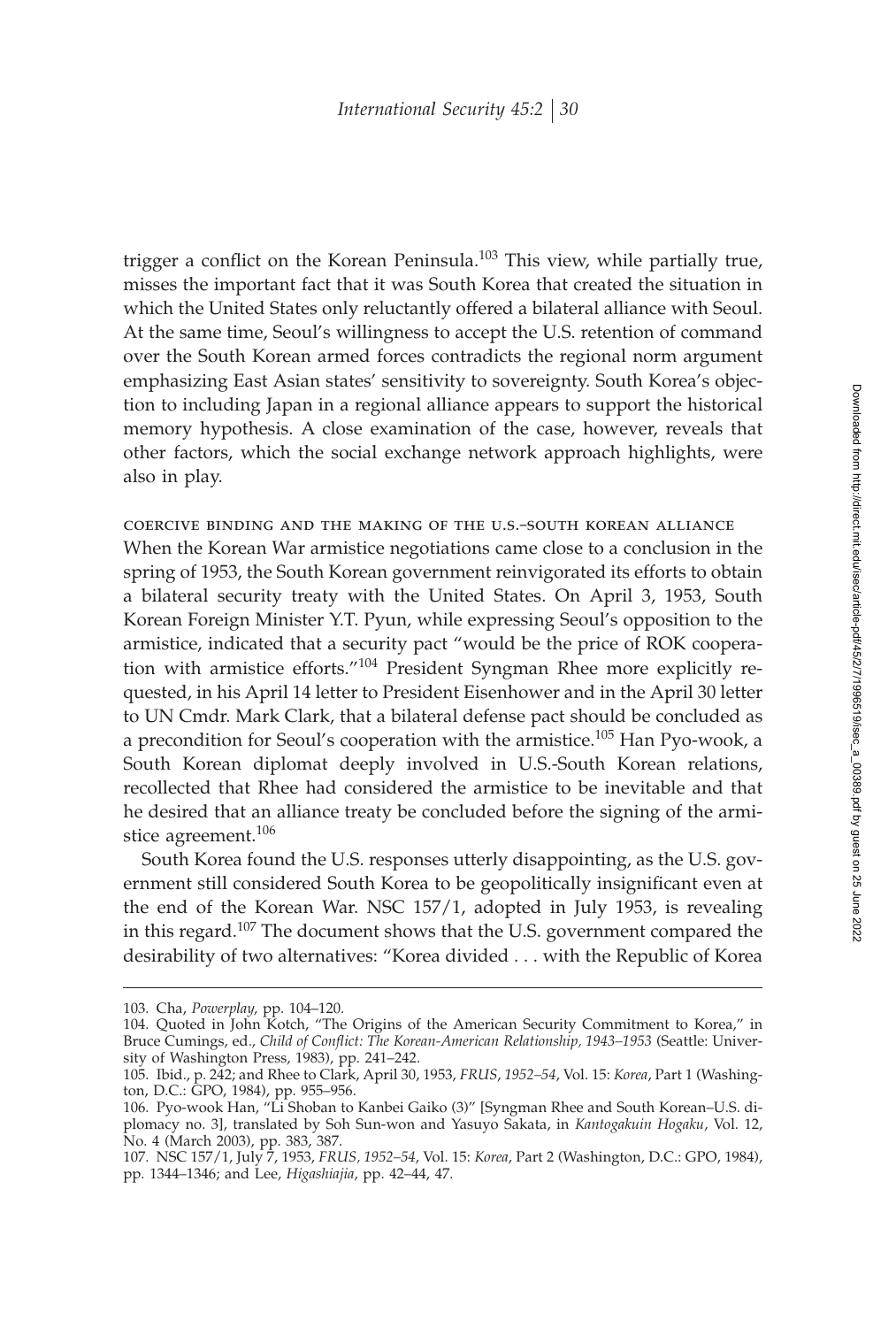tied into the U.S. security system and developed as a military ally," or "unified, neutralized Korea under a substantially unchanged ROK" with U.S. forces removed from Korea. After elaborating the costs and benefits of both alternatives, the document concluded that the latter was more desirable for the United States than the former. On May 22, Eisenhower rejected South Korea's request for a bilateral security treaty while offering alternative plans to address Rhee's concerns.<sup>108</sup>

Unable to persuade the United States to form an alliance, Rhee resorted to a risky unilateral action.<sup>109</sup> On June 18, 1953, he ordered the release of 27,000 North Korean prisoners of war (POWs), whose repatriation had been demanded by the communist side in the armistice negotiations.<sup>110</sup> Rhee's action shocked U.S. policymakers because it could derail the armistice negotiations. They also feared that Rhee might even withdraw the South Korean troops from the UN command and take unilateral military actions against North Korea. The U.S. government contemplated two undesirable options: offering something that would satisfy Rhee in return for his compliance with the armistice, or arranging a coup to replace Rhee with a more controllable leader. After exploring the possibility of the second option, the U.S. government decided to choose the first option and proposed to Seoul a security treaty in July 1953.<sup>111</sup> Through a difficult bargaining process, the bilateral security treaty was signed in October 1953.

Although no direct evidence exists on Rhee's motive for releasing communist POWs, at least one of his motives was to force the United States to sign an alliance treaty with South Korea. That South Korea repeatedly demanded a U.S.–South Korea alliance as a precondition for its acceptance of an armistice agreement reflects Rhee's intention. For instance, soon before the release of the POWs, Rhee put forward another urgent request that the United States conclude an alliance with South Korea before the armistice agreement.<sup>112</sup> In addi-

<sup>108.</sup> Kotch, "The Origins of the American Security Commitment," p. 244; and Acting Secretary of State to the Embassy in Korea, May 22, 1953, *FRUS, 1952–54*, Vol. 15, Part 1, pp. 1086–1090.

<sup>109.</sup> Stephen Jin-Woo Kim, *Master of Manipulation: Syngman Rhee and the Seoul-Washington Alliance, 1953–1960* (Seoul: Yonsei University Press, 2001), pp. 95–99, 106–114, 112–113; Chang Jin Park, "Influence of Small States upon the Superpowers: United States-South Korean Relations as a Case Study, 1950–53," *World Politics*, Vol. 28, No. 1 (October 1975), pp. 105–106, doi.org/10.2307/ 2010031; and Cha, "Powerplay," pp. 173–177.

<sup>110.</sup> Yoo Seon-hee, *Park Chung-hee no Tainichi-Taibei Gaiko* [Park Chung-hee's policies toward Japan and the United States] (Kyoto: Minerva, 2012), pp. 17–21; and Kim, *Master of Manipulation*, pp. 287, 291–294.

<sup>111.</sup> Kotch, "The Origins of the American Security Commitment," pp. 253–258; and Kim, *Master of Manipulation*, pp. 97, 104–112.

<sup>112. &</sup>quot;Statement by President Syngman Rhee," June 6, 1953, History and Public Policy Program Digital Archive [hereafter HPPPDA], B-379-014, Papers Related to the Korean American Mutual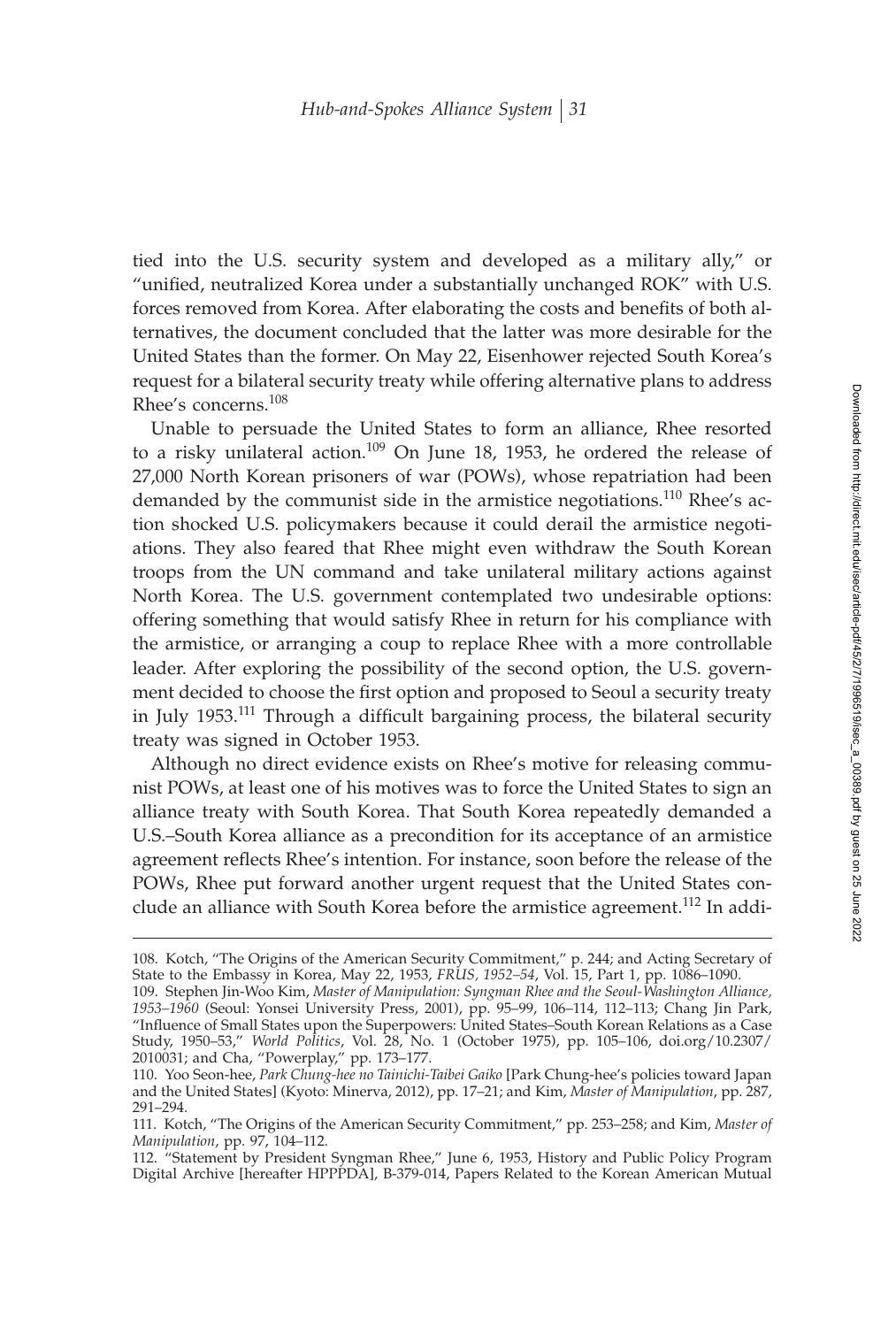tion, both South Korean and U.S. officials point out that Rhee's real goal was a U.S.–South Korean alliance. Han Pyo-wook recollects that Rhee believed that simply following the United States and cooperating with the armistice negotiation would lead only to South Korea's suicide. He argues that "by releasing the communist POWs, Rhee demonstrated what he could do to the United States because it had not responded positively to his request for concluding a security treaty."<sup>113</sup> U.S. Ambassador to South Korea Ellis Briggs argued that Rhee's risk-taking behavior stemmed from his fear that "Korea might be sacrificed to some great power as happened in 1950" without a security pact with the United States.<sup>114</sup> Judging from these observations, it is reasonable to conclude that Rhee's risk-taking behavior was at least partly a coercive binding attempt aimed at the United States.

## seoul's partial satisfaction with the u.s. security commitments

For South Korea, the security treaty was an incomplete victory. On the one hand, the treaty guaranteed U.S. security commitments to South Korea's survival. On the other hand, the treaty made clear that U.S. commitments were merely defensive, obligating the United States to defend South Korea only when the latter was attacked. The South Korean government also had to accept the U.S. retention of operational control over its forces as a means of ensuring that South Korea would not initiate conflict with North Korea unilaterally.<sup>115</sup> The U.S.–South Korean alliance thus met Seoul's primary need for survival, but was insufficient for achieving Seoul's ultimate purpose of unifying Korea, by force if necessary. What Seoul needed, then, was an additional security system that would enable it to achieve its offensive purpose without sacrificing the existing U.S. security commitments.

#### searching for an offensive multilateral alliance

After the Korean War cease-fire in July 1953, South Korea renewed its pursuit of multilateral security systems. In November 1953, Syngman Rhee visited Chiang Kai-shek in Taipei, and together they proposed the creation of an "anticommunist united front" in East Asia.<sup>116</sup> After the meeting, the South Korean

113. Han, "Li Shoban to Kanbei Gaiko (3)," pp. 385, 387.

Defense Treaty, Papers Related to Treaty-Making and International Conferences, Syngman Rhee Institute, Yonsei University, http://digitalarchive.wilsoncenter.org/document/119372.

<sup>114.</sup> Telegram from Briggs to Secretary of State, July 6, 1953, Department of State Central Files, 795.00/7-653, in Armistice Negotiation File, John Kotch Papers, National Security Archive, Washington, D.C. UN Comdr. Mark Clark expressed a similar view. Kotch, "The Origins of the American Security Commitments," p. 243.

<sup>115.</sup> Kim, *Master of Manipulation*, p. 87; and Cha, *Powerplay*, pp. 117–120.

<sup>116.</sup> Wu, "Sengo Chukaminkoku," pp. 11–23. Various documents in the following Taiwanese ar-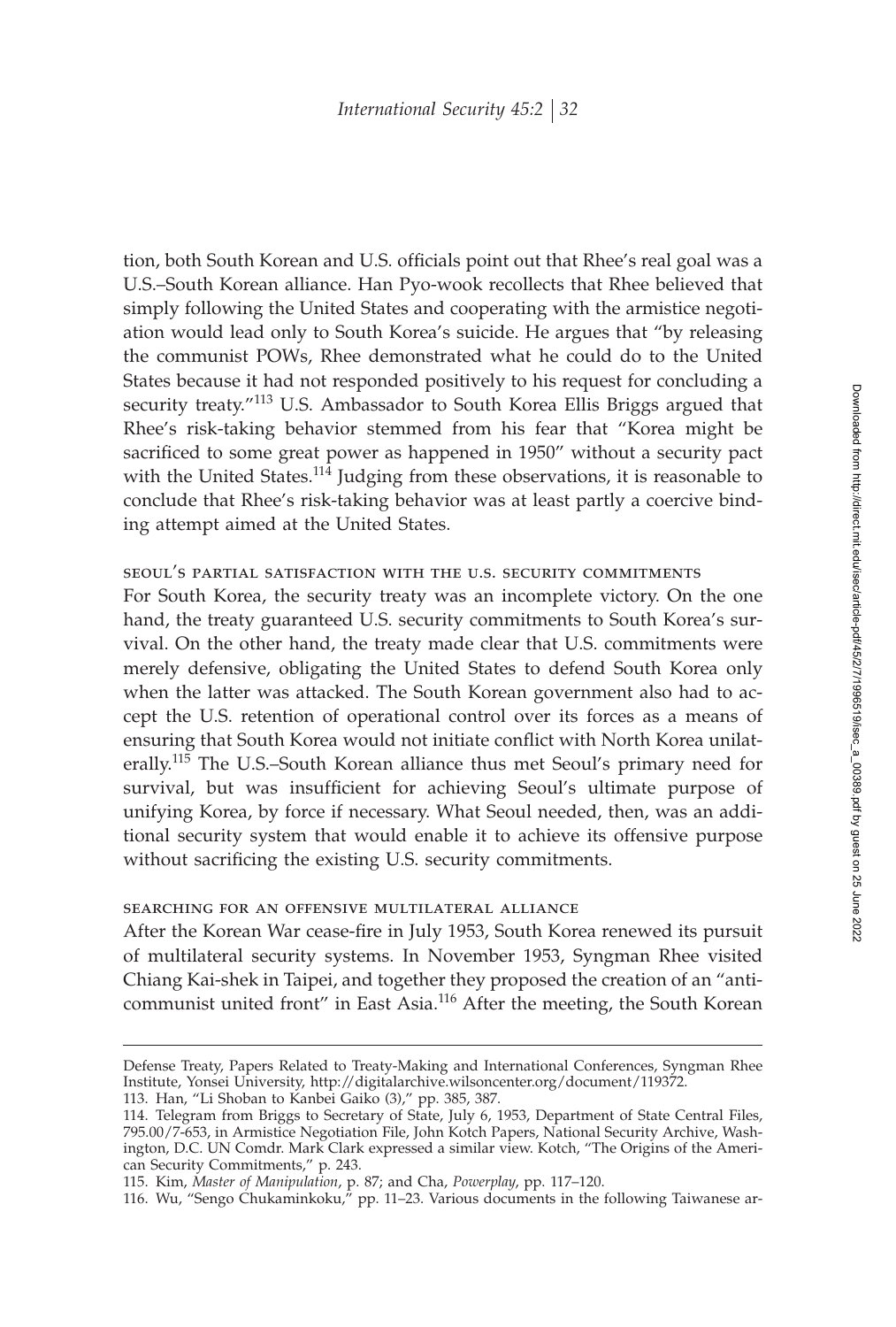government collaborated with the Taiwanese government to develop an Asian anti-communist collective organization and hosted the meeting among themselves and six other Asian states or entities in June 1954, resulting in the creation of the Asian People's Anti-Communist League (APACL).<sup>117</sup> According to South Korea's secret instructions to its delegate at the June 1954 meeting, its government considered that "all the Free Nations of Asia should join in guaranteeing eternal security for each other" through a collective security arrangement.<sup>118</sup>

South Korea also sought an alliance among Taiwan, South Vietnam, and itself. When the South Vietnamese President, Ngo Dihn Diem, visited Seoul in September 1957, President Rhee proposed the creation of "a United Free Asia," which South Korea expected to be a collective security system consisting of anti-communist states willing to take actions against the communist bloc. Rhee argued that if China took aggressive actions, South Vietnam, Taiwan, and South Korea would retaliate, and thus "a United Free Asia" would be able to defeat and destroy the communist bloc. Diem, however, did not express his consent to the idea, stating that the Geneva Peace Accords prohibited South Vietnam from forming any military alliance.<sup>119</sup> Rhee sought another multilateral system in the late 1950s. Under his direction, the South Korean Foreign Ministry sent telegrams, on August 29, 1959, to its embassies in Taiwan, the Philippines, and South Vietnam urging its diplomats to discuss with their host governments the creation of the Organization of East Asian Nations. According to the South Korean documents, this organization was supposed to unite

chival record demonstrate close communications between Seoul and Taipei. 11–EAP–05168, Ministry of Foreign Affairs Archives (hereafter MFAA), Institute of Modern History, Academia Sinica, Taipei.

<sup>117.</sup> Haruka Matsuda, "Higashiajia 'Zenshokokka' niyoru Shudananzenhosho Taisei Koso to Amerika no Taio" ["Pacific Pact" and "The Asian People Anti-Communist League"; American reactions to the proposals of the two security pacts by "outpost" countries in East Asia], *Amerika* Taiheiyo Kenkyu [Pacific and American Studies], Vol. 5 (March 2005), pp. 140-145, 148-149, https:// repository.dl.itc.u-tokyo.ac.jp/?action-pages\_view\_main&active\_action-repository\_view\_main \_item\_detail&item\_id-37260&item\_no-1&page\_id-28&block\_id-31.

<sup>118. &</sup>quot;Asian Peoples' Anti-Communist Conference, Top Secret Instructions to the ROK Delegation," June 1954, HPPPDA, B-389-064, Documents Related to the Asian Anti-Communist League Conference, Papers Related to Treaty-Making and International Conferences, Syngman Rhee Institute, Yonsei University, http://digitalarchive.wilsoncenter.org/document/118344.

<sup>119.</sup> Haruka Matsuda, "1950nendai Kankoku no Tai-Minamibetonamu Gaiko" [South Korea's policy toward South Vietnam during the 1950s], *Ohtsuma Joshi Daigaku Kiyo* [Ohtsuma Women's University Bulletin], No. 43 (March 2011), pp. 4–6, https://otsuma.repo.nii.ac.jp/?action-pages \_view\_main&active\_action-repository\_view\_main\_item\_detail&item\_id-169&item\_no-1 &page\_id-29&block\_id-56. A Taiwanese archival document shows that South Korea and Taiwan were discussing the creation of a trilateral security system among themselves and South Vietnam in September 1958. Note of conversation between South Korean Foreign Minister and Taiwanese Ambassador in Seoul, September 2, 1958, 019.2/0004, EAP-01571, MFAA. See also Wu, "Sengo Chukaminkoku," pp. 20–21.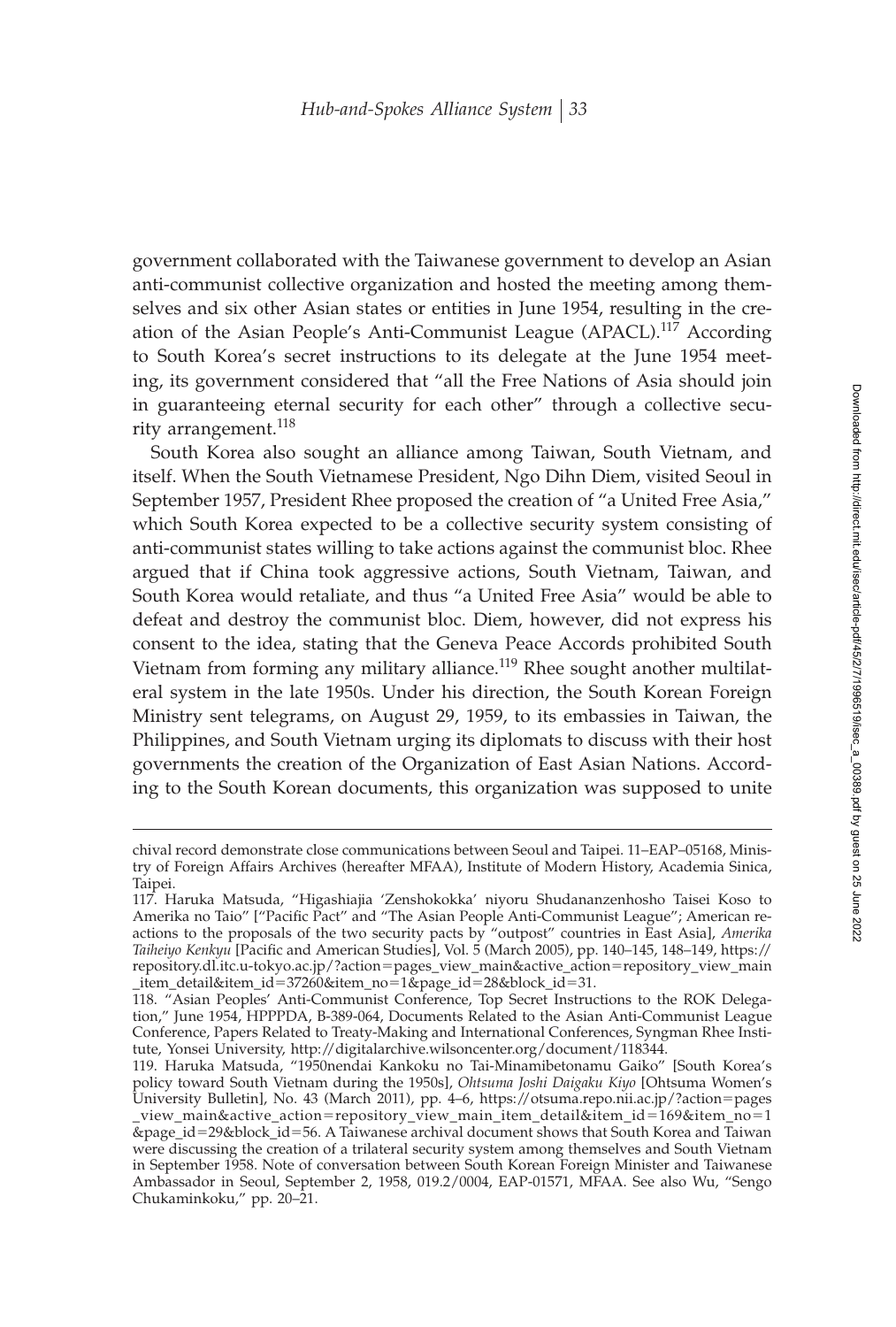anti-communist states in Asia and to promote military, political, and other types of cooperation among them.<sup>120</sup> As a result of the Rhee administration's collapse in 1960, however, no such cooperation materialized.

South Korea also sought to enhance military cooperation with like-minded states in East Asia. In October 1953, Foreign Minister Yung-tai Pyun proposed to the Taiwanese ambassador in Seoul, Dong-yuan Wang, the creation of a secret joint military plan in which South Korean forces would advance into northeast China and Taiwanese forces would attack the Chinese coastal area if a renewed conflict occurred in the Korean Peninsula.<sup>121</sup> During his visit to Taipei, Rhee discussed bilateral military collaboration with Chiang Kai-shek and orally agreed with Chiang that South Korean forces would advance into North Korea in the event of a Taiwan counterattack against mainland China.<sup>122</sup> Rhee also repeatedly expressed his willingness to send South Korean troops to Indochina in 1954, only to be rebuffed by France, which feared that accepting Seoul's offer would instead lead to greater Chinese interventions.<sup>123</sup>

South Korea's initiatives, however, had a fundamental problem detrimental to the creation of a multilateral security system in East Asia: Seoul adamantly refused to include Japan in any such system. President Rhee consistently opposed the U.S. policy of inducing Japan to contribute militarily to regional security. When Secretary of State Dulles broached the possibility of a multilateral security system including Japan during Rhee's visit to Washington in July 1954, for instance, Rhee immediately opposed the idea, and expressed his frustration about the U.S. policy that, in his view, excessively stressed Japan's significance in contrast with that of South Korea.<sup>124</sup> Rhee also refused to include Japan in the APACL even though the United States and Taiwan advocated its inclusion.<sup>125</sup> Rhee's position was not without cost; the United States,

121. Wu, "Sengo Chukaminkoku," pp. 13–14.

<sup>120.</sup> Hee-sik Choi, "1960nendai Joban no Kankoku no Ajia Gaishokaigi Koso to Sore womeguru Nikkankankei" [The relationship between Korea and Japan over the idea of Asia foreign minister conference in the early 1960s], *Hogaku Seijigaku Ronkyu* [Journal of Law and Political Studies], No. 69 (June 2006), pp. 102–103, http://koara.lib.keio.ac.jp/xoonips/modules/xoonips/detail.php ?koara\_id-AN10086101-00000069-0099; and Jo, *Ajia Chiikishugi to Amerika*, p. 165.

<sup>122. &</sup>quot;Entry on November 27, 1953," Chiang Kai-shek Diary, Box No. 50, File No. 12, the Hoover Institution, Stanford University. I thank Haruka Matsumoto for making this portion of Chiang's diary available.

<sup>123.</sup> Lee, *Higashiajia*, pp. 94–98; and Matsuda, "1950nendai Kankoku," pp. 2–4.

<sup>124.</sup> Han, "Li Shoban to Kanbei Geiko (5)," pp. 82–83, 89–90. Rhee often complained that the U.S. policy toward East Asia was centered on the role of Japan. See Rhee's letter to Eisenhower, July 11, 1953, and Rhee's letter to Eisenhower, December 29, 1954, in *FRUS, 1952–54*, Vol. 15, Part 2, pp. 1368–1369, 1937–1941, respectively.

<sup>125.</sup> Matsuda, "Higashiajia 'Zenshokokka,'" pp. 142–143, 145; and Wu, "Sengo Chukaminkoku," pp. 16–17.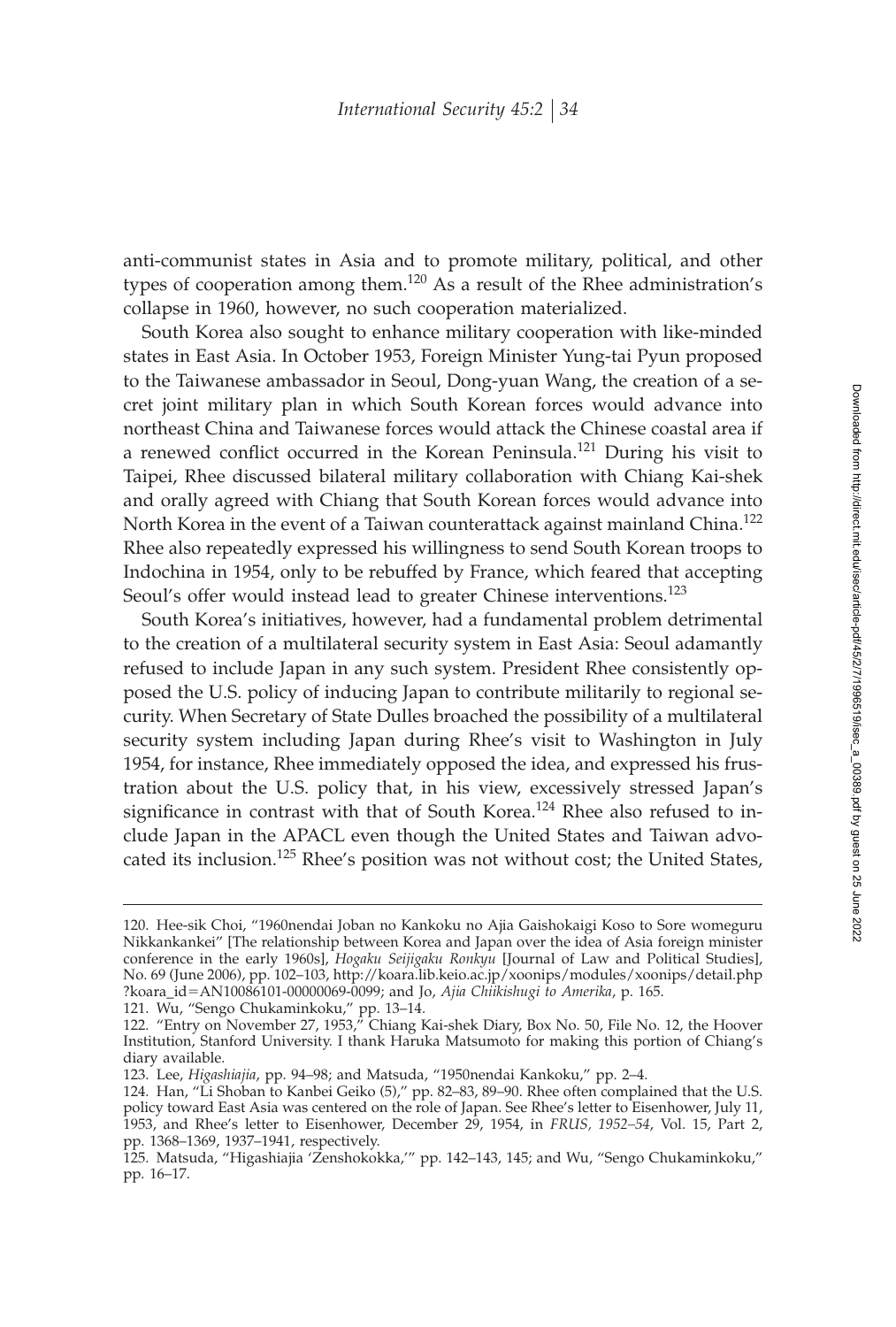because it considered Japan's participation in a multilateral security system to be of vital importance, declined to participate in the APACL.<sup>126</sup> Because other states also declined to join the APACL or did so half-heartedly, it remained an ineffective institution.

While Rhee's and South Koreans' anti-Japanese sentiments resulting from Japan's colonial rule over Korea surely played a role in Seoul's refusal to include Japan in regional security systems, other factors from the social exchange network perspective also account for South Korea's attitude toward Japan. First, as many scholars point out, South Korea did not urgently need to strengthen its security ties with Japan because it had already attained the alliance with the United States.<sup>127</sup> Indeed, Han Pyo-wook confirmed that Rhee was in no hurry to restore relations with Japan.<sup>128</sup> Moreover, South Korean officials feared that strengthening security ties with Japan might encourage the United States to reduce its security commitments to South Korea.<sup>129</sup> This concern was far from misguided because shifting security burdens to Japan was precisely what the Eisenhower administration had in mind. On September 14, 1954, when John Hull, the commander in chief of the UN Command in Korea, brought up with Kim Yong-shik, a South Korean diplomat, the idea of creating a regional security system in which Japan would play the central role, Kim adamantly opposed it, arguing that what was critical for South Korea was a clear security commitment by no state other than the United States.<sup>130</sup> Even South Korean President Park Chung-hee, who normalized relations with Japan in 1965, worried about U.S. disengagement after normalizing relations with Japan. President Park expressed such a concern to President Kennedy in his letter dated February 12, 1962, and demanded U.S. reassurance that Washington would not let Japan assume more security responsibility for the Korean Peninsula.<sup>131</sup>

Second, South Korea sought to create an offensive multilateral security sys-

<sup>126.</sup> Matsuda, "Higashiajia 'Zenshokokka," p. 146.

<sup>127.</sup> Junghyun Park, "Frustrated Alignment: The Pacific Pact Proposals from 1949 to 1954 and South Korea-Taiwan Relations," *International Journal of Asian Studies*, Vol. 12, No. 2 (July 2015), p. 230, doi.org/10.1017/S1479591415000157; Tu-sung Kim, *Ikeda Hayato Seiken no Taigaiseisaku to Nikkankosho* [The Ikeda Hayato administration's foreign policy and South Korean-Japanese negotiations] (Tokyo: Akashi Shoten, 2008), pp. 48–49; and Chong-Sik Lee, *Japan and Korea: The Political Dimension* (Stanford, Calif.: Stanford University Press, 1985), pp. 41–42.

<sup>128.</sup> Han, "Li Shoban to Kanbei Geiko (5)," pp. 89–90.

<sup>129.</sup> Yoo, *Park Chung-hee*, pp. 49–50.

<sup>130.</sup> Yun Sokujon, *Li Shoban Seiken no Tainichi Gaiko: "Nihon Mondai" no Shitenkara* [The Syngman Rhee administration's diplomacy toward Japan: from the perspective of "Japan Problem"], Ph.D. dissertation, Keio University, Tokyo, 2016, pp. 71–72.

<sup>131.</sup> Choi, "1960nendai," p. 110; and Yoo, *Park Chung-hee*, p. 27.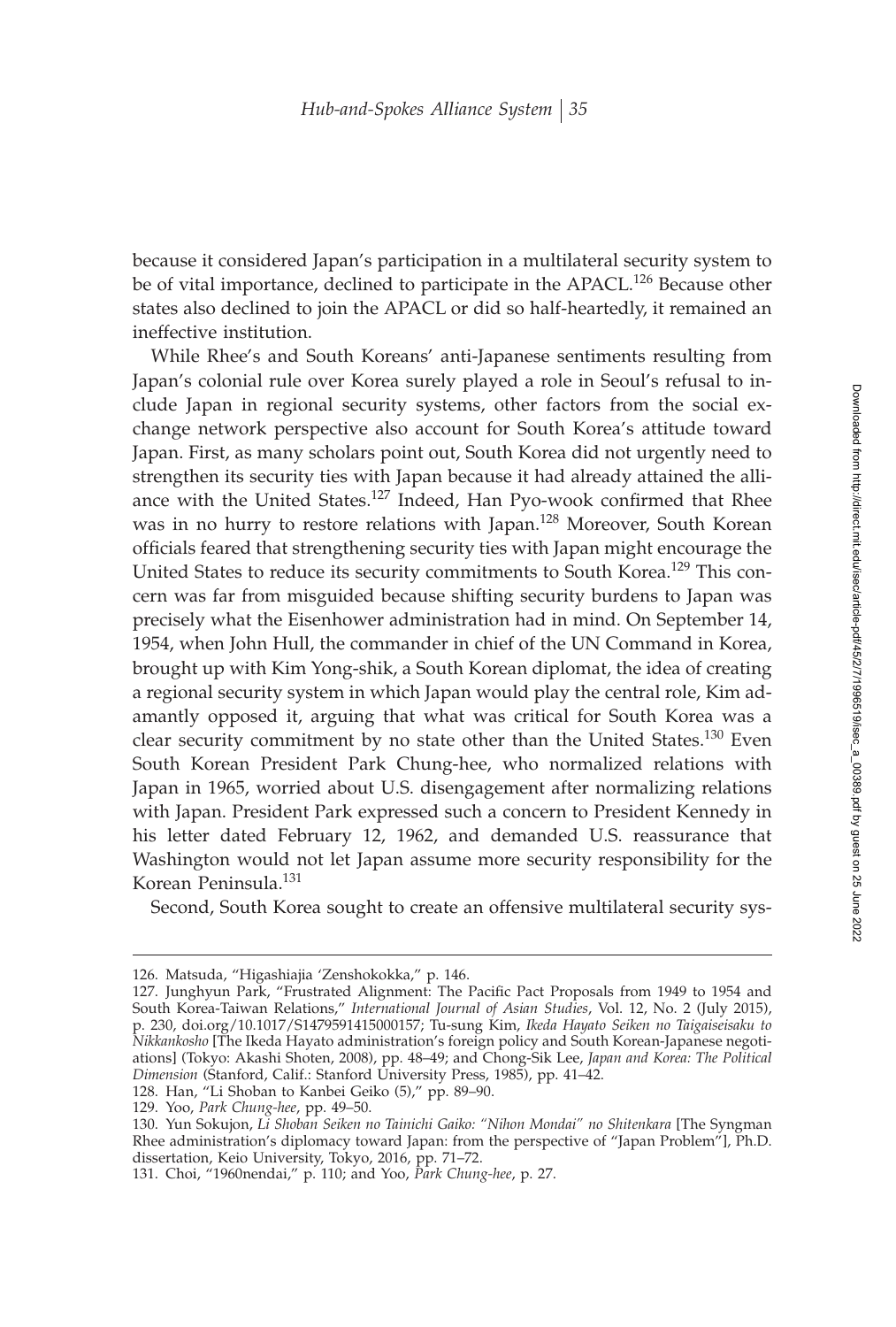tem and regarded the inclusion of Japan as an impediment. Not completely satisfied with the U.S.–South Korean alliance, which was defensive in nature, South Korea desired to use multilateral security systems to achieve an additional goal of confronting the communist bloc.<sup>132</sup> To do so, South Korea needed to cooperate with like-minded, anti-communist states, such as Taiwan and South Vietnam, but was reluctant to include Japan and other moderate states because doing so would require toning down the offensive purpose of such a body. In fact, Rhee conveyed to President Eisenhower in December 1954 his openness to a security pact comprising the United States, South Korea, and Japan, but indicated that Japan must be strongly committed to anticommunist causes.<sup>133</sup>

One episode nicely demonstrates that the factors stated above influenced Seoul's alliance policy. In late October 1953, Taiwan's ambassador to Japan, Xian-guang Dong, visited Seoul under Chiang Kai-shek's instructions and handed a draft of a South Korean–Taiwanese defense treaty to President Rhee. Chiang intended to expand this bilateral treaty to later include other noncommunist states in Asia. Interestingly, Rhee declined Taiwan's proposal.<sup>134</sup> Having just signed the alliance treaty with the United States, Rhee argued that the proposed treaty would not have practical effects and that the two states should pursue more aggressive aims against the communist bloc. Therefore, he emphasized the need for an offensive alliance between South Korea and Taiwan and promised that South Korea would support a Taiwanese attack on China. However, he also asked Taiwan to act first because his hands were tied by the security treaty with the United States.<sup>135</sup>

### u.s. reassessment of south korea

Washington's attitude toward Seoul gradually changed in a more favorable direction once the U.S.–South Korean alliance formed. Particularly because Japan remained reluctant to contribute to regional security, U.S. policymakers began to find more value in South Korea's potential, its capabilities to commit land troops in particular.<sup>136</sup> NSC 5514, approved in March 1955, clearly shows that the U.S. expectations for South Korea's role in Asia had risen; it set a U.S. policy goal "to enable it to make a substantial contribution to free world strength in the Pacific area" and to include South Korea in a Western Pacific

<sup>132.</sup> Matsuda, "1950nendai," pp. 5, 7.

<sup>133.</sup> Sakata, "Aizenhawa Seiken," p. 457; and Wu, "Sengo Chukaminkoku," p. 18.

<sup>134.</sup> Wu, "Sengo Chukaminkoku," pp. 13–14; and Park, "Frustrated Alignment," p. 228.

<sup>135.</sup> Wu, "Sengo Chukaminkoku," pp. 14–15; and Park, "Frustrated Alignment," p. 231.

<sup>136.</sup> Lee, *Higashiajia*, pp. 43, 48–53; and Sakata, "Beikoku," pp. 305–312.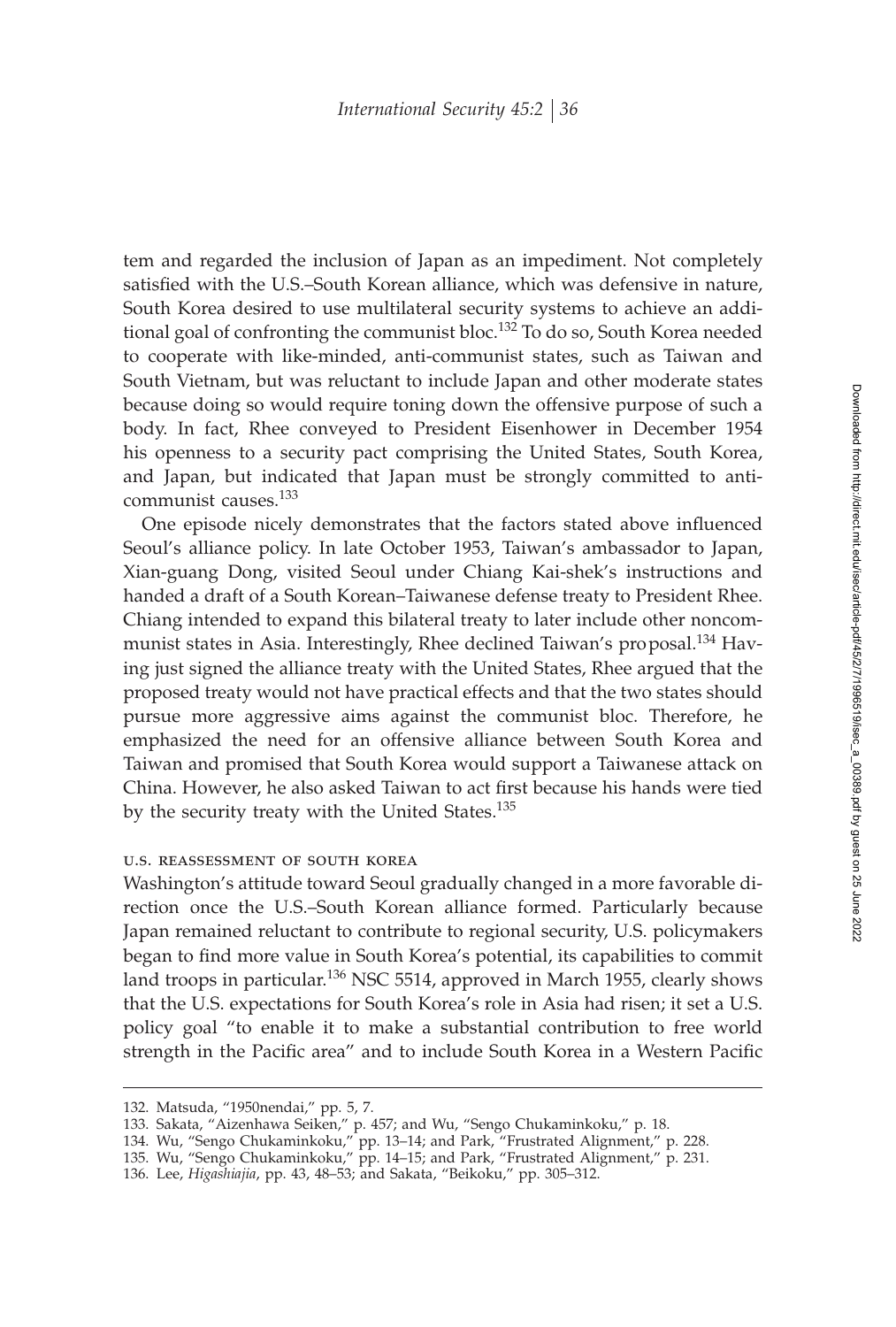collective defense arrangement.<sup>137</sup> Secretary of State Dulles, one of the early skeptics of concluding an alliance with South Korea, declared in the NSC meeting on May 28, 1954, that "*if an additional division were needed in Indochina he would prefer to have a ROK division go there rather than U.S. ground forces*," and JCS Chairman Arthur Radford immediately agreed.<sup>138</sup> By 1954, South Korean forces had grown to 650,000 troops in twenty divisions, vastly outnumbering those of Japan, which was claiming that 180,000 troops was the maximum it was willing to develop.<sup>139</sup> Under such circumstances, the U.S. government concluded that "Korea must be looked on as our 'force' in the Far East while no significant increase in support of U.S. objectives can be expected." $140$ 

## *Taiwan: Endless Quest for a Multilateral Alliance*

In many aspects, Taiwan was situated in a position similar to South Korea; both were divided states, aligned with the United States, and ruled by strongminded, anti-communist leaders. In contrast with South Korea, however, Taiwan displayed a more tolerant attitude toward Japan, contradicting the expectation of the historical memory hypothesis. This contrast reflects an oftoverlooked difference between Taiwan and South Korea in terms of their security environments.

#### from abandonment to an alliance

Taiwan reinvigorated its quest for U.S. alliance commitments after the victory of Dwight Eisenhower in the 1952 U.S. presidential election. Before the Korean War erupted, the Truman administration literally abandoned Taiwan; in his January 1950 speech, Secretary of State Acheson declared that the island was outside of the U.S. defense perimeter.<sup>141</sup> Although the outbreak of the Korean War prompted the Truman administration to place the Seventh Fleet in the Taiwan Strait, it did so not to defend Taiwan but to neutralize the strait. Chiang Kai-shek therefore regarded the victory of the pro-Taiwan Republican Party as an opportunity to strengthen security ties with the United States and,

<sup>137.</sup> NSC 5514, February 25, 1955, *FRUS, 1955–57*, Vol. 23, Part 2, pp. 44, 47; and Lee, *Higashiajia*, p. 66.

<sup>138.</sup> Memorandum of a Conversation, May 28, 1954, *FRUS, 1952–54*, Vol. 12, Part 1, p. 525 (emphasis in the original).

<sup>139.</sup> Taik-young Hamm, *Arming the Two Koreas: State, Capital, and Military Power* (London: Routledge, 1999), pp. 67–70; and Miyazawa, *Tokyo to Washington no Mitsudan*, pp. 234–237.

<sup>140.</sup> The comment is made by a JCS member quoted in Gallicchio, "The Best Defense Is a Good Offense," p. 70.

<sup>141.</sup> Cohen, "Acheson, His Advisors, and China"; and Gaddis, "The Strategic Perspective."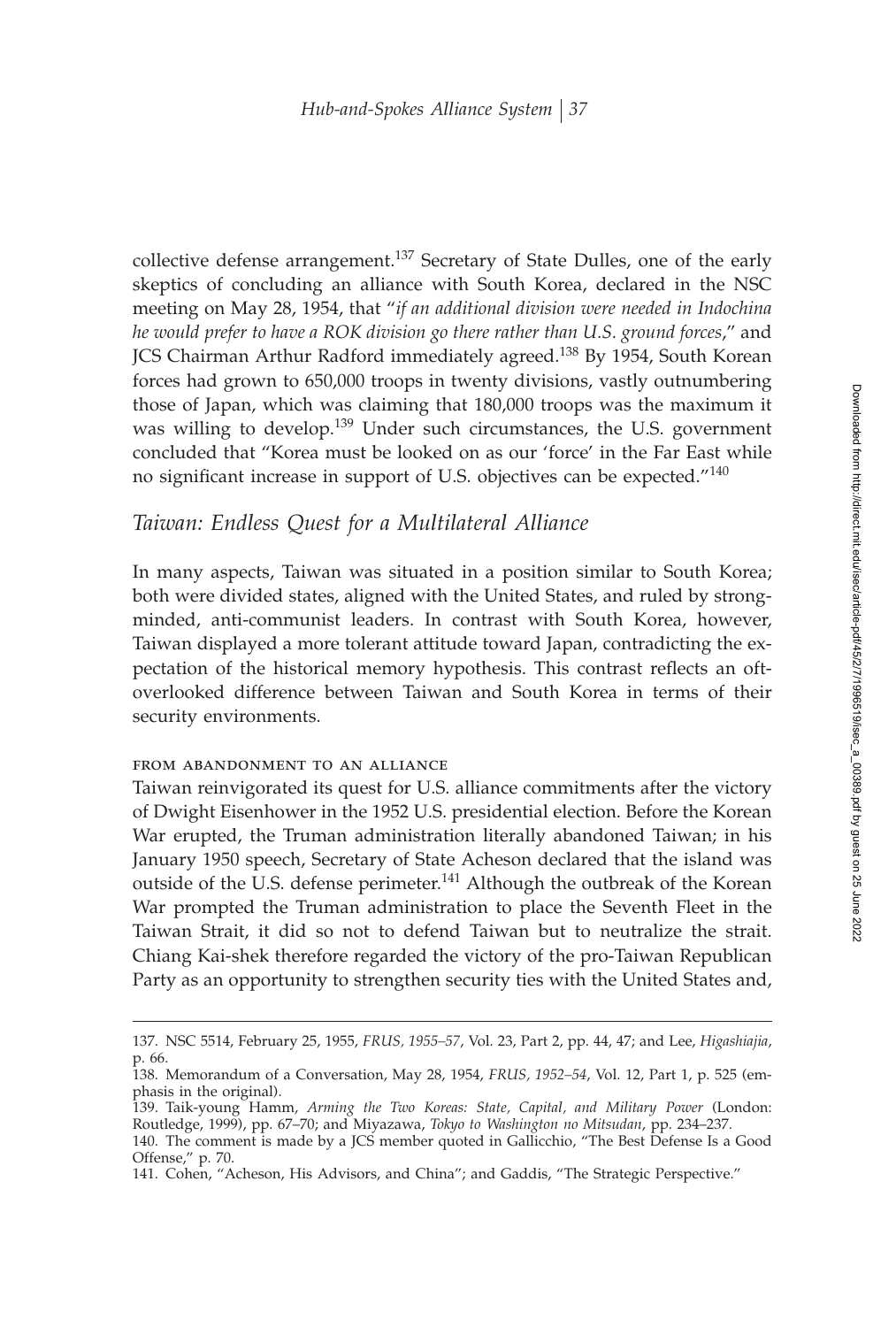in December 1952, set two goals vis-à-vis the United States: an alliance treaty and the continuation of U.S. military aid. $142$  In March 1953, Taiwan's ambassador to the United States, Wellington Koo, proposed to Secretary of State Dulles the idea of signing an alliance treaty. Not having received meaningful responses from Washington despite Taiwan's repeated requests for a U.S.-Taiwan alliance, Chiang himself presented the idea to U.S. Ambassador to Taiwan Karl Rankin on June 28, 1954.<sup>143</sup>

Although the Eisenhower administration reversed Truman's policy and integrated Taiwan into the U.S. defense perimeter, it remained reluctant to sign an alliance treaty with Taiwan.<sup>144</sup> When Koo broached the idea of a formal alliance in March 1953, Secretary of State Dulles expressed reservations while touting the need for a regional security arrangement for Asia. Citing the expected complications that might arise by signing a U.S.-Taiwan alliance before the Geneva Conference scheduled for the spring of 1954, the Eisenhower administration decided to postpone discussions on the issue.<sup>145</sup> The Department of State remained reluctant to move forward even after Chiang's request in June 1954, and Dulles decided on September 1 to delay setting a date for the treaty negotiations with Taiwan.<sup>146</sup> This reluctance was shared by the Pentagon, which opposed increasing defense obligations in the Pacific. Although the U.S. military found some utility in using the Taiwanese military to pressure China along its coastal areas, it estimated that the prospective cost of increasing the United States' security burdens would outweigh the prospective benefits. $147$ 

The crucial trigger for the U.S.-Taiwan alliance came from neither Washington nor Taipei, but from Beijing. In September 1954, China's People's Liberation Army started the shelling of the offshore islands held by Taiwan, initiating the First Taiwan Strait Crisis. Chiang took this opportunity to pressure the United States to sign an alliance treaty. When he met Secretary of State Dulles on September 9, he first raised the issue of an alliance and requested

<sup>142.</sup> Hsiao-Ting Lin, "U.S.-Taiwan Military Diplomacy Revisited: Chiang Kai-shek, *Baituan*, and the 1954 Mutual Defense Pact," *Diplomatic History*, Vol. 37, No. 5 (November 2013), p. 979, doi.org/ 10.1093/dh/dht047.

<sup>143.</sup> Ibid., p. 982; and Robert Accinelli, *Crisis and Commitment: United States Policy toward Taiwan, 1950–1955* (Chapel Hill: University of North Carolina Press, 1996), pp. 121–123.

<sup>144.</sup> NSC 146/2, November 6, 1953, *FRUS, 1952–54*, Vol. 14: *China and Japan*, Part 1, pp. 308, 318.

<sup>145.</sup> Lin, "U.S.-Taiwan Military Diplomacy Revisited," p. 983; and Qiang Zhai, *The Dragon, the Lion, and the Eagle: Chinese-British-American Relations, 1945–1958* (Kent, Ohio: Kent State University Press, 1994), pp. 156–157.

<sup>146.</sup> Zhai, *The Dragon, the Lion, and the Eagle*, pp. 157–158.

<sup>147.</sup> John W. Garver, *The Sino-American Alliance: Nationalist China and American Cold War Strategy in Asia* (Armonk, N.Y.: M.E. Sharpe, 1997), p. 55.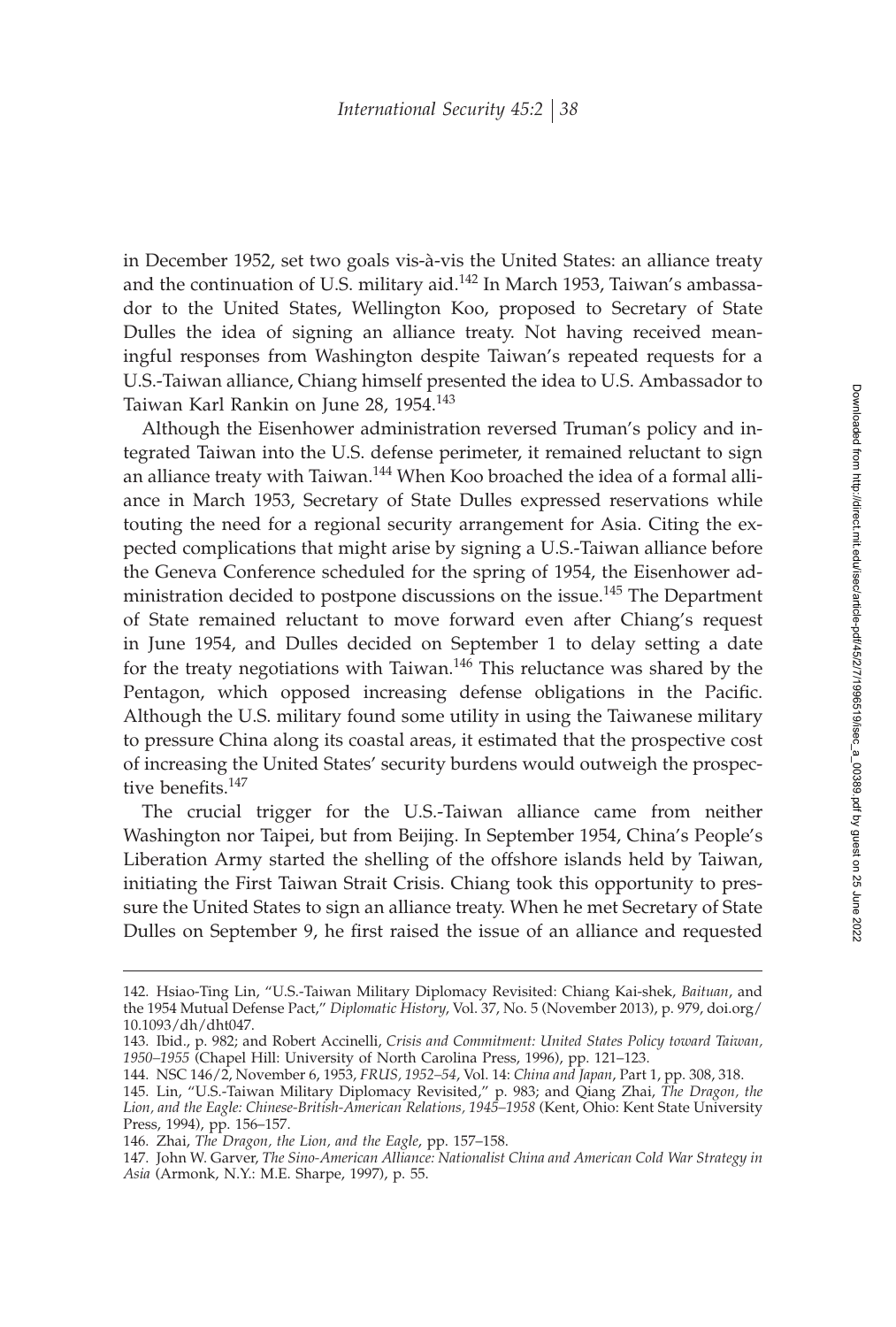its early conclusion.<sup>148</sup> He followed up his message in a meeting with U.S. Ambassador Rankin on September 21 and "gave [an] unusually strong impression of impatience" about U.S. indecision.<sup>149</sup> To prevent China from attacking Taiwan and to obtain Taiwan's cooperation for U.S. diplomacy to de-escalate the crisis, the Eisenhower administration decided to conclude a security treaty with Taipei.<sup>150</sup> The two sides quickly began the treaty negotiation, and the mutual defense treaty was signed on December 2, 1954, in the midst of the crisis in the Taiwan Strait.

## dissatisfaction with the u.s. security commitments

Although Chiang expressed his sense of "marvelous achievement" in his diary when the alliance treaty was concluded, the Taiwanese side soon became frustrated with the terms, finding them too restrictive and insufficient.<sup>151</sup> To conclude the U.S.-Taiwan security treaty, Taiwan had to promise not to conduct large-scale military actions against the mainland without prior consultation with Washington. Furthermore, the treaty left the U.S. obligation to defend the so-called offshore islands ambiguous even though they were under Taiwan's effective control.<sup>152</sup> The latter point posed a serious problem for Taipei in particular; the loss of the islands would undermine the credibility of Taiwan's claim that it would ultimately return to the Chinese mainland, which would potentially be detrimental to the Chinese Nationalists' rule of Taiwan.<sup>153</sup> In addition, the power asymmetry between China and Taiwan was far more serious than that between North and South Korea. It is fair to assess, therefore, that the security situation facing Taiwan was even worse than that of South Korea, and Taiwan desperately needed to improve it.

Taiwan's frustration with the terms of the alliance was displayed soon after its conclusion. Toward the end of the First Taiwan Strait Crisis, the U.S. government requested that the Taiwanese forces withdraw from two offshore islands, Quemoy and Matsu, given the fear of logistical difficulties in the case of Chinese attack. Chiang adamantly refused to comply, however, and insisted

<sup>148.</sup> Rankin to the Department of State, September 9, 1954, *FRUS, 1952–54*, Vol. 14, Part 1, pp. 581– 582.

<sup>149.</sup> Rankin to the Department of State, September 21, 1954, *FRUS, 1952–54*, Vol. 14, Part 1, p. 652; and Lin, "U.S.-Taiwan Military Diplomacy Revisited," pp. 984–985.

<sup>150.</sup> Lin, "U.S.-Taiwan Military Diplomacy Revisited," p. 986; Accinelli, *Crisis and Commitment*, pp. 174–175; and Jay Taylor, *The Generalissimo: Chiang Kai-shek and the Struggle for Modern China* (Cambridge, Mass.: Belknap, 2009), p. 475.

<sup>151.</sup> Quoted in Lin, "U.S.-Taiwan Military Diplomacy Revisited," p. 971.

<sup>152.</sup> Garver, *The Sino-American Alliance*, pp. 57–58.

<sup>153.</sup> Ibid., pp. 57–58; and Taylor, *The Generalissimo*, pp. 480–481, 499–500.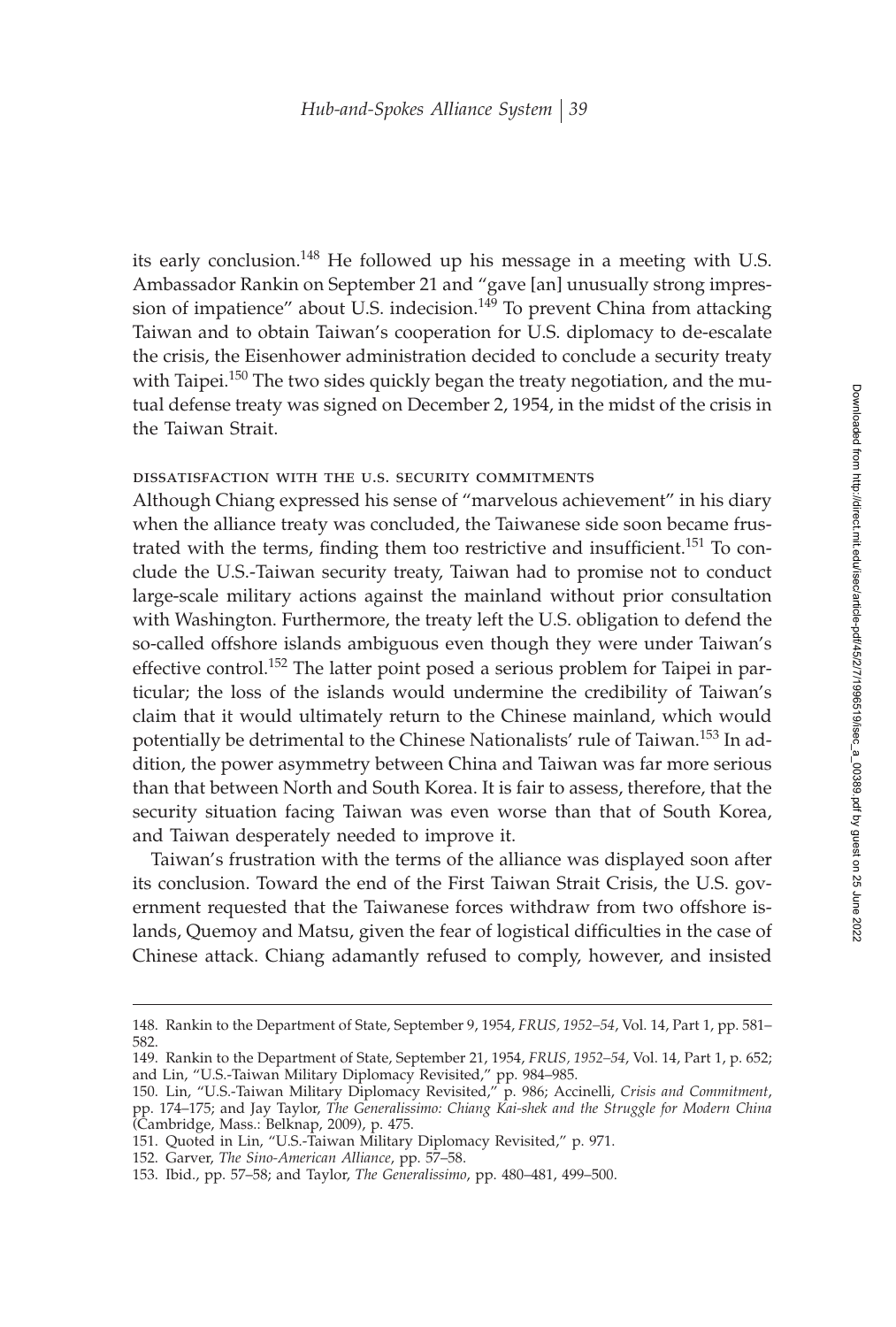that Taiwan would risk a direct clash with China even without U.S. support.<sup>154</sup> After the crisis de-escalated without a major incident, Chiang decided to deploy even more troops on these two islands, the decision that Dulles later called "foolish" when the Second Taiwan Strait Crisis occurred in the summer of 1958.<sup>155</sup> Even then, Taiwan continued to demand that the United States commit itself to defending the islands while refusing to reduce the Nationalist Chinese troops there.

#### taipei's earnest quest for a multilateral alliance

Among the three U.S. allies, Taiwan was the most earnest proponent of a multilateral security system in East Asia. In October 1953, the Taiwanese government presented to the South Korean government a draft of a mutual defense pact, which it hoped would later expand to include other states in the Pacific region.<sup>156</sup> In 1954, Taiwan closely coordinated with South Korea to establish APACL. Taiwan also expressed a great interest in joining SEATO and maintained its interest in joining the organization even after its membership had been denied initially.<sup>157</sup> Taiwan also showed an interest in creating a collective defense system among South Korea, South Vietnam, and itself. For instance, a policy memorandum, dated March 16, 1956, states that "the positions of China, Korea, and Vietnam, who are vanguards against Communism, are more or less identical. It is necessary and possible that these three countries be united in an alliance."<sup>158</sup>

Taiwan was also willing to commit its troops to contribute to regional security. When the Korean War broke out in 1950, Chiang Kai-shek offered to send 33,000 troops to the Korean Peninsula, although the offer was declined by the United States, which feared that accepting it would lead to an expansion of the fighting.<sup>159</sup> This did not stop Taiwan from seeking to support South Korea during the war; the Taiwanese government helped South Korea and the

<sup>154.</sup> Taylor, *The Generalissimo*, pp. 480–482.

<sup>155.</sup> Ibid, pp. 497–502; and Lin, "U.S.-Taiwan Military Diplomacy Revisited," p. 993.

<sup>156.</sup> Wu, "Sengo Chukaminkoku," p. 14. As discussed, this met unexpected rejection by South Korea.

<sup>157.</sup> France and Britain opposed the inclusion of Taiwan in SEATO. Dulles, however, insisted on opening a possibility for including Taiwan as well as Japan in the organization in the future. Kan Matsuoka, *Dulles Gaiko to Indoshina* [Dulles's diplomacy and Indochina] (Tokyo: Dobunkan, 1988), p. 182.

<sup>158.</sup> Memorandum, March 16, 1956, 412.4–0096, 11-NAA-04610, MFAA. The watered-down version of this memo was later sent from Chiang to U.S. President Eisenhower. Letter from Chiang to Eisenhower, April 16, 1956, *FRUS, 1955–1957*, Vol. 3: *China* (Washington, D.C.: GPO, 1986), pp. 341–349.

<sup>159.</sup> Taylor, *The Generalissimo*, p. 437; and Garver, *The Sino-American Alliance*, pp. 42–44.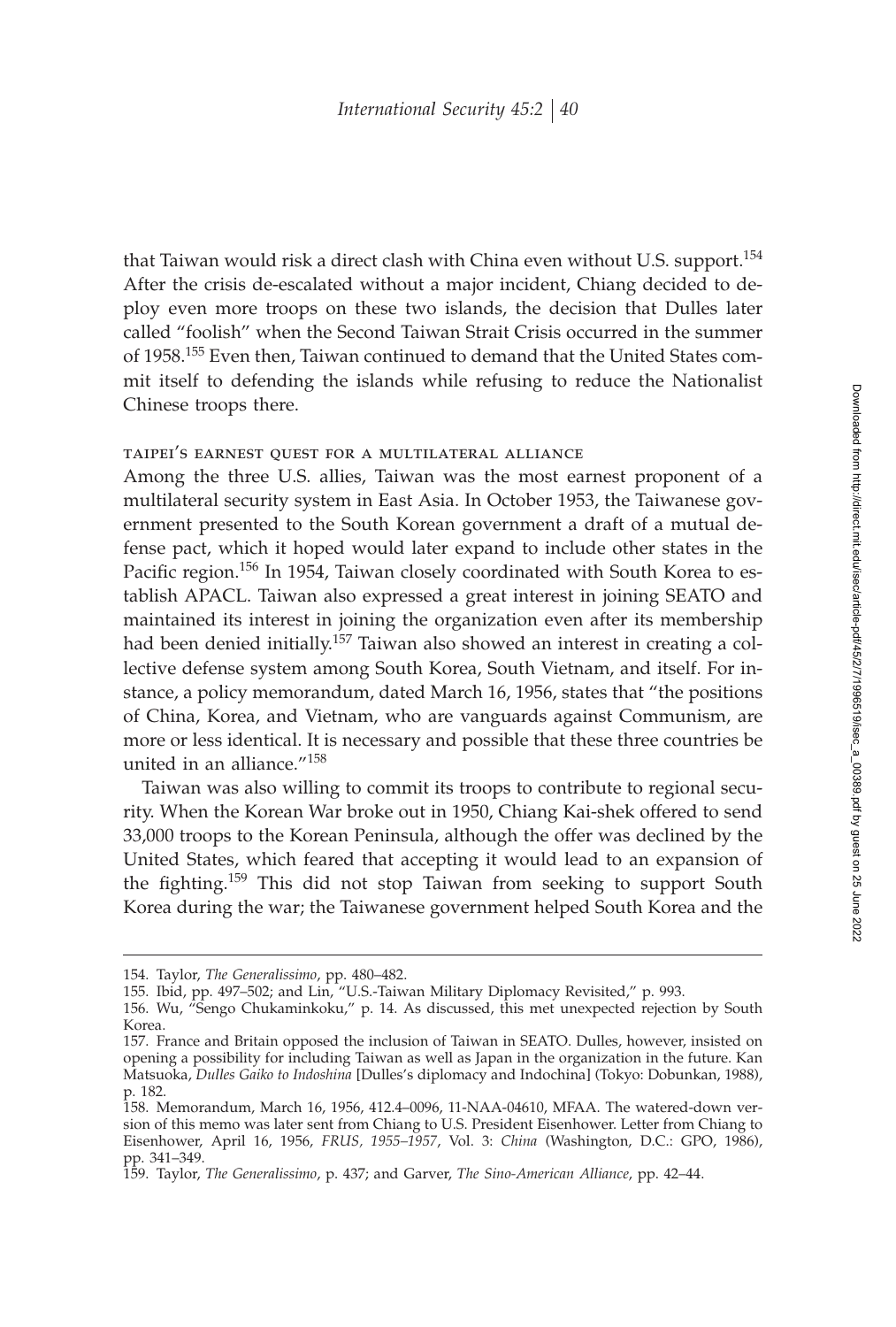UN Command in Korea to conduct psychological warfare and encourage the communist POWs to "repatriate" to Taiwan.<sup>160</sup> Taiwan also indicated several times its willingness to aid the South Vietnamese militarily during the Vietnam War.<sup>161</sup>

It is also noteworthy that Taiwan stepped up its efforts to create a multilateral security system when it perceived the weakening of U.S. security commitments. Around the time the Kennedy administration came to power in 1961, its high-ranking officials made a series of comments that signaled that the new U.S. administration was contemplating improving relations with China.<sup>162</sup> Alarmed by the prospect of weakening U.S. security commitments, the Taiwanese government launched initiatives to weave the United States into a regional multilateral security system. In January 1961, Taiwan collaborated with the Philippines, South Korea, and South Vietnam to convene the foreign ministers conference, where it sought to lay the foundation for a regional security mechanism under U.S. leadership.<sup>163</sup> In May 1961, during Vice President Lyndon Johnson's visit to Taipei, Chiang proposed the formation of a NATOlike organization among the United States and its allies.<sup>164</sup> From late July to early August, Vice Premier Chen Chen met with President Kennedy and proposed the creation of a joint multilateral military organization under the U.S. commander in chief in the Pacific. This organization would facilitate intelligence sharing and military training among U.S. allies under the leadership of the United States.<sup>165</sup> On August 15, Taiwan's ambassador to the United States, George Yeh, handed to U.S. Secretary of State Dean Rusk "An Outline

<sup>160.</sup> Taylor, *The Generalissimo*, pp. 454–455. For Taiwan's involvement in the handling of Chinese Communist POWs in the Korean War, see David Cheng Chang, *The Hijacked War: The Story of Chinese POWs in the Korean War* (Stanford, Calif.: Stanford University Press, 2020).

<sup>161.</sup> These proposals were turned down in the end by the U.S. government, which concluded that the introduction of Taiwanese forces into the war could further provoke China into more serious intervention. Garver, *The Sino-American Alliance*, pp. 201–204.

<sup>162.</sup> Several high-ranking officials in the Kennedy administration, such as Undersecretary of State Chester Bowles, U.S. Representative to the United Nations Adlai Stevenson, and Assistant Secretary of State for Far Eastern Affairs Roger Hilsman, opined to revisit the U.S.-China policy. See, for example, Chester Bowles, "The 'China Problem' Reconsidered," Foreign Affairs, Vol. 38, No. 3 (April 1960), pp. 476–486, doi.org/10.2307/20029434; and Kevin Quigley, "A Lost Opportunity: A Reappraisal of the Kennedy Administration's China Policy in 1963," *Diplomacy & Statecraft*, Vol. 13, No. 3 (September 2002), pp. 175–198, doi.org/10.1080/714000332.

<sup>163.</sup> Makoto Ishikawa, "Kokufu no Chiikiteki Shudananzenhosho Soshikisosetsu no Mosaku" [Nationalist China's quest for a regional collective security organization in East Asia], *Rikkyo Hogaku* [St. Paul's Review of Law and Politics], No. 76 (March 2009), pp. 254–256, https:// rikkyo.repo.nii.ac.jp/?action-pages\_view\_main&active\_action-repository\_view\_main\_item \_detail&item\_id-4783&item\_no-1&page\_id-13&block\_id-49.

<sup>164.</sup> Taipei to Hong Kong, May 15, 1961, *FRUS, 1961–63*, Vol. 22: *Northeast Asia* (Washington, D.C.: GPO, 1996), pp. 58–62.

<sup>165.</sup> Ishikawa, "Kokufu," pp. 264–265.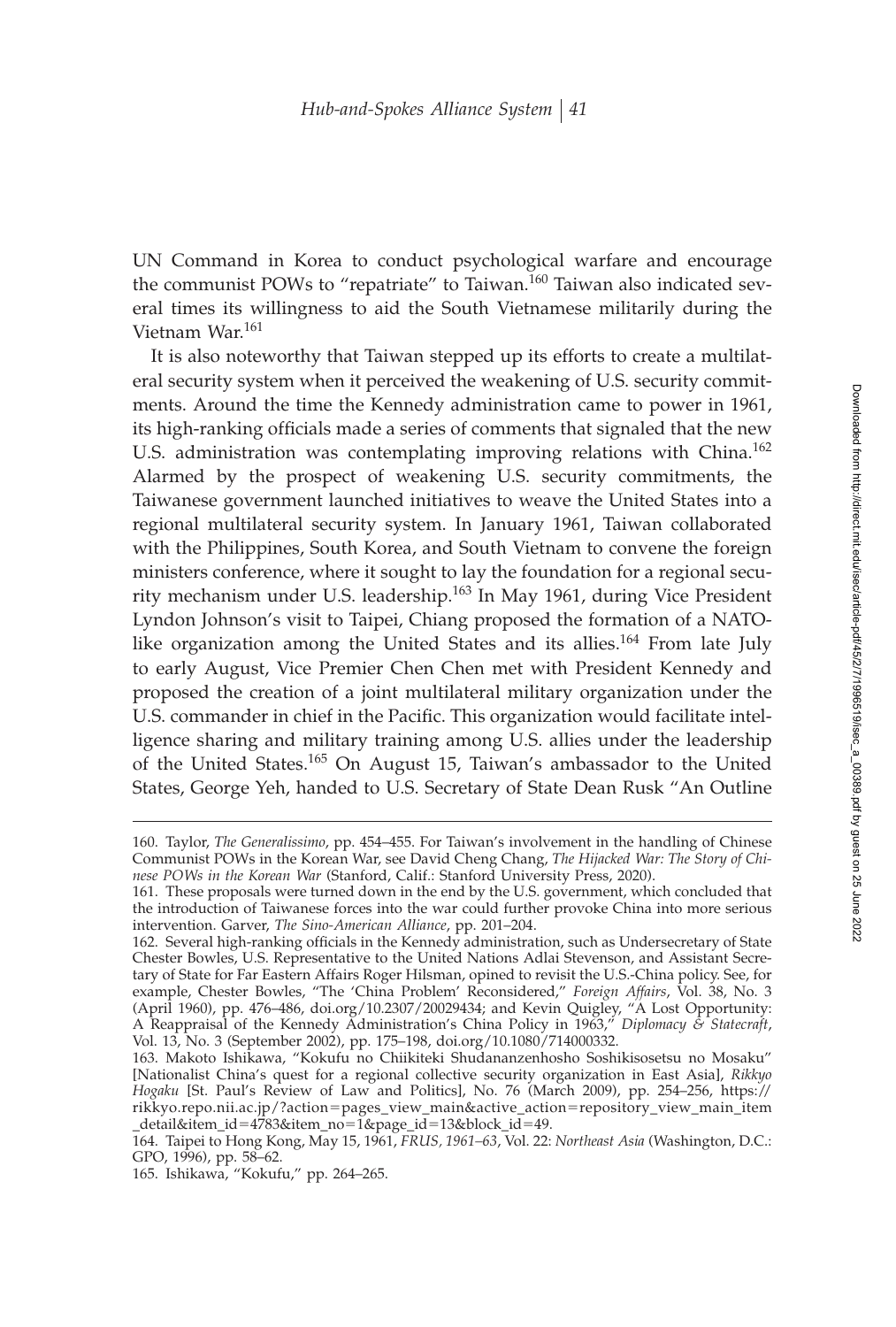Proposal for a Collective Security Organization of the Anti-Communist Countries in the Western Pacific Asia." According to the proposal, Taiwan, South Korea, Thailand, South Vietnam, and the Philippines would contribute troops to create a joint land force under U.S. command, while the United States would provide naval and air power and logistical support.<sup>166</sup>

Unlike South Korea, Taiwan demonstrated its desire to include Japan in a regional collective security system. Taiwanese archival documents indicate that its government considered the inclusion of Japan to be crucial for creating a viable regional alliance.<sup>167</sup> When Chiang Kai-shek met U.S. Vice President Richard Nixon in November 1953, he argued that "a pact between the Republic of China, Japan, and the Republic of Korea [was] necessary," and elaborated that he took this position despite the damage that his country suffered during the war with Japan.<sup>168</sup> Chiang accordingly tried to mediate between South Korea and Japan and to persuade South Korean President Rhee to admit Japan into a multilateral alliance in Asia.<sup>169</sup> Given the difficulty in persuading Rhee, Chiang even proposed in his meeting with Nixon that Taiwan could sign two bilateral security treaties, one with Japan and the other with South Korea, in order to bypass Rhee's anti-Japanese stance.<sup>170</sup>

Why did Taiwan take a more pragmatic attitude toward Japan than South Korea, given that both had suffered under Japanese imperialism and desired offensive actions against the communist bloc? An answer lies in the security environment with which Taiwan had to cope. As discussed above, even after the conclusion of the U.S.-Taiwan alliance, U.S. commitments to Taiwan were not firm, as symbolized by the lukewarm U.S. attitude toward the defense of the offshore islands. That the United States began the so-called Ambassadorial Talks with China after the end of the First Taiwan Strait Crisis amplified Taiwan's concern that Washington might soon abandon Taiwan and reach out to China.<sup>171</sup> Given these factors, Taiwan felt it more urgent than South Korea did to boost its security by joining a multilateral security system. This preference was reflected in the comment made by Ambassador Koo, who

<sup>166.</sup> Ibid., pp. 267–268.

<sup>167.</sup> Wu, "Sengo Chukaminkoku," p. 17.

<sup>168.</sup> The Record of the Fourth Chiang-Nixon Meeting, November 11, 1953, 407.1-0185, 11-NAA-01920, MFAA; and Taylor, *The Generalissimo*, p. 453.

<sup>169.</sup> Taylor, *The Generalissimo*, p. 461; and Sakata, "The Western Pacific Collective Security," pp. 22–23.

<sup>170.</sup> The Record of the Fourth Chiang-Nixon Meeting, November 11, 1953.

<sup>171.</sup> For Taiwan's serious concerns about the Ambassadorial Talks, see Taylor, *The Generalissimo*, pp. 488–489.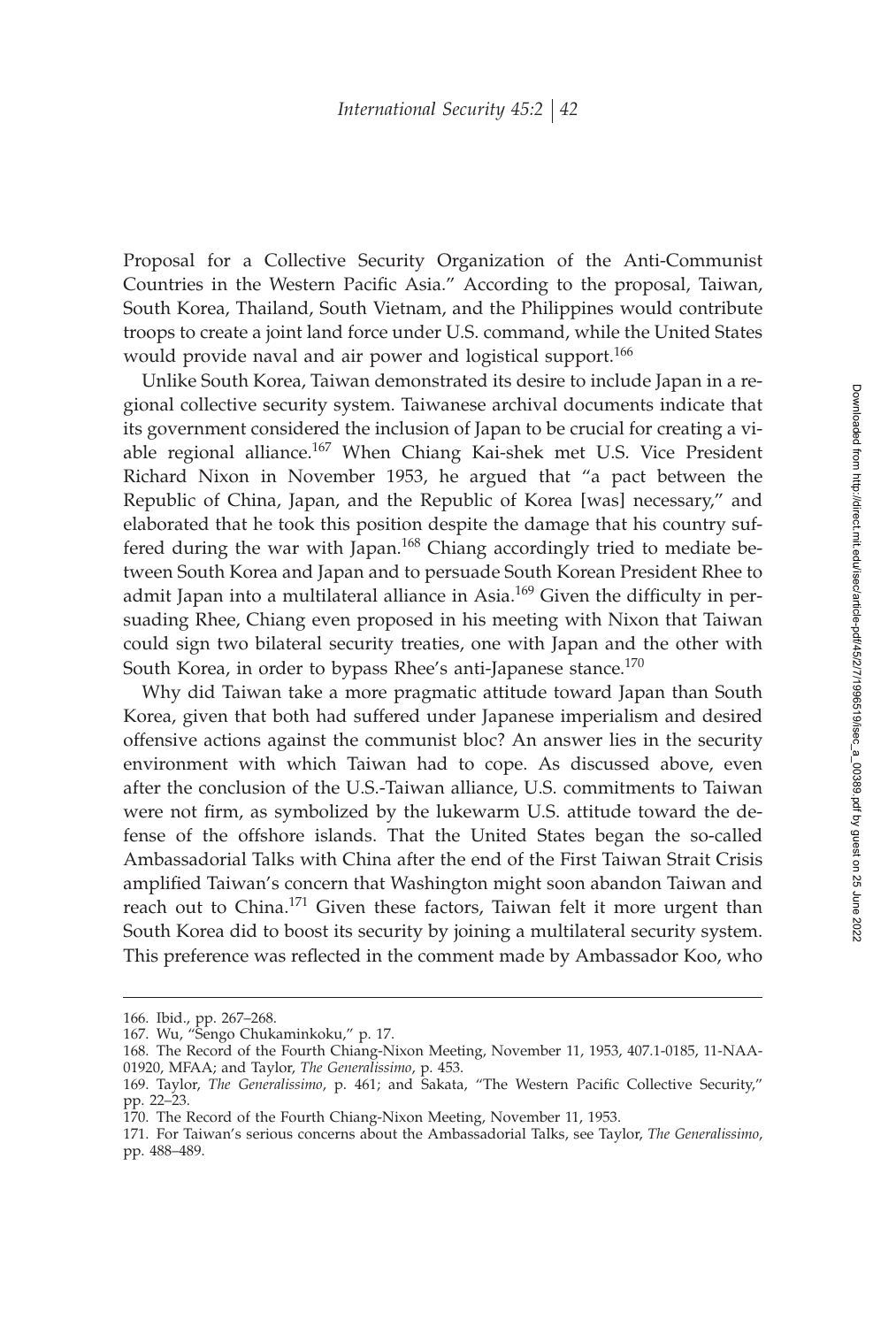stated in July 1954 that "of course if Free China were included in a multilateral security pact, this would be even better than a bilateral pact."<sup>172</sup>

#### u.s. reassessment of taiwan

The geopolitical value of Taiwan for the United States had increased since the breakout of the Korean War. NSC 166/1, adopted in November 1953, stated that "the Chinese government on Taiwan [was] a considerable asset to the U.S. position in the Far East" and that "the military forces of the Nationalists constitute[d] the only readily available strategic reserve in the Far East."<sup>173</sup> In 1953, Taiwan possessed almost 500,000 troops including an army of 422,000.<sup>174</sup> In addition, unlike South Korea, Taiwan is surrounded by water, and its homeland defense could be accomplished with a relatively small force. Hence, the U.S. government evaluated that Taiwanese forces "constitute[d] the only visible source of manpower," should Chinese interventions in Indochina or Korea "make large-scale U.S. action against China necessary."<sup>175</sup>

U.S. policy documents reveal that one of the factors that enhanced Taiwan's geopolitical significance for the United States was Japan's reluctance to rearm.<sup>176</sup> In one paragraph before emphasizing Taiwan's importance, NSC 166/1 expressed a pessimistic view of Japan's military capabilities. It states, "There are no immediate prospects of rapid development of strength in the two countries which, potentially, can contribute most to a restoration of balance of power in Asia—Japan and India," and "it will be some time even under optimum conditions, before Japan possesses the capability of exercising leadership in Asia."<sup>177</sup> Given these conditions, the U.S. government decided to keep sending its military aid to Taiwan "under continuing review in light of the development of Japanese forces."<sup>178</sup> The U.S. assistance for the development of Taiwanese forces continued in the second half of the 1950s; NSC 5723, adopted in October 1957, stipulates that one of the U.S. goals toward Taiwan was to help it develop its military "to contribute to collective non-Communist strength in the Far East." The document also notes that the United States

<sup>172.</sup> Memo by McConaughy, July 16, 1954, *FRUS, 1952–54*, Vol. 14, Part 1, p. 493. The multilateral security system here refers to SEATO.

<sup>173.</sup> NSC 166/1, November 6, 1953, *FRUS, 1952–54*, Vol. 14, Part 1, p. 300.

<sup>174. &</sup>quot;National Intelligence Estimate: Probable Developments in Taiwan through Mid-1956," September 14, 1954, *FRUS, 1952–54*, Vol. 14, Part 1, pp. 636–640.

<sup>175.</sup> NSC 146/2, *FRUS, 1952–54*, Vol. 14, Part 1, p. 318.

<sup>176.</sup> Garver, *The Sino-American Alliance*, pp. 63–65; and Lee, *Higashiajia*, pp. 34–35.

<sup>177.</sup> NSC 166/1, pp. 300–301.

<sup>178.</sup> NSC 146/2, p. 308.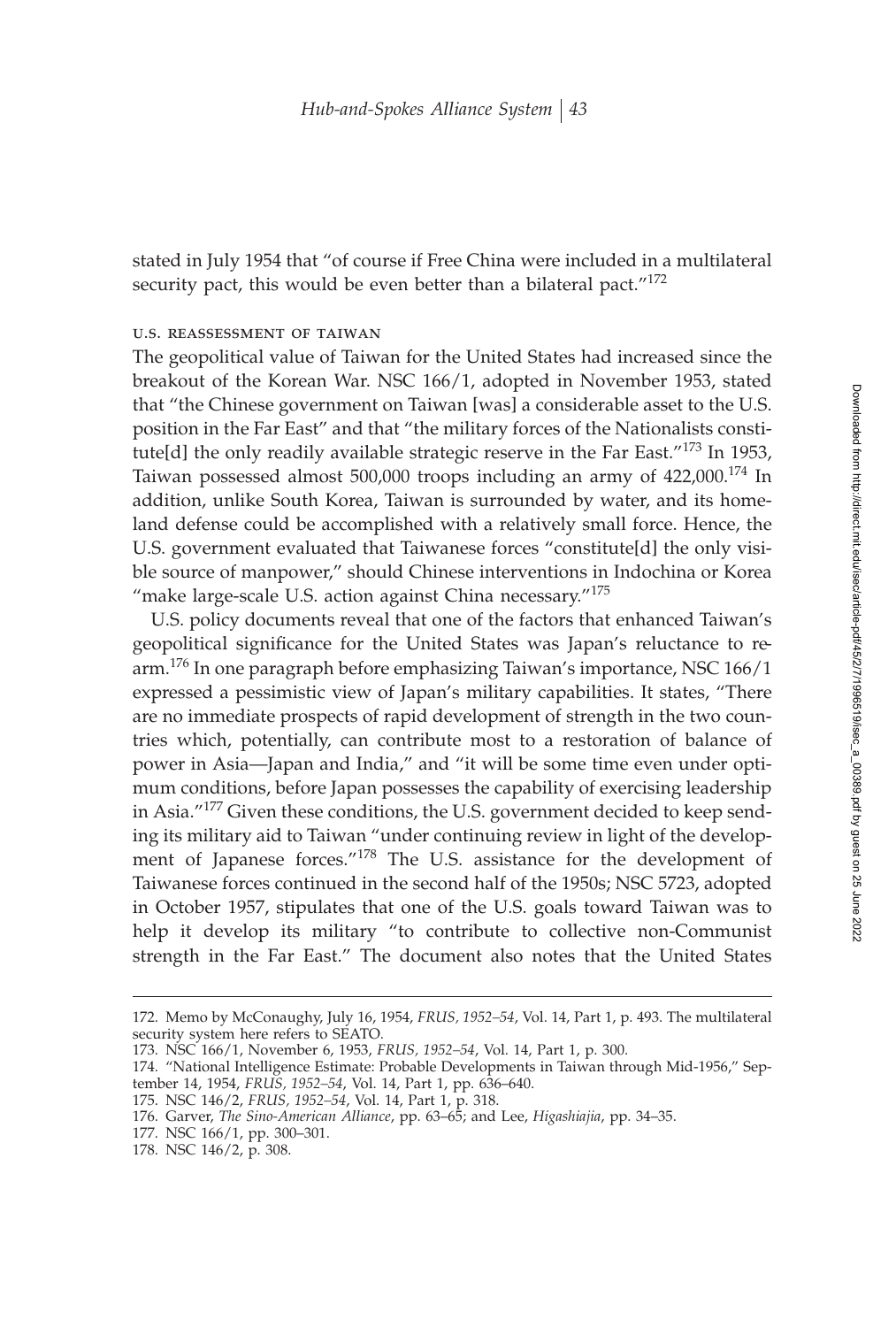| Historical<br>Memory | Regional<br>Norm |
|----------------------|------------------|
| no                   | N/A              |
| N/A                  | no               |
| yes                  | no               |
| no                   | no               |
|                      |                  |

| <b>State</b>                                           | Order of Preferences                                                                         |                                                                                      |                                                                                              |
|--------------------------------------------------------|----------------------------------------------------------------------------------------------|--------------------------------------------------------------------------------------|----------------------------------------------------------------------------------------------|
|                                                        |                                                                                              |                                                                                      |                                                                                              |
| <b>United States</b><br>Japan<br>South Korea<br>Taiwan | defensive multilateral<br>hub-and-spokes<br>offensive multilateral<br>offensive multilateral | hub-and-spokes<br>defensive multilateral<br>hub-and-spokes<br>defensive multilateral | offensive multilateral<br>offensive multilateral<br>defensive multilateral<br>hub-and-spokes |

should "encourage conditions which [would] make possible the inclusion of the GRC in a Western Pacific collective defense arrangement." $179$ 

## *Summary of the Analysis*

Table 1 shows whether and to what extent the evidence from the case studies fits the existing explanations for East Asia's hub-and-spokes alliance system. First, the United States' preference and pursuit of a multilateral security alliance strongly contradict the powerplay and collective identity hypotheses that emphasize the U.S. intention to create the hub-and-spokes system. As NSC 5429/5 and other documents reveal, the Eisenhower administration considered that a defensive multilateral alliance would serve U.S. interests best because it would reduce U.S. security burdens while maintaining stability in East Asia (table 2). The powerplay hypothesis also fails to explain Japan's behavior; despite its prediction that Japan, as a weaker ally, should pursue a multilateral alliance which could more effectively constrain the United States than a bilateral one, Tokyo's preference proved to be the complete opposite. The historical memory hypothesis, although it could explain South Korea's refusal

<sup>179.</sup> NSC 5723, October 4, 1957, *FRUS, 1955–57*, Vol. 3, pp. 622–623. "GRC" stands for the government of the Republic of China. See also Garver, *The Sino-American Alliance*, p. 65.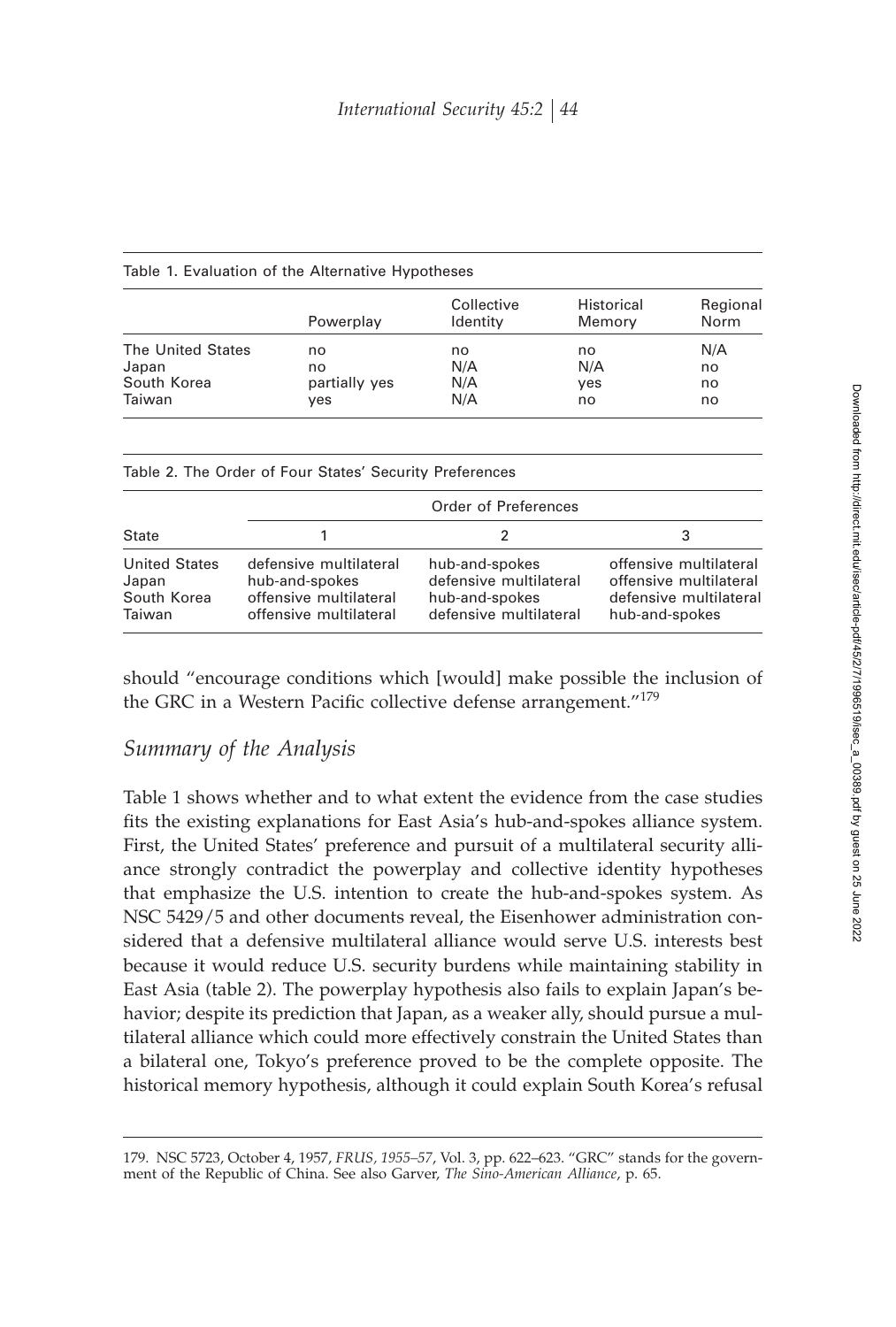

#### Figure 1. The Ideal and Actual Alliance Systems for the United States

NOTE: The width of lines indicates the strength of security ties.

to include Japan in a multilateral alliance, cannot explain why Taiwan and the United States willingly established and tried to enhance security ties with Japan. The regional norm hypothesis explains none of the cases of the three U.S. allies, which were willing to accept significant limitations on their sovereignty in return for formal U.S. alliances.

In contrast with the existing explanations, the hypotheses derived from the social exchange network approach match the evidence from the case studies. As expected by hub's preference hypothesis, the United States initially prioritized and sought an alliance with Japan, whose geostrategic values and potential capabilities were more highly evaluated than those of South Korea or Taiwan, while being reluctant to do so with South Korea and Taiwan initially. Washington did so not merely to form an alliance with Japan, but also to encourage Japan to contribute to regional security in East Asia. In the U.S. view, the ideal security architecture was one in which Japan, closely aligned with the United States, played a central role in contributing to regional security while the United States provided supplemental support for South Korea and Taiwan (figure 1A). Japan's contributions to regional security, however, proved much less than Washington had wished. Tokyo's insufficient security contributions prompted Washington to reevaluate South Korea's and Taiwan's geopolitical significance, reinforcing its bilateral ties with both. This policy change by the United States is consistent with the hub-spoke negative connection hypothesis.

The non-U.S. cases support the spoke's preference hypothesis that the U.S. allies prioritized security ties with the United States rather than those among themselves. Japan sought and clung to a bilateral alliance with the United States more persistently than the United States did. South Korea and Taiwan clearly regarded security ties with the United States as vital for their sur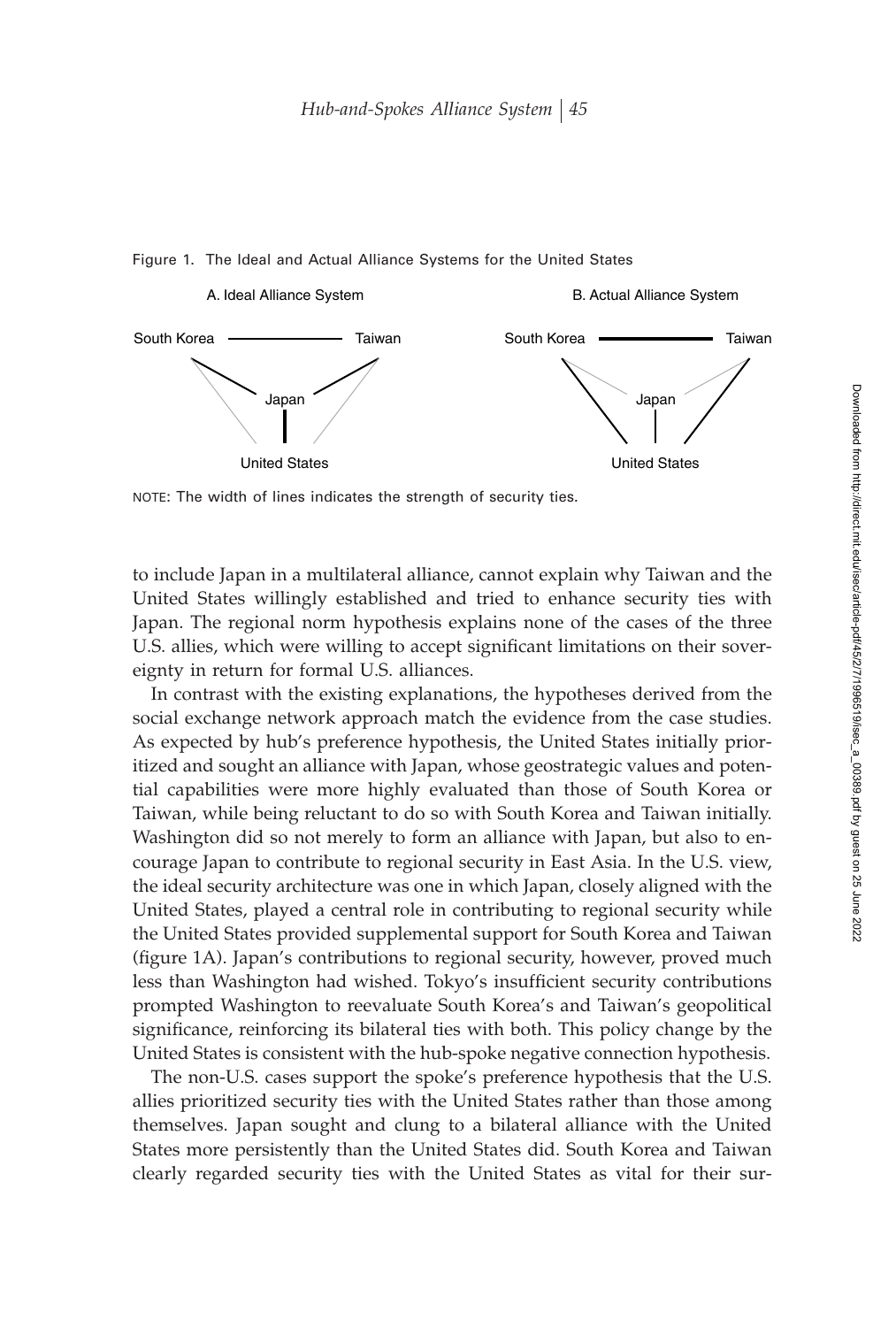vival. In fact, obtaining a formal alliance with the United States was so important that South Korea resorted to coercive binding—releasing the communist POWs and threatening to withdraw from the UN command—when Washington remained reluctant to formalize an alliance with Seoul at the end of the Korean War. Seoul's behavior fits the coercive binding hypothesis, which provides a more complete explanation for the formation of the U.S.- South Korea alliance than the powerplay hypothesis that only emphasizes the U.S. efforts to prevent Seoul's unilateral actions. The Taiwan case, though not explicitly supporting the coercive binding hypothesis, provides indirect confirming evidence for the hypothesis. Because China's initiation of the First Taiwan Strait Crisis prompted Washington to formalize an alliance with Taiwan, Taipei needed not use coercive binding. However, Taiwan's willingness to accept risk, such as its defiance of the repeated U.S. requests to withdraw or reduce its troops from the offshore islands, can be interpreted as a way to prevent the further weakening of U.S. alliance commitments.

The three non-U.S. cases also support the inter-spoke negative connection hypothesis, which posits that the degree to which the U.S. allies pursue security ties among themselves is negatively connected with the strength of their respective security ties with the United States. Japan succeeded in obtaining strong U.S. security commitments by and large, and its sense of security, further boosted by the U.S. signing of bilateral alliances with South Korea and Taiwan, minimized Japan's incentives to develop security ties with South Korea and Taiwan. Taiwan remained most dissatisfied with the level of U.S. security commitments. To address its insecurity, Taiwan became the strongest advocate of a multilateral alliance among the three U.S. allies, reflected by its efforts to include Japan in such a system despite suffering from Japan's past imperialism. Although its most desirable option was an offensive multilateral alliance, even a defensive one would have served its interests by stabilizing U.S. security commitments (table 2). South Korea's pursuit of a multilateral alliance excluding Japan also fits this hypothesis. Given that the alliance with the United States ensured South Korea's survival, Seoul sought an offensive rather than defensive multilateral alliance (table 2), to which Japan was an impediment. Seoul also feared that strengthening security ties with Japan might lead Washington to disengage from South Korea.

All in all, why did the United States, despite its overwhelming power, fail to create its preferred multilateral alliance (figure 1A), resulting in the persistence of the hub-and-spokes alliance system (figure 1B)? One impediment to a defensive multilateral alliance desired by the United States was Japan's unwillingness to provide security regionally. Although the United States succeeded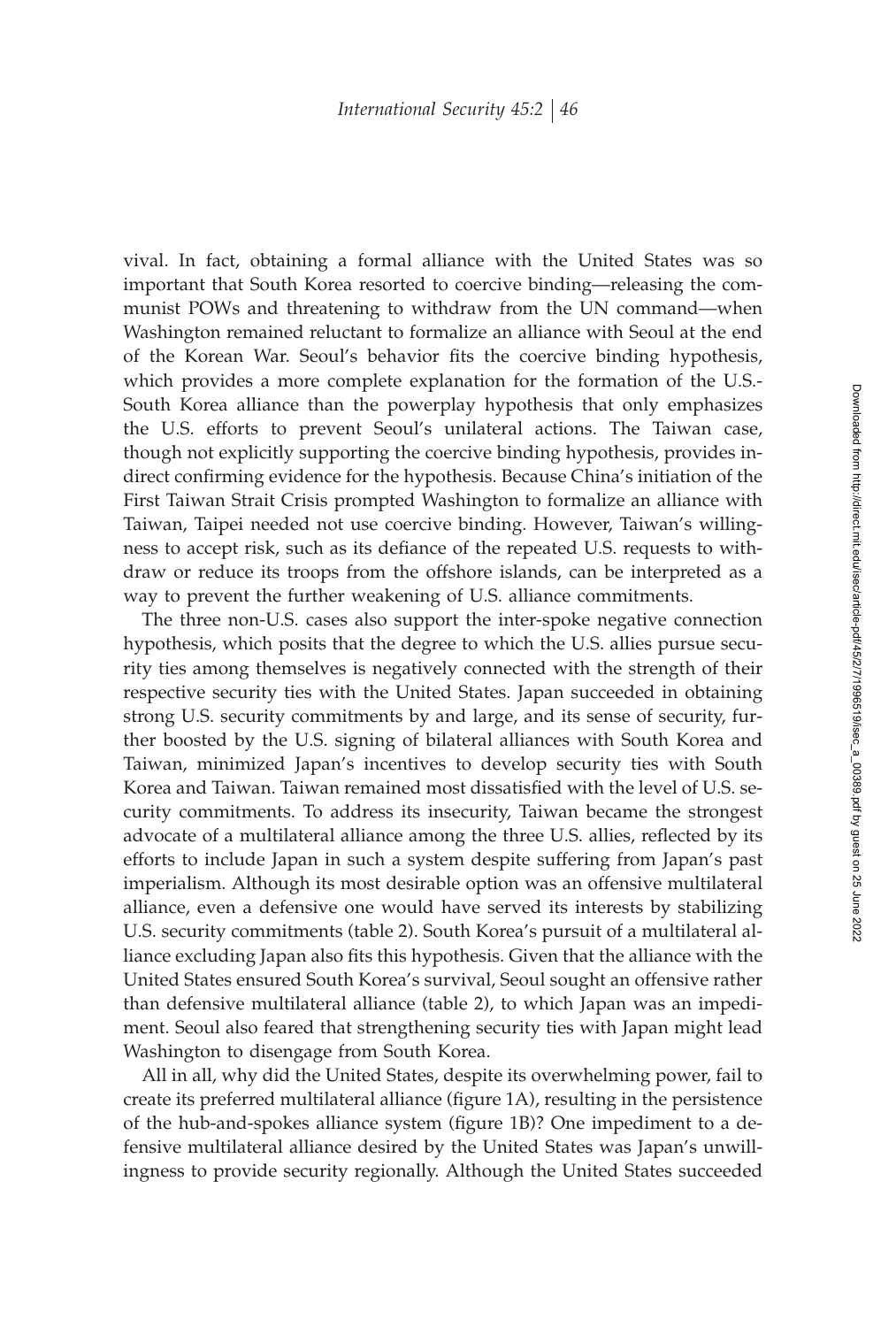in creating an alliance with Japan, its strong security commitments to the ally, plus its alignments with the other two "spokes," ironically weakened Tokyo's incentives to develop security ties with Seoul and Taipei. South Korea's refusal to include Japan in a multilateral system made the creation of the U.S. desired system even more difficult. Taiwan was the most earnest advocate of a multilateral alliance, but its efforts to create one were inconsequential given Japan's and South Korea's policies stated above. Under such circumstances, the United States had to make the most of the existing alliances and upgraded the role of South Korea and Taiwan, further stabilizing the hub-and-spokes system. Considering these observations, the hub-and-spokes system was an unintended consequence produced through the interactions among the United States and its three allies.

## *Conclusion*

In this article, I explored why East Asia's hub-and-spokes alliance system has persisted. In so doing, I pointed out the inadequacies of the existing explanations and proposed the social exchange network approach to explain the puzzle. The empirical analysis showed that this approach can effectively explain the preferences and behavior of the United States and its South Korean, Taiwanese, and Japanese allies, and how the interactions among them generated the hub-and-spokes system.

If this study is any guide to the origin of East Asia's hub-and-spokes alliance system, what does it indicate for East Asia's future alliance system? What are the impacts of China's rise and the United States' relative decline on the huband-spokes system? On the one hand, these trends have been influencing the existing system in a way that the United States had originally desired. Fearing the relative decline in U.S. capabilities to provide security, Japan has become more willing to contribute to regional security. After scuttling numerous selfimposed restrictions on its military policies, the Japanese government changed the long-held interpretation of Japan's constitution in July 2014, making it possible to use force to contribute to U.S. military actions even when Japan is not under direct attack.<sup>180</sup> Japan has also been upgrading its security ties with other "spokes" by intensifying maritime security assistance for several Southeast Asian states, by upgrading security ties with Australia, and seeking

<sup>180.</sup> Michael J. Green, "U.S.-China Relations in 2019: A Year in Review," Testimony before the U.S.-China Economic and Security Review Commission, September 4, 2019, Washington, D.C., https://www.uscc.gov/sites/default/files/Panel%20II%20Green\_Written%20Testimony.pdf.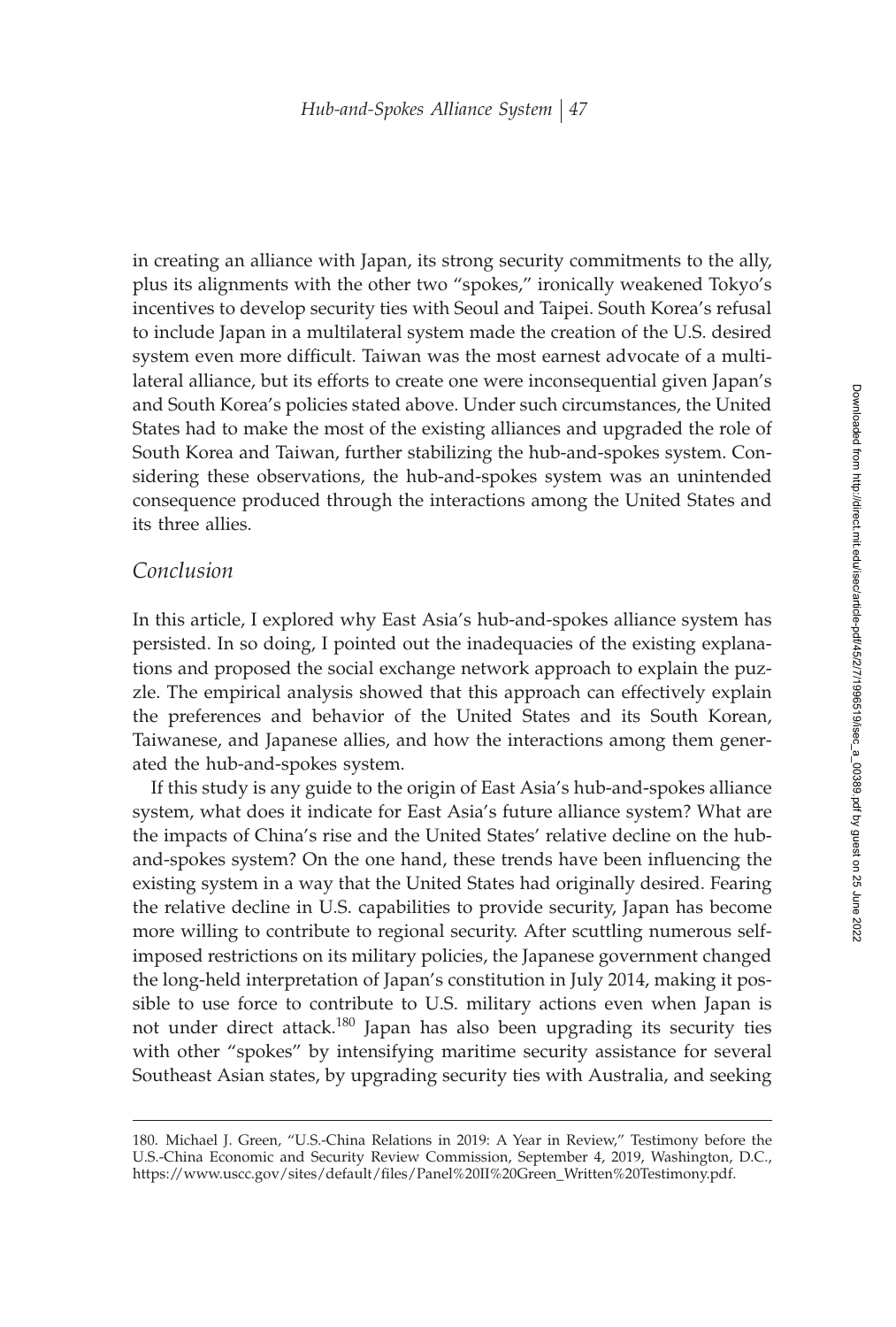to do the same with India.<sup>181</sup> With South Korea, with which Japan continues to have seriously troubled relations resulting from historical issues, Japan remains willing to maintain security cooperation.<sup>182</sup> Even on the question of Taiwan, Japanese leaders have become more willing to play a role in boosting the island nation's security against China.<sup>183</sup> The leadership that Japan demonstrated in finalizing the Comprehensive and Progressive Trans-Pacific Partnership after the U.S. withdrawal from its original agreement was unthinkable during the Cold War.<sup>184</sup> Although Japan can certainly do more, Japan experts regard these changes in Japan's security policy as a departure from its "pacifist" past. $185$ 

On the other hand, China's rise has dramatically increased not only its threats but also its capability to provide benefits for others, and such a capability has caused, and will continue to cause, complexities for U.S. relations with some other "spokes," such as South Korea and Taiwan. Although South Korea still benefits from U.S. security commitments, it increasingly believes that it also needs better security ties with China to control North Korea. This security requirement makes South Korea's position between the United States and China more ambivalent.<sup>186</sup> In the case of Taiwan, the problem may lie not so much with Taipei as with Washington. Public opinion polls show that despite

<sup>181.</sup> Ibid.; Satoru Nagao and Koh Swee Lean Collin, "Japan's Southwest Pivot: How Tokyo Can Expand Its Eyes and Ears in the Ocean," *National Interest*, April 3, 2017, https://nationalinterest .org/feature/japans-southwest-pivot-how-tokyo-can-expand-its-eyes-ears-20001; and Michael MacArthur Bosack, "Blazing the Way Forward in Japan-Australia Security Ties," *Japan Times*, April 15, 2019, https://www.japantimes.co.jp/opinion/2019/04/15/commentary/japan-commentary/ blazing-way-forward-japan-australia-security-ties/#.XXsXkW5uJPY.

<sup>182.</sup> Although the South Korean government decided not to renew the General Security of Military Intelligence Agreement in September 2019, Japan expressed its willingness to extend the agreement if Seoul changed its mind. Seoul ultimately decided to keep the agreement in November 2019.

<sup>183.</sup> Benjamin Schreer and Andrew T.H. Tan, "New Dynamics in Taiwan-Japan Relations," in Schreer and Tan, eds., *The Taiwan Issue: Problems and Prospects* (London: Routledge, 2019), pp. 123– 137; and Howard Wang, "Japan Considers a New Security Relationship via 'Networking' with Taiwan," *China Brief*, Vol. 19, No. 10, May 29, 2019, Jamestown Foundation, https://jamestown.org/ program/japan-considers-a-new-security-relationship-via-networking-with-taiwan/.

<sup>184.</sup> Yoichi Funabashi, "In America's Absence, Japan Takes the Lead on Asian Free Trade," *Washington Post*, February 22, 2018, https://www.washingtonpost.com/news/global-opinions/wp/ 2018/02/22/in-americas-absence-japan-takes-the-lead-on-asian-free-trade/.

<sup>185.</sup> Andrew L. Oros, *Japan's Security Renaissance: New Policies and Politics for the Twenty-First Century* (New York: Columbia University Press, 2017); Sheila A. Smith, *Japan Rearmed: The Politics of Military Power* (Cambridge, Mass.: Harvard University Press, 2019); and Karl Gustafsson, Linus Hagström, and Ulv Hanssen, "Japan's Pacifism Is Dead," Survival, Vol. 60, No. 6 (December 2018/ January 2019), pp. 137–158, doi.org/10.1080/00396338.2018.1542803.

<sup>186.</sup> Green, "U.S.-China Relations in 2019: A Year in Review"; and Scott A. Snyder, *South Korea at the Crossroads: Autonomy and Alliance in an Era of Rival Powers* (New York: Columbia University Press, 2018).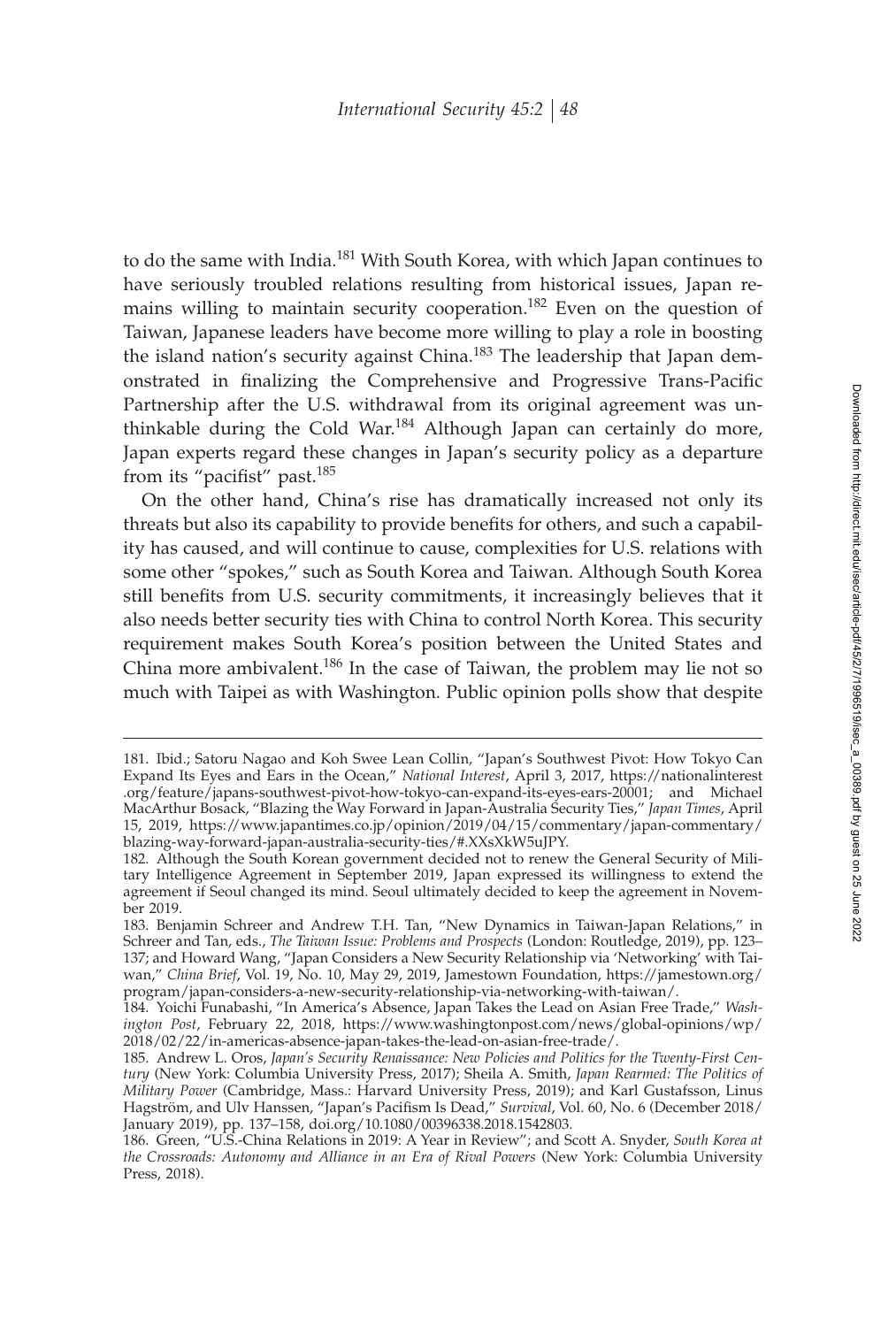significant economic dependence on China, Taiwan retains its strong preference for the status quo or even a more distinctly Taiwanese identity.<sup>187</sup> Because of the increasing estimated cost of defending Taiwan against China, however, U.S. willingness to provide security for Taiwan has been weakening. Some elites have begun to support disengaging from Taiwan.<sup>188</sup> A recent survey by the Chicago Council on Global Affairs also shows that 59 percent of Americans oppose U.S. military intervention if China attacks Taiwan.<sup>189</sup> U.S. security ties with these two allies may be further weakened if China effectively uses wedge strategies.<sup>190</sup>

Under such circumstances, Washington must take two steps if it desires to preserve or facilitate the evolution of the hub-and-spokes system in a way that is conducive to its interests. First, it needs to retain its capabilities to provide security for its allies to ensure their desire to continue security exchanges with the United States. Although pessimists are quick to argue that China will be a hegemon in East Asia in the near future, the United States still retains, and should be able to maintain, the combination of resources that enables it to provide security for its allies if it adjusts its policy to face China's increasing antiaccess, area denial capabilities.<sup>191</sup> Instead, if Washington stops doing so and tries to strike a "grand bargain" with China, the U.S. allies, South Korea and Taiwan in particular, are more likely to gravitate toward China.<sup>192</sup>

Second, the United States should encourage its allies to strengthen security ties among themselves, preferably with "carrots" but with "sticks" if neces-

<sup>187.</sup> Gary Sands, "Taiwanese, Chinese, or Both?" *Asia Times*, July 22, 2019, https://www.asiatimes .com/2019/07/opinion/taiwanese-chinese-or-both/.

<sup>188.</sup> John J. Mearsheimer, "Taiwan's Dire Straits," *National Interest*, No. 130 (March/April 2014), pp. 29–39, https://www.jstor.org/stable/44153277; and Charles L. Glaser, "A U.S.-China Grand Bargain? The Hard Choice between Military Competition and Accommodation," *International Security*, Vol. 39, No. 4 (Spring 2015), pp. 49–90, doi.org/10.1162/ISEC\_a\_00199.

<sup>189.</sup> Dina Smeltz et al., *Rejecting Retreat: Americans Support US Engagement in Global Affairs* (Chicago: Chicago Council on Global Affairs, 2019), p. 20, https://www.thechicagocouncil.org/sites/ default/files/report\_ccs19\_rejecting-retreat\_20190909.pdf.

<sup>190.</sup> For wedge strategies, see Timothy W. Crawford, "Preventing Enemy Coalitions: How Wedge Strategies Shape Power Politics," *International Security*, Vol. 35, No. 4 (Spring 2011), pp. 155–189, doi.org/10.1162/ISEC\_a\_00036; and Yasuhiro Izumikawa, "To Coerce or Reward? Theorizing Wedge Strategies in Alliance Politics," *Security Studies*, Vol. 22, No. 3 (Summer 2013), pp. 498–531, doi.org/10.1080/09636412.2013.816121.

<sup>191.</sup> Michael Beckley, "China's Century? Why America's Edge Will Endure," *International Security*, Vol. 36, No. 3 (Winter 2011/12), pp. 41–78, doi.org/10.1162/ISEC\_a\_00066; Stephen Biddle and Ivan Oelrich, "Future Warfare in the Western Pacific: Chinese Antiaccess/Area Denial, U.S. AirSea Battle, and Command of the Commons in East Asia," *International Security*, Vol. 41, No. 1 (Summer 2016), pp. 7–48, doi.org/10.1162/ISEC\_a\_00249; and Tim Huxley and Benjamin Schreer, "Standing Up to China," *Survival*, Vol. 57, No. 6 (November 2015), pp. 127–144, doi.org/10.1080/00396338 .2015.1116159.

<sup>192.</sup> Glaser, "A U.S.-China Grand Bargain?"